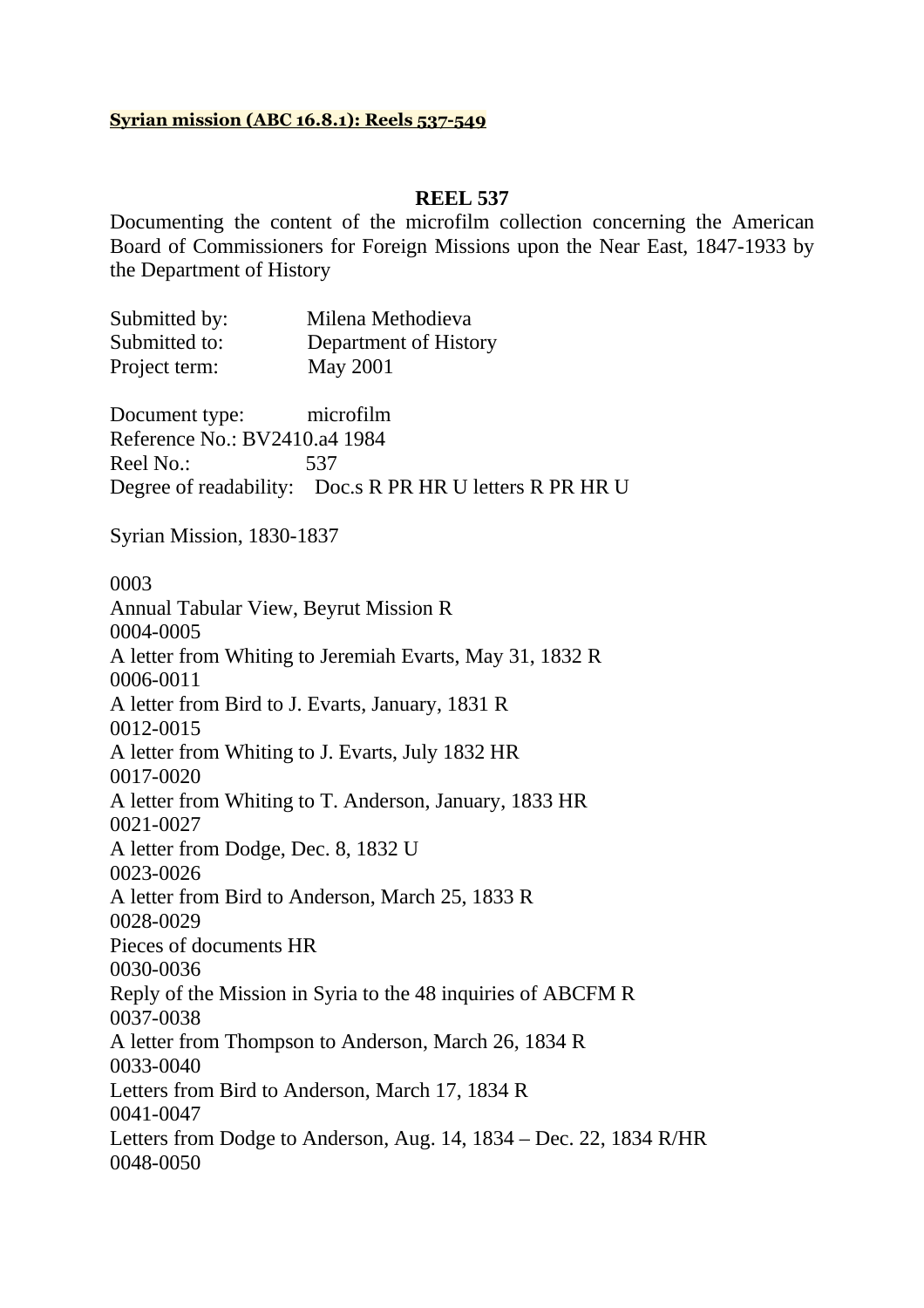A letter from Pease to Anderson, Aug. 14 (unreadable) PU 0051-0089 Journal of a tour on the island of Cyprus made by Thompson and Pease, 1834 R/PU 0090-0091 A letter from Thompson to Anderson, Sept. 2, 1835 R 0093-0107 An Address to the Secretaries of ABCFM, Dec. 31, 1835 R/PU 0109-0115 Copy of the resolutions R 0111-0115 List of medicines required for the Beyrut station R 0116-0130 A letter from Whiley, Thompson, etc. to Anderson, April 27, 1836 R 0131-0135 A letter to Anderson, April 20, 1836 R/PU 0136-0137 A letter from Hebart and Thompson to Anderson, June 2, 1836 R 0137-0141 Letters from Whiting to Anderson, July 6, 1836 R 0142-0146 A letter from Thompson to Anderson, Sept. 22, 1836 R 0146 A letter from Pease to Anderson, Jan. 13, 1836 R 0147 A letter from Bird to Anderson, Nov. 5, 1829 R 0148-0180 Letters from Bird to Anderson, Sept. 2, 1836-July, 1832 R/PU 0180-0191 A letter from Tod to Bird, June 26, 1832 R 0192-0195 A letter from Bird, April 26, 1833 R 0195-0196 A letter from Bird to Smith, May 20, 1833 R/PU 0197-0200 Letters from Bird to Anderson, June 14, 1833-July 13, 1833 R 0201-0203 A letter from Bird to Van Lennep, Aug. 5, 1833 R/PU 0204-0261 Letters from Bird to Anderson, Aug. 6, 1833-Aug. 30, 1833 R/PR/U 0262-0263 A letter to Anderson from a member of his family R 0265-0431 Letters from Smith to Anderson, Aug. 26, 1833-Jan. 19, 1837 HR/U 0432-0585 Letters from Whiting to Anderson, May 31, 1830-Dec. 1836 HR/U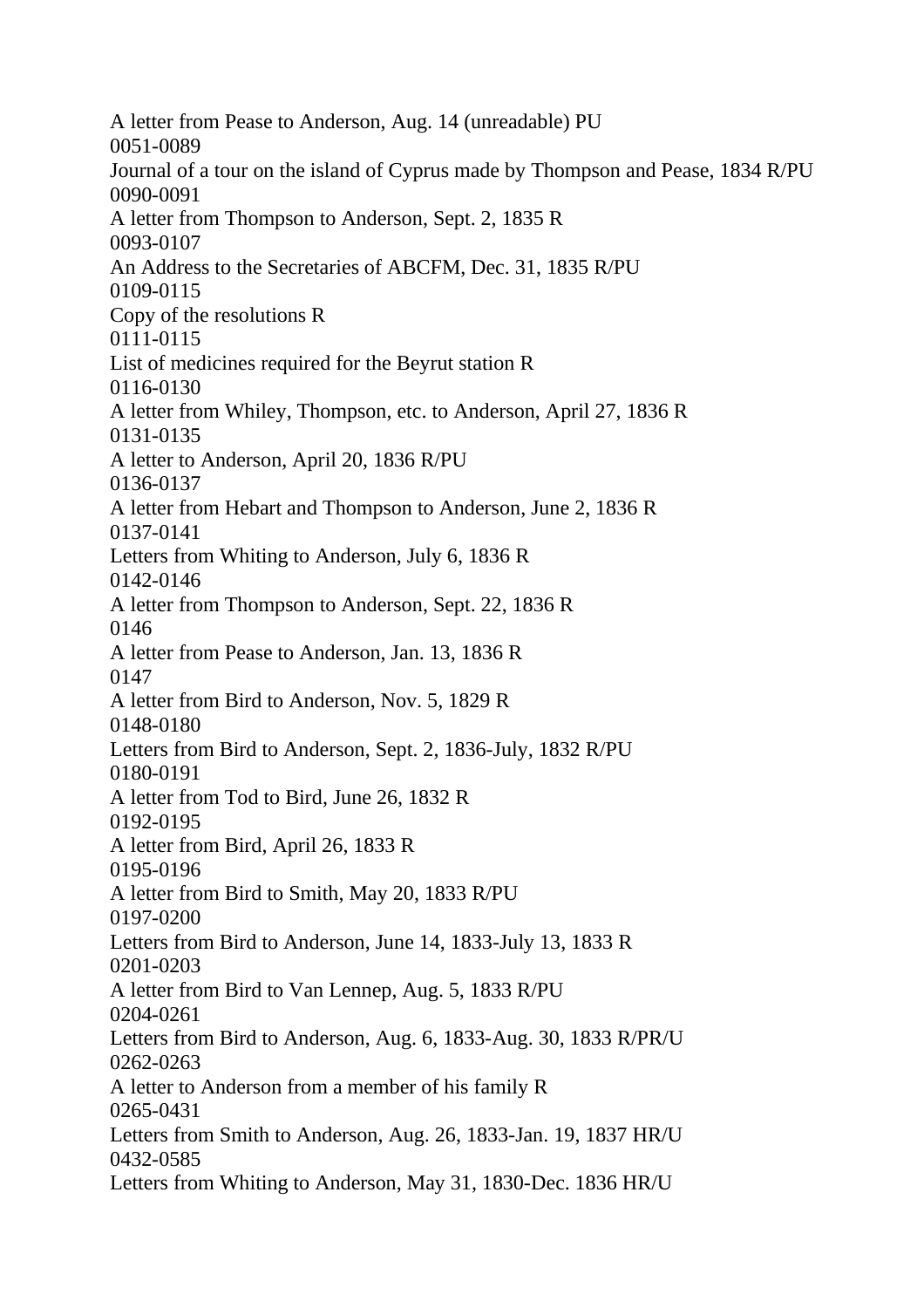0587-0597 Letters from Thompson to Anderson, Jan. 15, 1833-April 16, 1833 HR/U 0598-0607 Journey in Palestine, March 27, 1834 U 0607-0613 A letter to Anderson, May 11, 1833 U 0614-0724 Letters from Thompson to Anderson, March 18, 1830-Nov. 28, 1830 HR/U 0725-0774 Letters from Pease to Anderson, Dec. 18, 1834-Oct. 11, 1836 R/PU 0775-0781 Letters from Dodge to Anderson, July 5, 1833-Aug. 6, 1837 HR/U 0782-0787 Letters from Ladd to Anderson, Sept. 27, 1836-Nov. 1836 HR/U 0788-0808 Letters from Leannean to Anderson, Jan. 8, 1836-Aug. 21, 1836 HR 0810-0817 A letter from Thompson to Anderson, July 1, 1835 HR 0818 A letter from Gibbon to Thompson, Nov. 18, 1836 R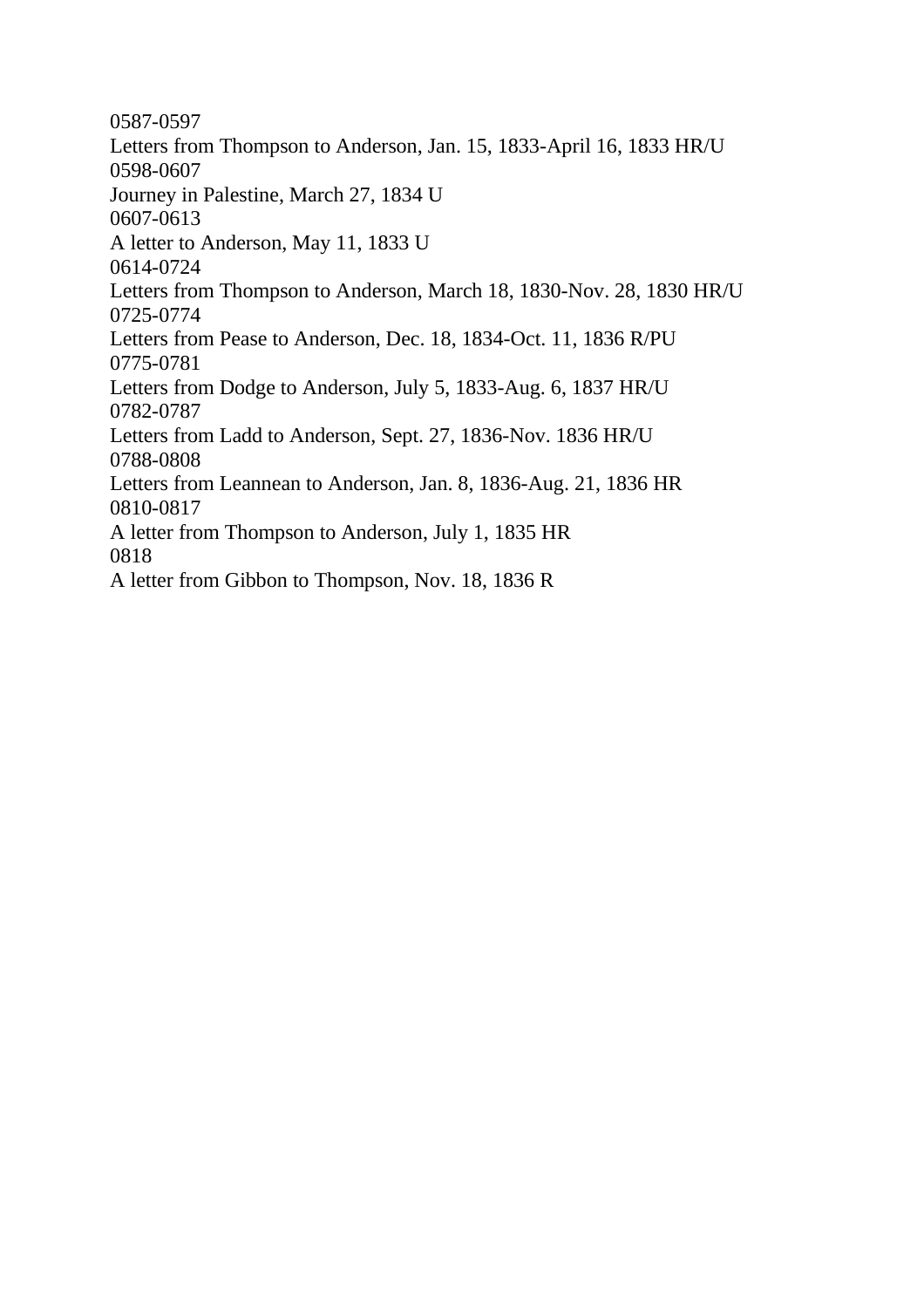**N/A**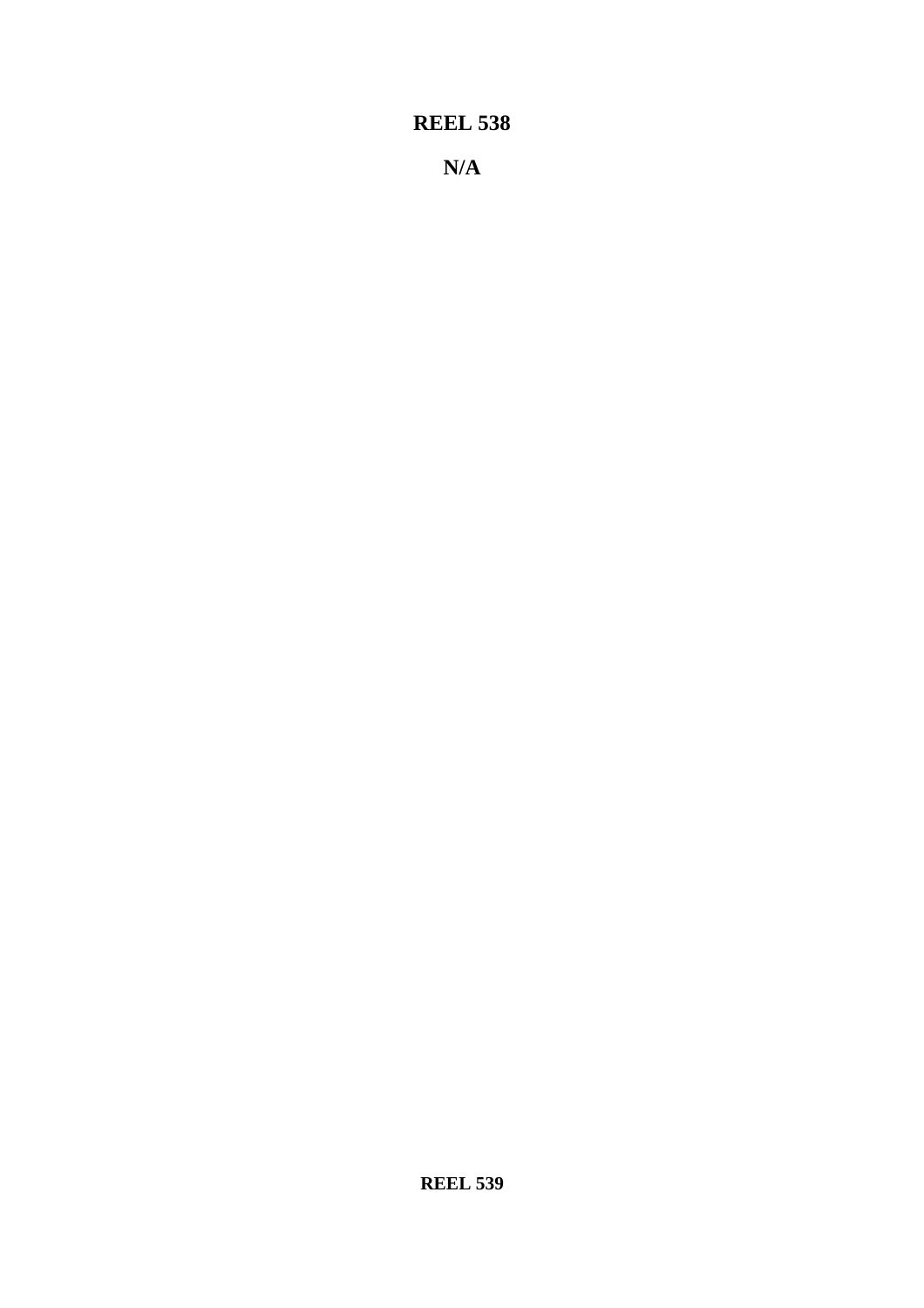Submitted to: The Department of History

Submitted by: Georgios C. Liakopoulos

Project Term: March 2001

Reference Number: BV2410.A4 1984 Reel 539

Degree of Readability: a. R: Readable

b. PR: Partially Read

c. HR: Hardly Readable

d. UR: Unreadable

## ABC 16: THE NEAR EAST

# 1817-1919

## UNIT 5 REEL 539

## 16.8.1: SYRIAN MISSION, VOL. 2

Filmed from the Holdings of the Houghton Library, Harvard University, Cambridge, MA.

### Reports

1. Report of the Mission of Smyrna till April 1842, from D. Ladd, to Rev. A. Anderson D. D., R.

**Letters** 

- 1. From J. Hebard, to Rev. A. Anderson D. D., first letter: Beirut, May 2 1837, last one: Alexandria, June 7 1841, R.
- 2. From J. F. Lannean, to Rev. A. Anderson D. D., Jerusalem, September 24 1836, and Beirut, July 27 1839, R.
- 3. From E. R. Beadle, to Rev. A. Anderson D. D., first letter: Cadiz, July 15 1839, last one: Beirut, June 4 1842, R.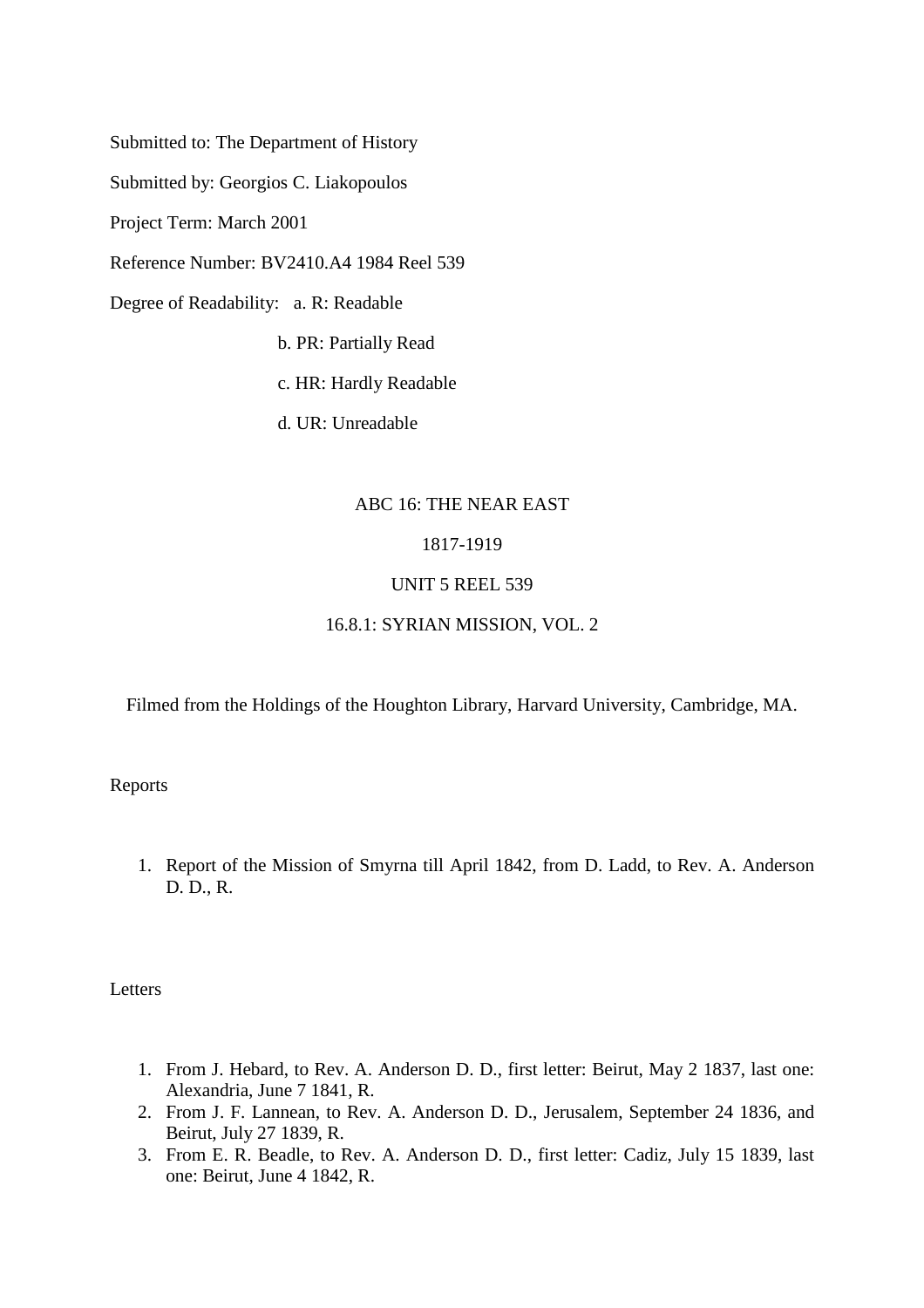- 4. From H. W. Dwight, to Rev. A. Anderson D. D., Cadiz, July 26 1839, R.
- 5. From W. N. Thomson, J. Wolcott, L. Thompson, N. A. Keyes, to Rev. A. Anderson D. D., Beirut, January 18 1841, R.
- 6. From B. J. Sherman, to Rev. A. Anderson D. D., first letter: Smyrna, September 17 1839, last one: Charleston, February 20 1843, R.
- 7. From E. Maymann M. D., to Van Dyek, Jerusalem, May 12 1842, R.
- 8. From N. A. Keyes, to Rev. A. Anderson D. D., first letter: Jaffa, July 9 1840, last one: Beirut, March 25 1844, R.
- 9. From J. Wolcott, to Rev. A. Anderson D. D., first letter: Beirut, April 4 1840, last one: Wessington, MO, May 6 1843, R.
- 10. From L. Thompson, to Rev. A. Anderson D. D., first letter: Scala, July 24 1837, last one: Athens, March 3 1843, R.
- 11. From H. A. De Forest, to Rev. A. Anderson D. D., first letter: Paris, November 10 1841, last one: Beirut, December 7 1846, R, PR.
- 12. From Van Dyek, to Rev. A. Anderson D. D., first letter: Smyrna, March 24 1840, last one: Ailath, September 3 1842, R.
- 13. From G. B. Hurter, to Rev. A. Anderson D. D., first letter: Smyrna, March 3 1841, last one: Beirut, March 8 1844, R.
- 14. From M. W. Dodge, to Rev. A. Anderson D. D., Beirut, January 17 1837, PR.
- 15. From B. Jilden, to Rev. A. Anderson D. D., Hanover, July 25 1842, R.
- 16. From L. N. Pease, J. L. Thomson, D. Ladd, to Rev. A. Anderson D. D., first letter: Scala, January 1 1838, last one: Summer Residence (Five Hours from Scala, Port of Larnaca), July 1 1840, R.
- 17. From D. Ladd, to Rev. A. Anderson D. D., first letter: Barton, July 15 1836, last one: Cyprus, May 26 1840, R.
- 18. From L. M. Pease, to Rev. A. Anderson D. D., first letter: Athens, January 18 1837, last one: Scala, April 15 1840, R, PR.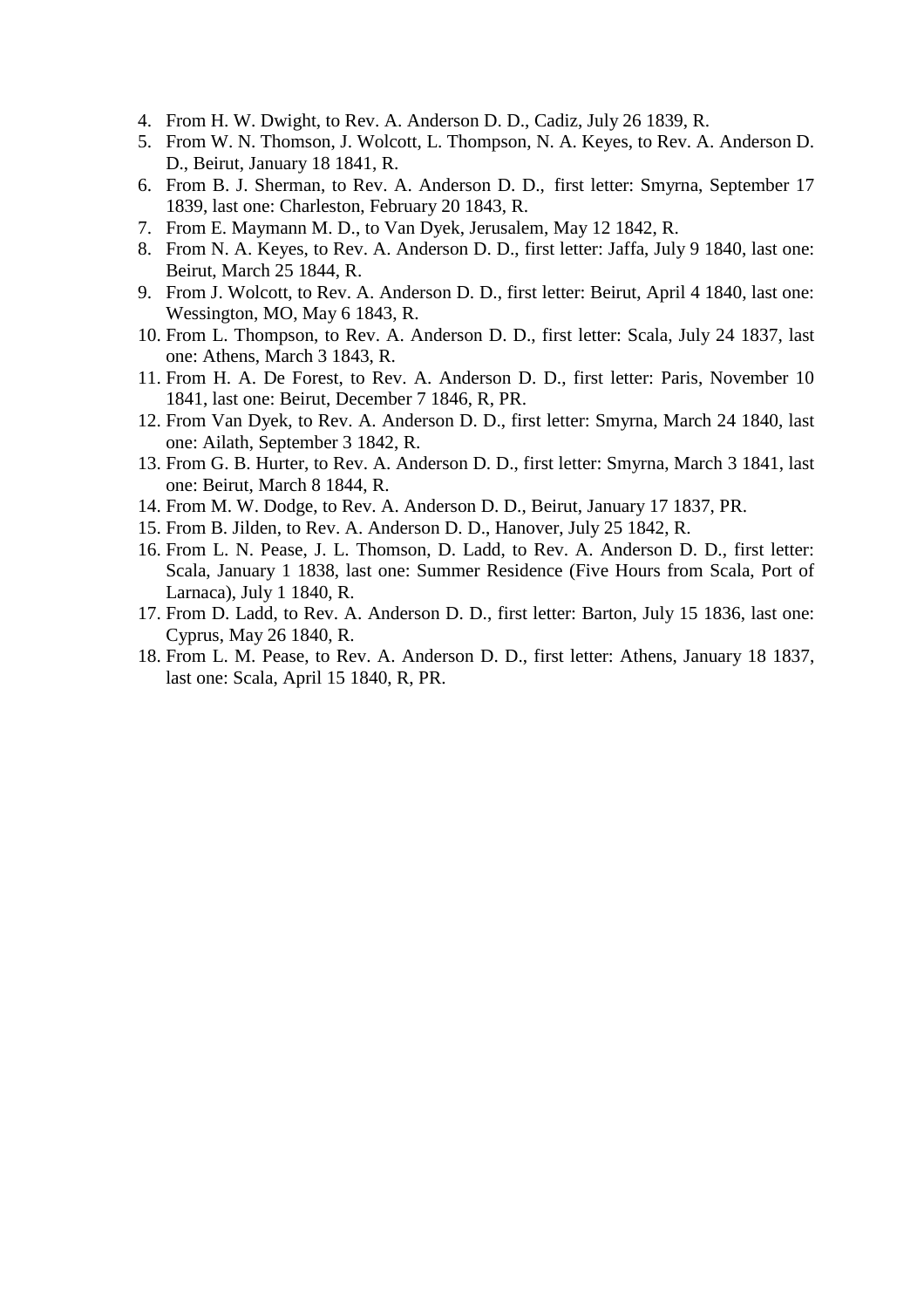Submitted to: The Department of History Submitted by: Georgios C. Liakopoulos Project Term: April 2001 Reference Number: BV2410.A4 1984 Reel 540 Degree of Readability: a. R: Readable b. PR: Partially Read c. HR: Hardly Readable d. UR: Unreadable

# ABC 16: THE NEAR EAST 1817-1919 UNIT 5 REEL 540 16.8.1: SYRIAN MISSION, VOL. 3, PART 1

# Filmed from the Holdings of the Houghton Library, Harvard University, Cambridge, MA. Vol. 3: Syrian Mission, Nestorian Mission 1844-1846 Letters Part 1 [Letters 91-175 Lacking]

# Reports

- 1. Report of the year 1845, from W. N. Thomson, to Rev. A. Anderson D. D., R.
- 2. Report of the Committee on the Papal Seals and Institutions in Syria, from Eli Smith, to Rev. A. Anderson D. D., R.
- 3. Estimate for 1847, from H. A. De Forest, to Rev. A. Anderson D. D., R.
- 4. Report from D. J. Stoddau, W. R. Stocking, A. Z. Holladay, (?), (?), to Rev. A. Anderson D. D., Pusin, July 26 1846, R.
- 5. Report from D. J. Stoddau, to Rev. A. Anderson D. D., Oroomiah, April 30 1846, R.

#### **Letters**

- 1. From G. B. Whiting, W. N. Thomson, Van Dyek, (?), to Rev. A. Anderson D. D., Abeih, August 20 1840, R.
- 2. From G. B. Whiting, to Rev. A. Anderson D. D., first letter: Jerusalem, July 30 1840, last one: Abeih, September 15 1846, R.
- 3. From Eli Smith, J. Lannean, G. Hurter, H. A. De Forest, J. Laurie, to Rev. A. Anderson D. D., Beirut, December 31 1844, R.
- 4. From G. B. Whiting, Van Dyek, (?), to Rev. A. Anderson D. D., Resort of the Mount Lebanon, Abeih, December 31 1844, R.
- 5. From W. N. Thomson, to Rev. A. Anderson D. D., first letter: Beirut, January 22 1845, last one: Beirut, December 5 1846, R.
- 6. From H. A. Forest, to Rev. A. Anderson D. D., first letter: Beirut, November 9 1844, last one: May 17 1845, R.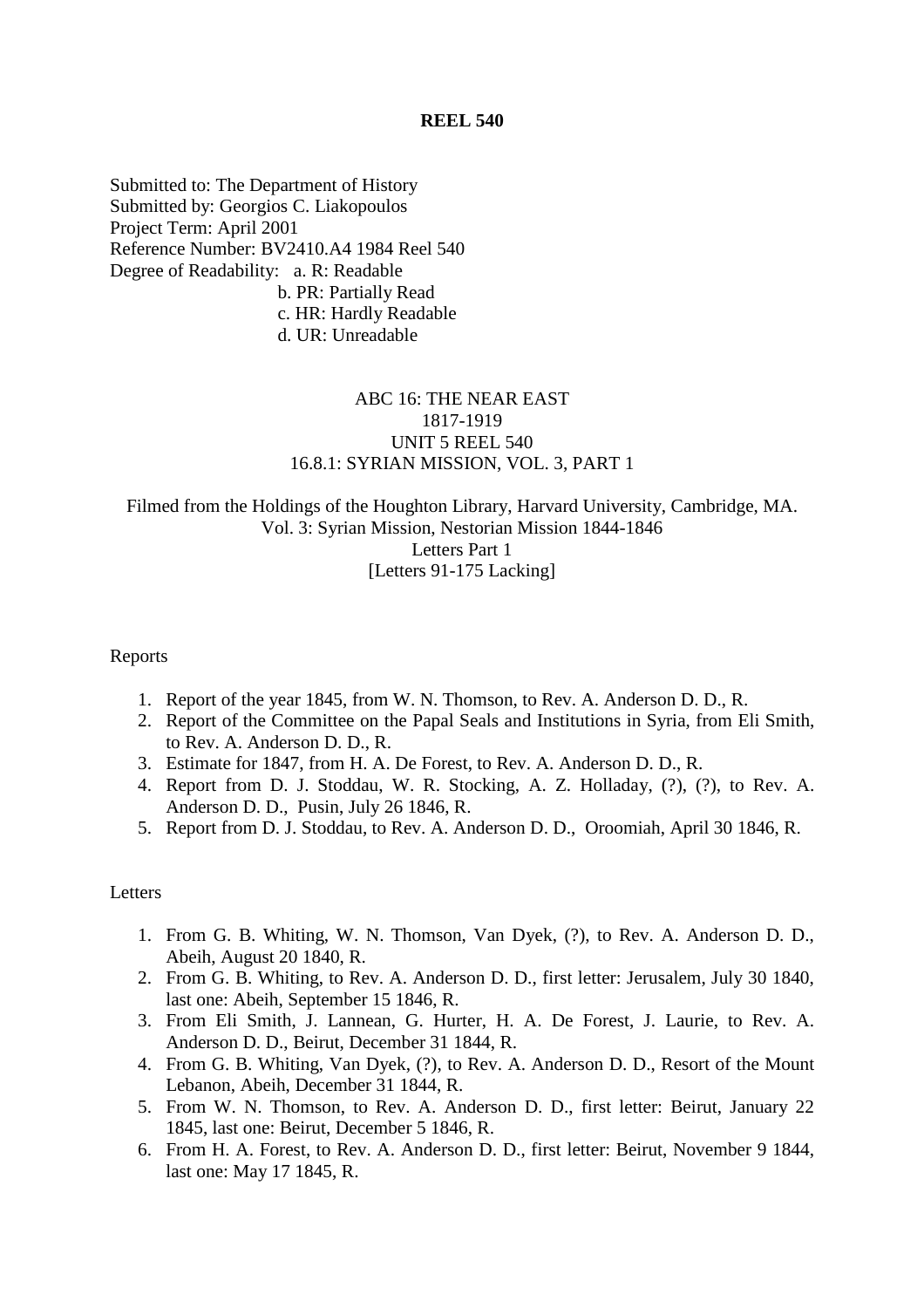- 7. From G. B. Whiting, W. N. Thomson, Van Dyek, to Rev. A. Anderson D. D., Abeih, June 7 1845, R.
- 8. From J. Lannean, to Rev. A. Anderson D. D., first letter: Beirut, November 9 1844, last one: Charleston, November 5 1846, R.
- 9. From W. N. Thomson, H. A. De Forest, to Rev. A. Anderson D. D., Ailath, July 2 1845, R.
- 10. From the Commander of W. J. Ship Plymouth H. Henry, to Rev. A. Anderson D. D., Beirut, July 4 1843, R.
- 11. From I. Chasfeand, to Rev. A. Anderson D. D., Beirut, October 10 1845, R.
- 12. From the Minister of Foreign Affairs of the Sublime Port Chekib Efendi, to Rev. A. Anderson D. D., Beirut, October 10 1845, two letters R.
- 13. From W. N. Thomson, Van Dyek, to Rev. A. Anderson D. D., Beirut October 10 1845, R.
- 14. From G. B. Whiting, W. N. Thomson, Van Dyek, to Rev. A. Anderson D. D., Beirut, October 9 1845, R.
- 15. From the Committee G. B. Whiting, W. N. Thomson, Van Dyek, S. H. Calhoun, H. A. De Forest, to Rev. A. Anderson D. D., place (?), date (?), R.
- 16. From S. H. Calhoun, to Rev. A. Anderson D. D., first letter: Mount Lebanon, October 9 1844, last one: Abeih, April 7 1846, R.
- 17. From J. Laurie, Van Dyek, to Rev. A. Anderson D. D., Beirut, January 10 1846, R.
- 18. From J. Laurie, to Rev. A. Anderson D. D., first letter: Mosul, May 36 1844, last one: Beirut, January, 4 1846, R, PR.
- 19. From G. B. Whiting, W. N. Thomson, to Rev. A. Anderson D. D., Abeih, February 3 1846, R.
- 20. From J. Lannean, G. Hurter, H. A. De Forest, to Rev. A. Anderson D. D., Beirut, December 31 1845, R.
- 21. From G. B. Whiting, W. N. Thomson, Van Dyek, H. A. De Forest, S. H. Calhoun, , to Rev. A. Anderson D. D., Abeih, May 25 1846, R.
- 22. From H. A. De Forest, Van Dyek, to Rev. A. Anderson D. D., Abeih, May 25 1846, R.
- 23. From H. A. De Forest, S. H. Calhoun, to Rev. A. Anderson D. D., Abeih, September 15 1846, R.
- 24. From H. C. Hinsdole, to Rev. A. Anderson D. D., place (?), August 11 1844, PR.
- 25. From G. Hurter, to Rev. A. Anderson D. D., first letter: Beirut, April 7 1844, last one: Rexbury, December 24 1844, R, PR.
- 26. From Kerne, to Rev. A. Anderson D. D., place (?), January, 1841, HR.
- 27. From J. Laurie, Van Dyek, to Rev. A. Anderson D. D., Beirut, January 4 1846, R.
- 28. From A. Smith, to Rev. A. Anderson D. D., first letter: Mosul April 17 1844, last one: Bhandoun, Mount Lebanon, August 20 1844, R.
- 29. Eli Smith, to Rev. A. Anderson D. D., first letter: September 7 1844, last one: New York, October 31 1846, R.
- 30. Fro Van Dyek, to Rev. A. Anderson D. D., Beirut, October 30 1845, R.
- 31. D. J. Stoddau, to Rev. A. Anderson D. D., first letter: Oroomiah, October 24 1844, last one: Oroomiah, April 22 1845, R.
- 32. From E. Brath, to Rev. A. Anderson D. D., Oroomiah, November 22 1844, R.
- 33. From A. Z. Holladay, to Rev. A. Anderson D. D., first letter: Oroomiah, January 31 1845, last one: Seir, May 21 1845, R.
- 34. From A. H. Wright, to Rev. A. Anderson D. D., place (?), date (?), HR.
- 35. From A. H. Wright, to Rev. A. Anderson D. D., Booniah, April 14 1843, R.
- 36. From J. Perkins, to Rev. A. Anderson D. D., first letter: Oroomiah, February 25 1845, last one: Oroomiah, April 29 1846, R.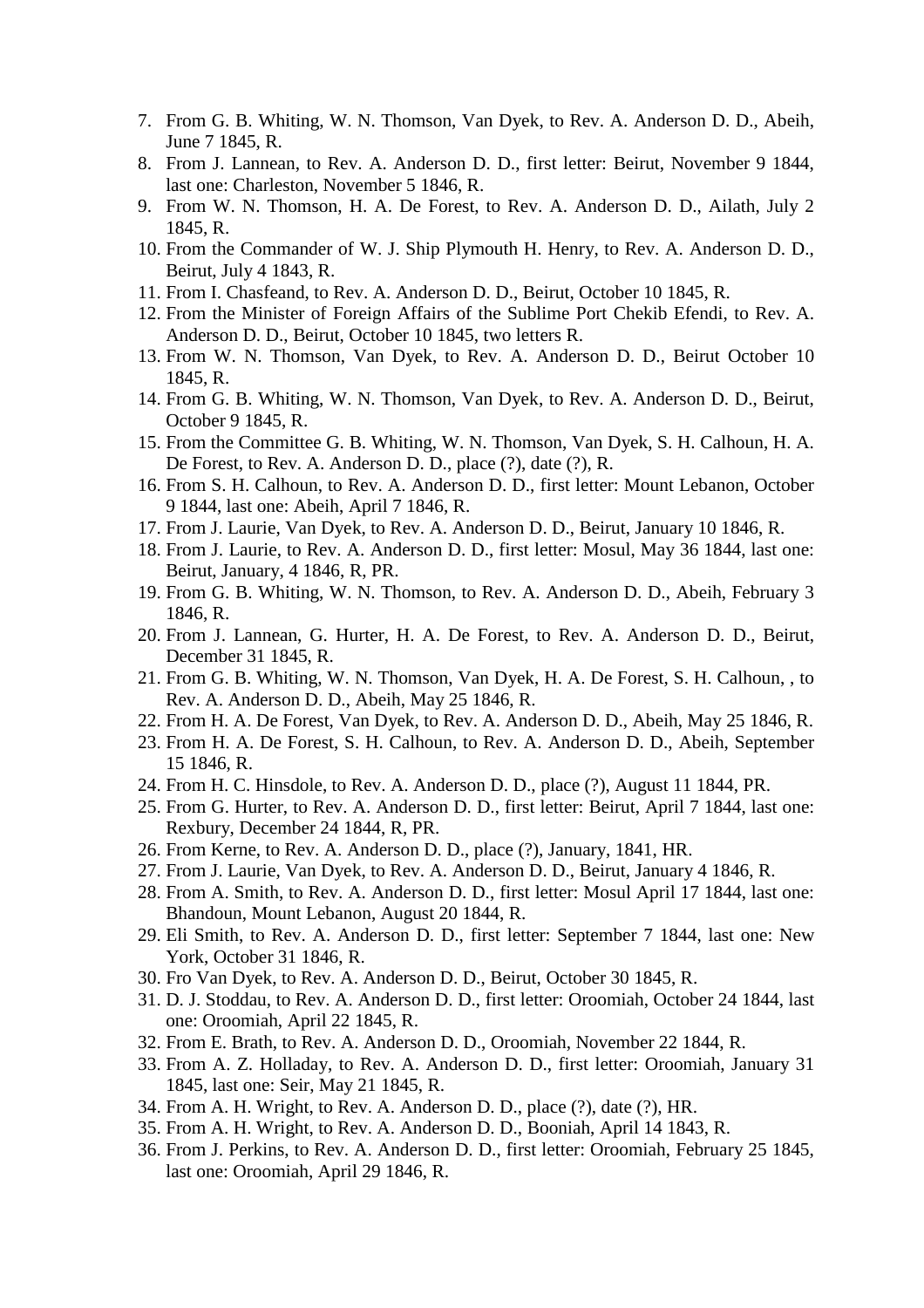37. From J. Perkins, A. Z. Holladay, R. Stocking, A. Wright, D. J. Stoddau, to Rev. A. Anderson D. D., Oroomiah, May 9 1845, R.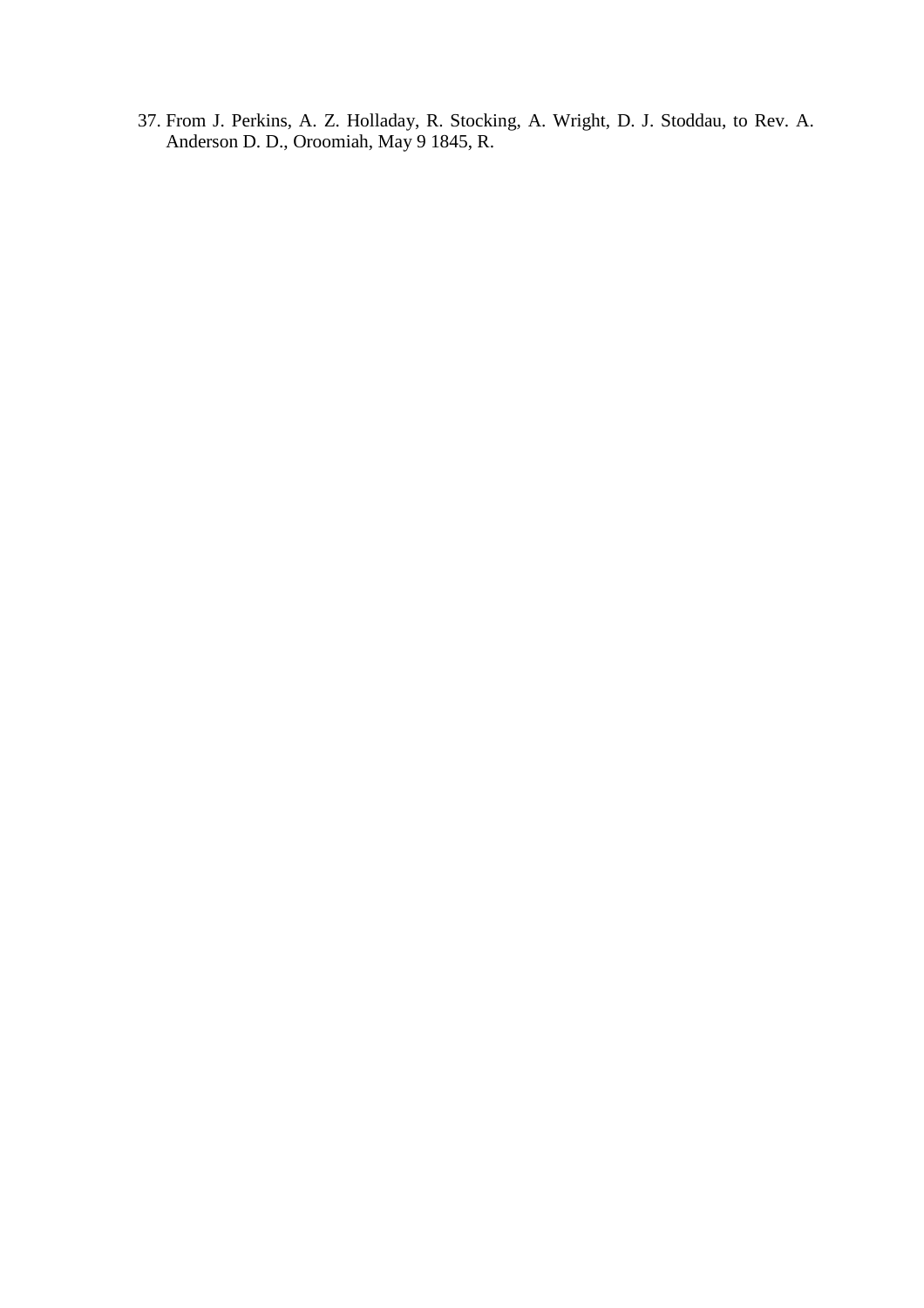Submitted to: The Department of History Submitted by: Georgios C. Liakopoulos Project Term: May 2001 Reference Number: BV2410.A4 1984 Reel 541 Degree of Readability: a. R: Readable b. PR: Partially Read c. HR: Hardly Readable d. UR: Unreadable

# ABC 16: THE NEAR EAST 1817-1919 UNIT 5 REEL 541 16.8.1: SYRIAN MISSION, VOL. 3, PART 2

## Filmed from the Holdings of the Houghton Library, Harvard University, Cambridge, MA. Vol. 3: Syrian Mission, Nestorian Mission 1844-1846. Letters Part 2

#### Letters

- 1. From A. Z. Holladay, to Rev. A. Anderson D. D., first letter: Seir, June 21 1845, last one: Bremen, December 3 1846, R.
- 2. From A. H. Wright, to Rev. A. Anderson D. D., first letter: Oroomiah, February 26 1845, last one: Oroomiah, December 22 1846, R.
- 3. From E. Brath, to Rev. A. Anderson D. D., first letter: Oroomiah, January 20 1846, last one: Oroomiah, November 30 1846, R.
- 4. From A. Midem, to Rev. A. Anderson D. D., Tehran, 21 February-5 March 1845, R.
- 5. From F. Fisk, to Rev. A. Anderson D. D., Oroomiah, March 2 1846, R.
- 6. From W. Jones, to Rev. A. Anderson D. D., first letter: Oroomiah, June 9 1844, last one: Missionary House, March 15 1845, R, PR.
- 7. From J. L. Merrick, to Rev. A. Anderson D. D., first letter: Oroomiah, March 15 1844, last one: Johnson, 30 May 1846, R.
- 8. From J. Perkins, to Rev. A. Anderson D. D., Oroomiah, June 17 1844, R.
- 9. From W. R. Stocking, to Rev. A. Anderson D. D., first letter: Oroomiah, July 26 1844, last one: Oroomiah, December 12 1846, R.
- 10. From W. Dyered, to Rev. A. Anderson D. D., Oroomiah, January 31 1846, PR.
- 11. From W. Agerst, to J. Perkins, London, April 24 1846, R.
- 12. From D. J. Stoddau, to Rev. A. Anderson D. D., first letter: Oroomiah, May 19 1845, last one: Oroomiah, October 24-26 1846, R.
- 13. From A. H. Wright and R. Stocking, to Rev. A. Anderson D. D., Oroomiah, September 16 1844, R.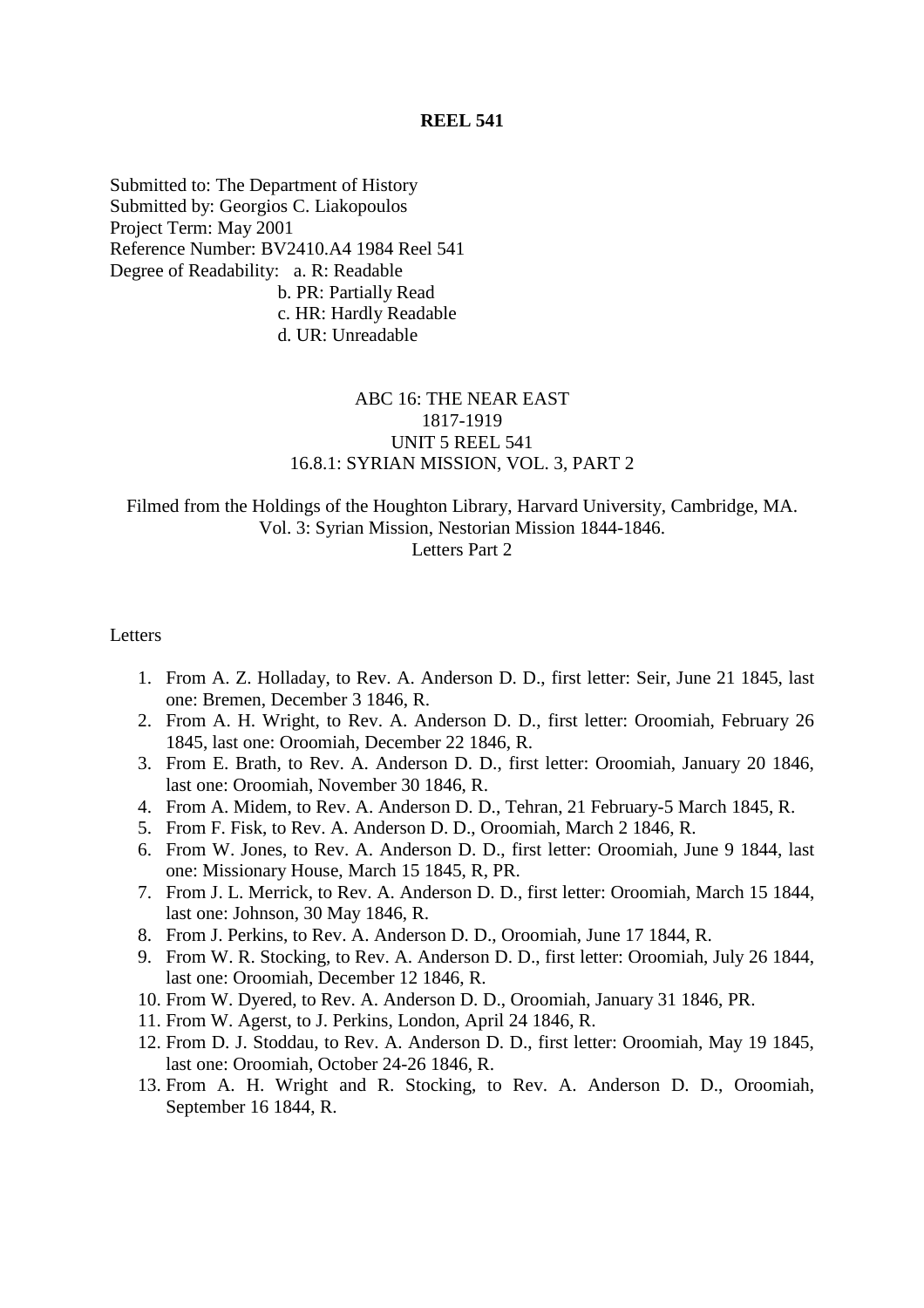| Submitted by               | :: Kirsten Voris        |
|----------------------------|-------------------------|
| Submitted to               | : Department of History |
| Project term (month, year) |                         |

Bibliographical and physical information Document type : microfilm Reference no. : Reel 542 Degree of readability (e.g. readable, partially readable, hardly readable, unreadable)

Letters and papers of the board of the Syrian Mission to Reverend Rufus Anderson

2. R, letter from the deputation in 1855 to Rev. Anderson 3." 5. R, Annual Tabular View, 1847  $6.$  " 7. R, Annual Tabular View, 1848, Beirut, Aleppo, Mosul 8. R, Annual Tabular View, 1848, Abaih, Tripoli, Hasbeya 9. R, ATV, 1849, Beirut, Abeih, Aleppo, Tripoli, Hasbeya, Mosul, Jaffa, Bhamdun  $10.$  " 11. ", R, Letter, 1851, from ABC to Rev. Anderson  $12.$  " 13. R. ATV, 1851, Beirut, Abieh, Aleppo, Tripoli, Hasbeyia, Mosul  $14.$  "  $15.$  " 16. R, ATV, 1852, Beirut, Abieh, Aleppo, Tripoli, Hasbeya, Sidon 17. " 18. R., ATV, 1853, Beirut, Abeih, Aleppo, Tripoli, Sidon Hasbieya, Bhamdun, Kefirsheema, Ibei, Rashia, Kaliyem.  $19.$  "  $20.$  " 21. R, ATV, 1854, Beirut, Abieh, Aleppo, Tripoli, Sidon, Hasbeiya, Bhamdura, Keefr Sheema 22. "  $23.$  "  $24.$  " 25. R, ATV, 1856, Beirut, Abieh Sidon, Hasbeiya, Tripoli, Bhamdun, Deivel  $26.$  "  $27.$  " 28. R, ATV, 1856 29.  $\degree$ 30. R, ATV, 1857  $31.$  "  $32.$  "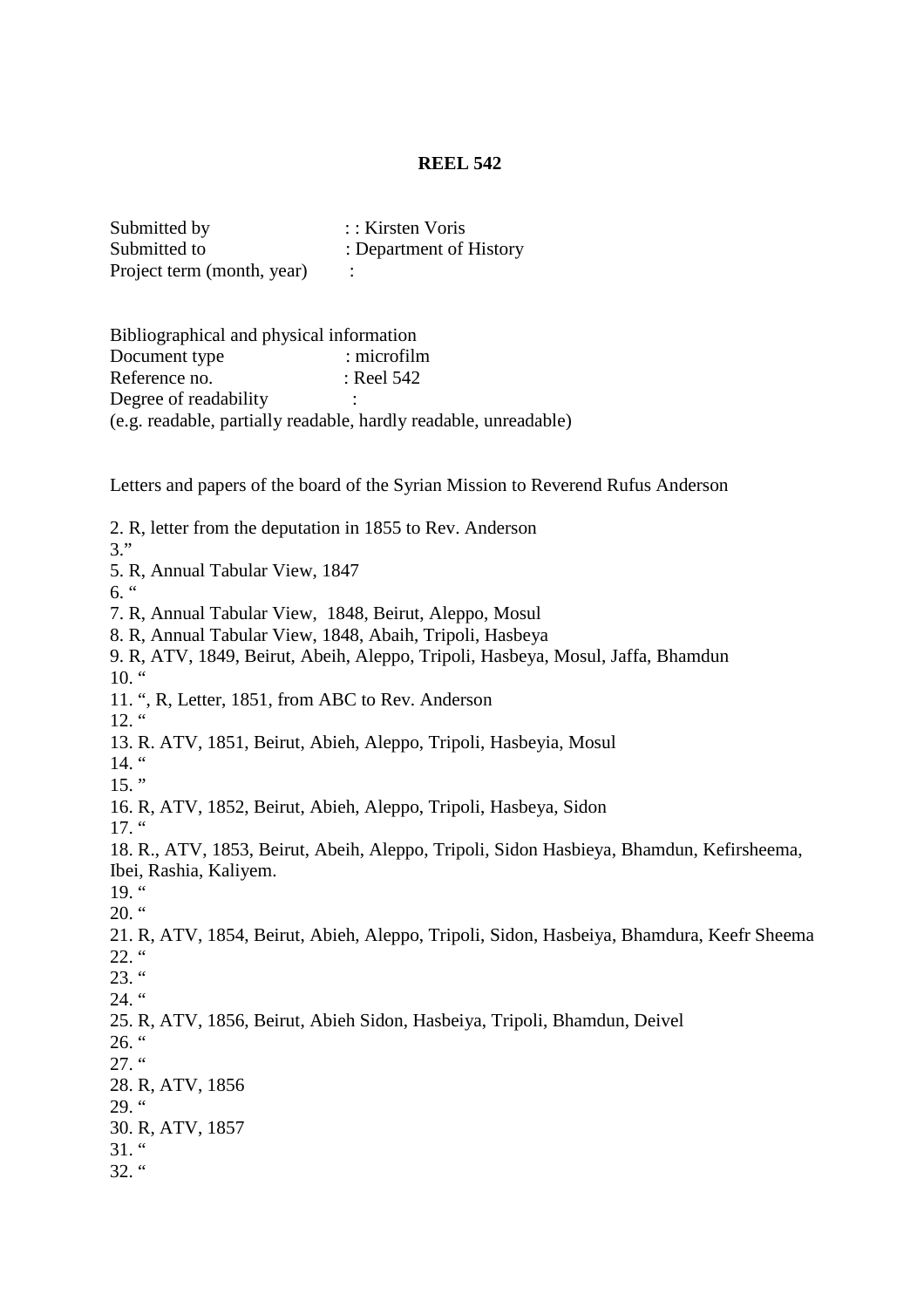33. " 34. R, ATV, 1858  $35.$  "  $35.$  "  $36.$  "  $37.$  "  $38.$  " 39. R, ATV, 1859, Aleppo, Beirut 40. R, ATV, 1859, Kefrshima, Hasbeiya 41.  $\lq$ 42. R, ATV, 1860 43.  $\degree$ 44. " 45. " 46.  $\degree$ 47. R, Letter, 1847, from Beirut. 49. " 50.  $\degree$  $51.$  " 52.  $\degree$ 53. " 54. " 54.-59. R, Letter, 2.27.1847, from ABC to Rev. Anderson 59.  $\degree$ 60.  $\degree$ 61. R, Letter, 1849 to Rev. Anderson from G.C. Hunter 62. Envelope to Rev. Anderson, 1849 63. R, Letter, 5.3.1847 64. " 65. R, Letter, 1847, From ABC to Rev. Anderson 66. R. Letter, 3.20.1848, From ABC to Rev. Anderson 67.  $\degree$ 68. " 69.  $\degree$  $70.$  " 71. " 72. R, Letter, 11.20.1847, from Micha Nukhar to Rev. Laurie 73. " 74. R, Letter, 7.19.1847, from Protestants of Beirut to Beirut Mission 75. " 76. " 77. " 78. " 79. R, Constitution of Beirut's Evangelical Church 80. "  $81.$  "  $82.$  " 83. " 84. R. Letter, 3.20.1848, Letter from Beirut to Rev. Anderson 85. "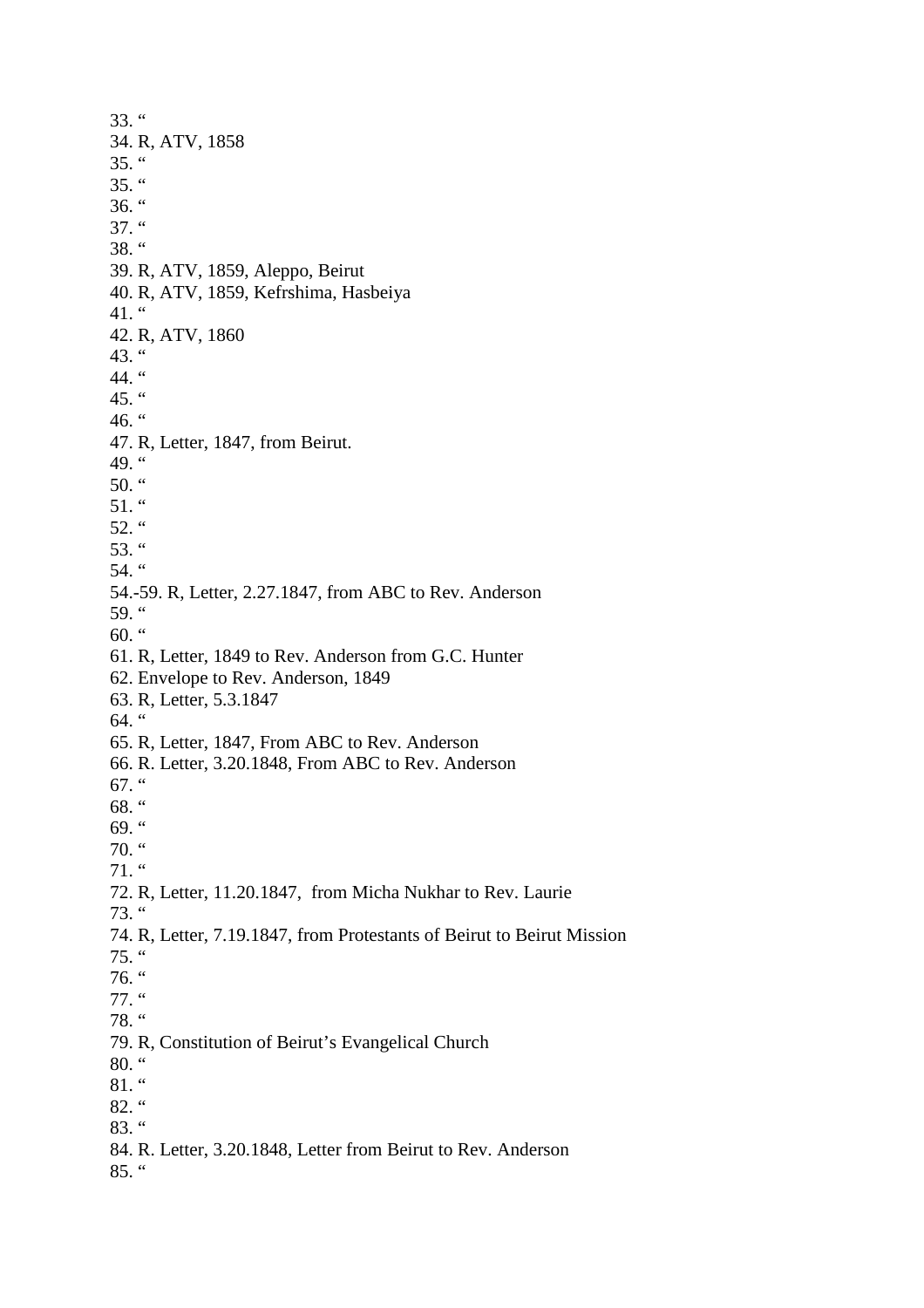86. R, Letter, 4. 5. 1848, From ABC to Rev. Anderson 87. " 88. " 89. " 90. R, Letter, 4.15.1848, From ABC to Rev. Anderson  $91.$  " 92.  $\cdot$ 93. R, Letter, 4.18.1848, From ABC to Rev Anderson 94. " 95.  $\cdot$ 96.  $\degree$ 97. " 98. " 99. " 100. R, Letter, 4.14.1849, from ABC to Rev. Anderson  $101.$  " 102. " 103. R, Cost Estimate, 1852, to Rev. Anderson  $104.$  " 105. R, Cost Estimate, 1853, to Rev. Anderson  $106.$  " 107. R., Letter, 3.30.1853, from ABC Beirut to Rev. Anderson  $108.$  " 109. " 110.  $\lq$ 111. R, Letter, 4.18.1853, From ABC, to Rev. Anderson  $112.$  " 113. R, Letter, 4.11.1864, From ABC Beirut to Rev. Anderson 114. " 115. "  $116.$  " 117. " 118. "  $119.$  " 120. R, Letter, 4.12.1855, From ABC Beirut, to Rev. Anderson 121. "  $122.$  " 123. PR, Letter, 4.20. 1855, To ABC, from Rev. Anderson 124. " 125. "  $126.$  "  $127.$  " 128. PR, Letter, 6.8.1855, to ABC  $129.$  " 130.  $\degree$ 131. R, Letter fragment 132. PR, Letter, 4.17.1856, From ABC, to Rev. Anderson 133. " 134. " 135. "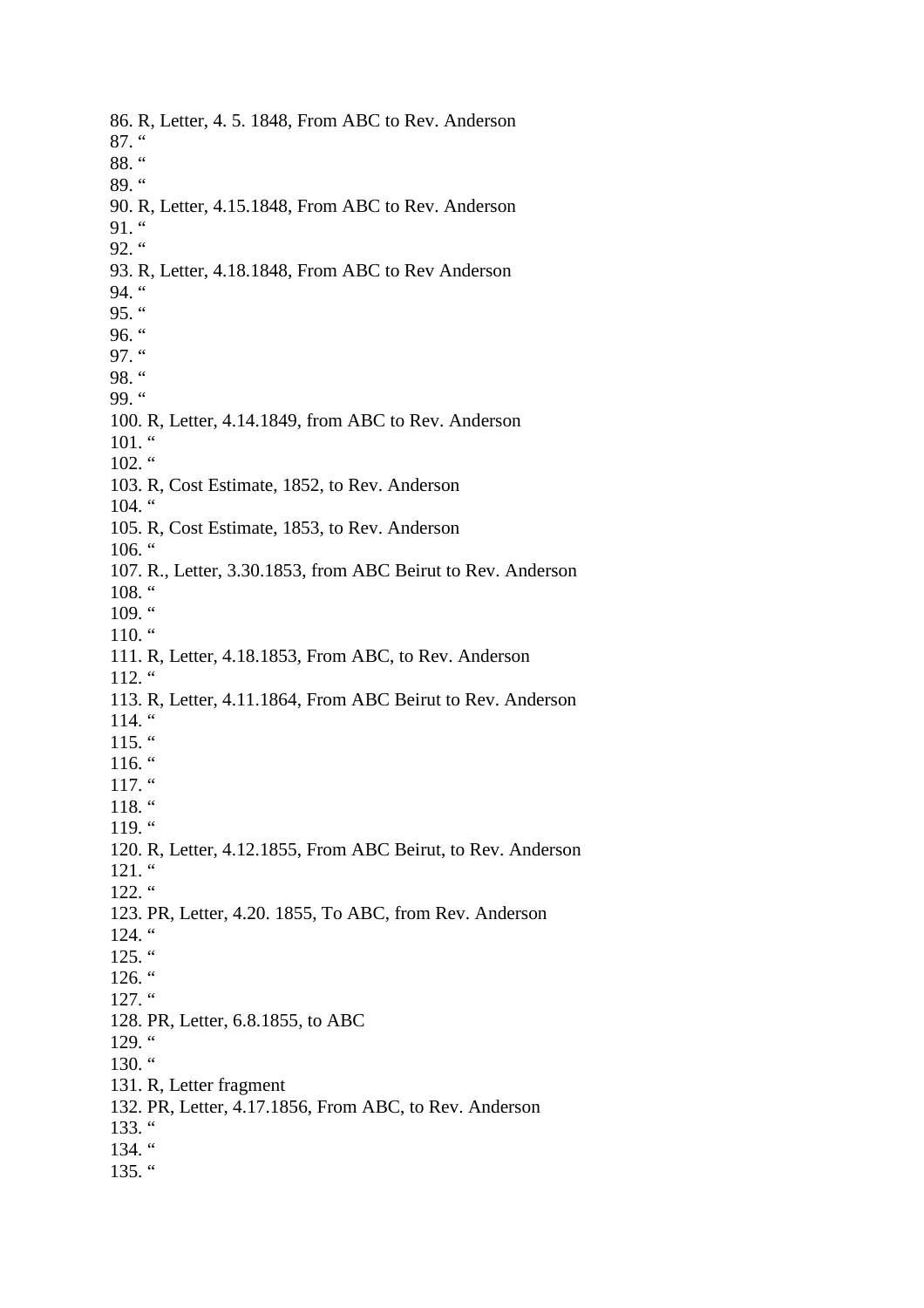136. PR, Letter, 6.24.1857, To Rev. Anderson 137. " 138. PR, Cost Estimate, 1859, To Rev. Anderson 139. " 140. R, Letter, 4.30.1851, From ABC Beirut, To Rev. Anderson  $141.$  " 142." 143."  $144.$  "  $145.$  " 146.  $\degree$ 147. " 148. " 149. U 150.  $\degree$ 151. R, Letter, 1.5. 1852, From ABC Beirut to Rev. Anderson 152. "  $153.$  " 154. R, Letter, 4.5.1852, From ABC Beirut, to Rev. Anderson  $155.$  "  $156.$  "  $157.$  " 158.  $\degree$ 159. R, Letter, 3.30.1854, From ABC Beirut, to Rev. Anderson 160. " 161. R, Letter, 4.10.1854, From ABC Beirut, to Rev. Anderson  $162.$  " 163. R, Letter, 4.13. 1854, From ABC Beirut, to Rev. Anderson 164. " 165. " 166. "  $167.$  " 168. " 169. R, Letter, 10.23.1854, From ABC Beirut, to Rev. Anderson 170. R, Letter, 10.1.1855, From ABC Beirut, to Rev. Anderson 171. " 172. U  $173.$  " 174. " 175. R, Committee Report, 1856, From ABC Beirut to Rev. Anderson  $176.$  "  $177.$  " 178. " 179. " 180. " 181. " 182. " 183. " 184. " 185. "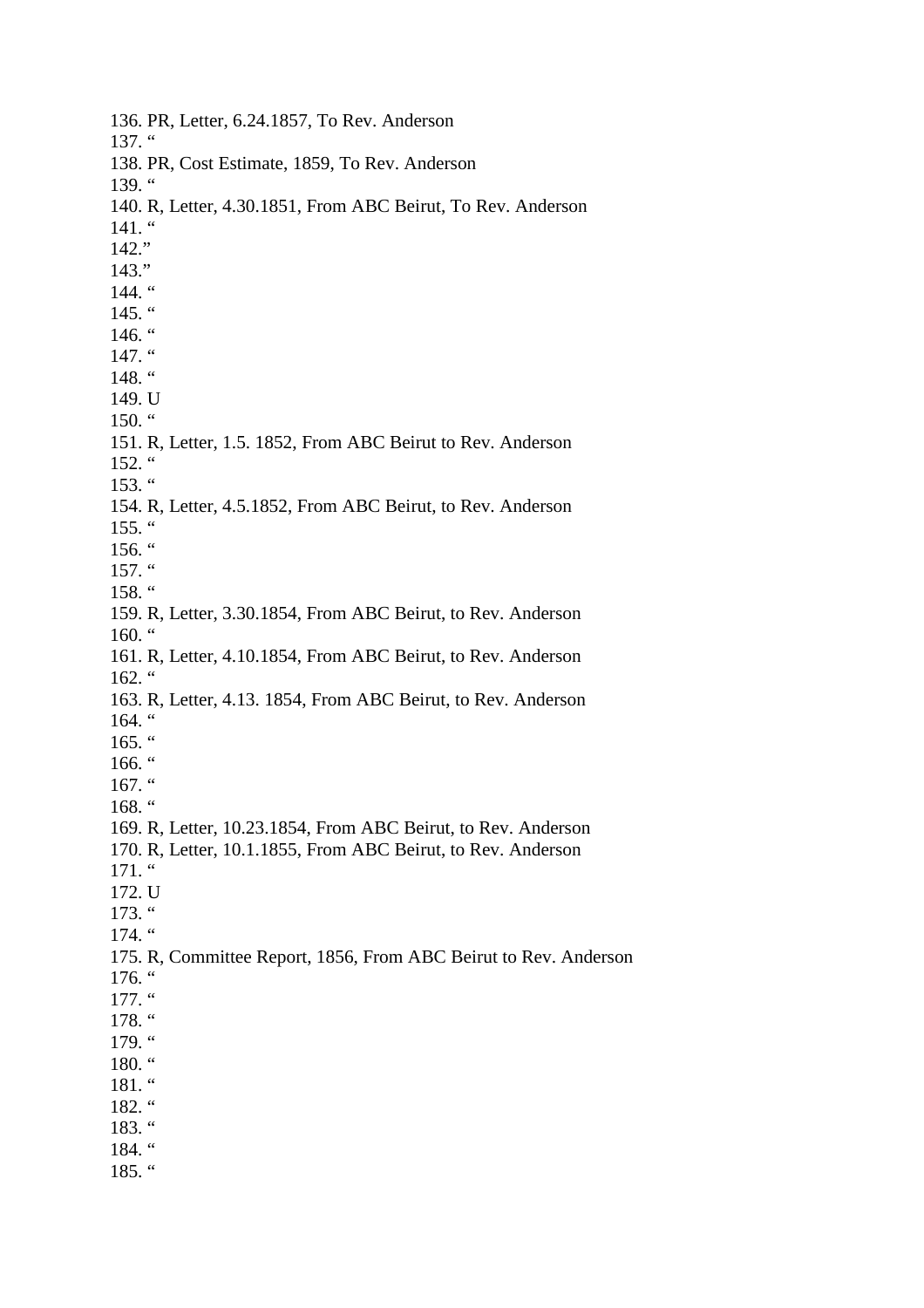186. " 187. " 188. " 189. " 190.  $\lq$ 191. "  $192.$  " 193. " 194. " 195. "  $196.$  " 197. " 198. R, Letter, 4.8.1856, From ABC Beirut, to Rev. Anderson 199. "  $200.$  "  $201.$  "  $202.$  "  $203.$  " 204. R, Letter, 4.15.1856, From ABC Beirut, to Rev. Anderson  $205.$  " 206.  $\cdot\cdot$  $207.$  " 208. R, Letter, 10.3.1856, From Aleih Syria, to Rev. Anderson  $209.$  " 210. R, Letter, 10.16.1856, From ABC Beirut, to Rev. Anderson  $211.$  " 212. R, Letter, 4.14.1857, From ABC Beirut, to Rev. Anderson  $213.$  "  $214.$  "  $215.$  "  $216.$  "  $217.$  " 218. R, Letter, 4.1.1854, From ABC Beirut to Rev. Anderson  $219.$  " 220. PR, Letter, 5.12.1857, From ABC Beirut to Rev. Anderson 221. " 222. PR, Letter to ABC Secretaries  $223.$  " 224. "  $225.$  "  $226.$  " 227. R, Letter, 6.6.1857, From ABC Syria to Rev. Anderson 228. " 229. "  $230.$  "  $231.$  " 232. U 233. "  $234.$  " 235. "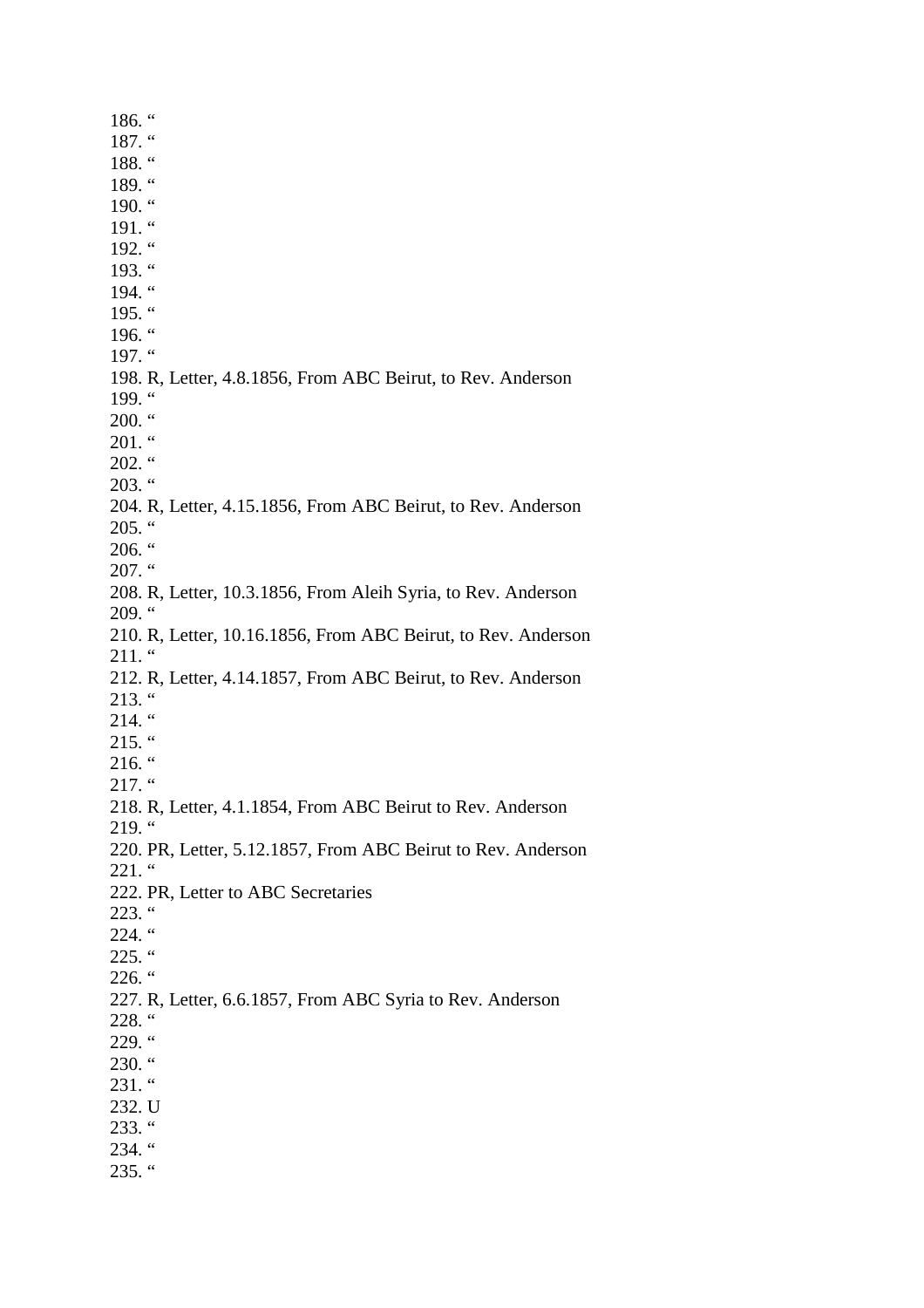236. " 237. " 238. " 239. "  $240.$  " 241. " 242. R, Letter, 10.11. 1858, from ABC Beirut to Rev. Anderson  $243.$  " 244. U  $245.$  "  $246.$  "  $247.$  " 248. " 249. R, Letter, 10.25.1855, From Mr. Benton to Mr. Ford  $250.$  " 251. R, Letter, 5/30/1855, From Mr. Ford to Mr. Benton Letter, 6/7/1856, From Mr. Benton to Mr. Ford 252. R, Letter 6.9.1856, From Ford to Benton 253. U 254. R, Letter, Benton to Calhoun 255. R, Letter, 1.16. 1854, From Benton to Ford 256. R, Letter, 1.17.1854, From Ford to Benton 257. R, Letter 1.20. 1854, From Benton to Ford 258. R, Letter, 1.21.1854, " 259. R, Letter, 1.23.1854, From Ford to Benton Letter, 1.31.1854, From Benton to Ford Letter, 3.6. 1854, " 260. R, Letter, 5.28.1854, From Benton to Ford Letter, 5.29.1854 From Ford to Benton Letter, 6.8.1854, From Benton to Ford 261. " 262. " 263. U 264. U 265. U 266. R, Letter, 7.21.1857, Benton to Ford Letter 7.25.1857, " 267. R, Letter, 7.27.1857, to Committee on Building from Benton Letter, 7.30.1857, " 268. R, Letter, 8.3.1857, to Committee on Building from Benton 269. U 270. R, Letter, 9.10.1857, From Benton to Calhoun 271. R, Letter, 11.3.1857, From Ford to Benton Letter, 11.7. 1857, From Ford to Bhamdim 272. R, Letter, 11.7.1857, from Ford to Benton Letter, 11.12.1857, from Benton to Ford Letter, 11.16.1857, From Ford to Benton Letter, 11.18.1857, From Benton to Ford 273. R, Letter, 11.19.1857, From Benton to Buildings Committee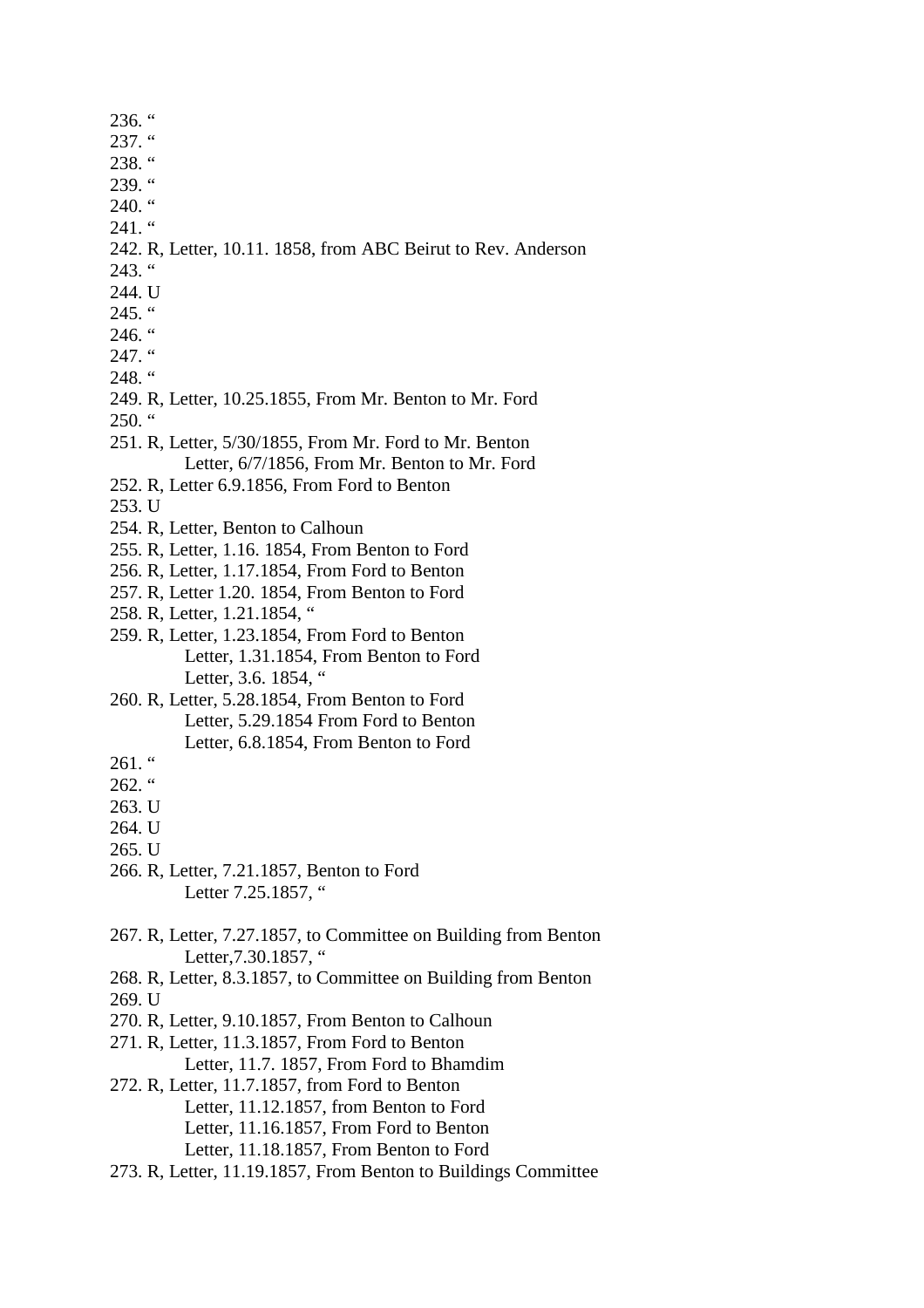PR, Letter, From Calhoun to Benton R, Letter, 11.23.1857, From Ford to Benton 274. U 275. U 276. R, Letter, 12.4.1857, From Benton to Calhoun 277. " 278. " 279. R, Letter, 12.26. 1854, From Ford to Benton Letter, 1.11.1858, " 280. R, Letter, 2.25.1858, From Benton to Building Committee  $281.$  " 282. " 283." 284. " 285. " 286. " 287. " 288. " 289. "  $290.$  "  $291.$  "  $292.$  "  $293.$  " 294. " 295. U 296. " 297. " 298. " 299. PR 300." 301."  $302.$  "  $303.$  "  $304.$  "  $305.$  " 306. U 307. "  $308.$  " 309. " 310. R, Letter, 4.6.1859, From Benton to Rev. Anderson 311. "  $312.$  " 313. " 314-315 R, Letter, 4.7.1859, From Benton to Rev. Anderson 316. R, Letter, 4.23.1859, Rev. Anderson From ABC Beirut 317-323. U 324. R, Letter, 7.11.1846 N. Moore to Rev. Anderson 325. ", 7.14.1846 326. R, Letter, 8.15. 1846 to Moore from Hunter 327. R, Letter, 8.28.1846 and 9.12.1846, Hunter/Rose correspondence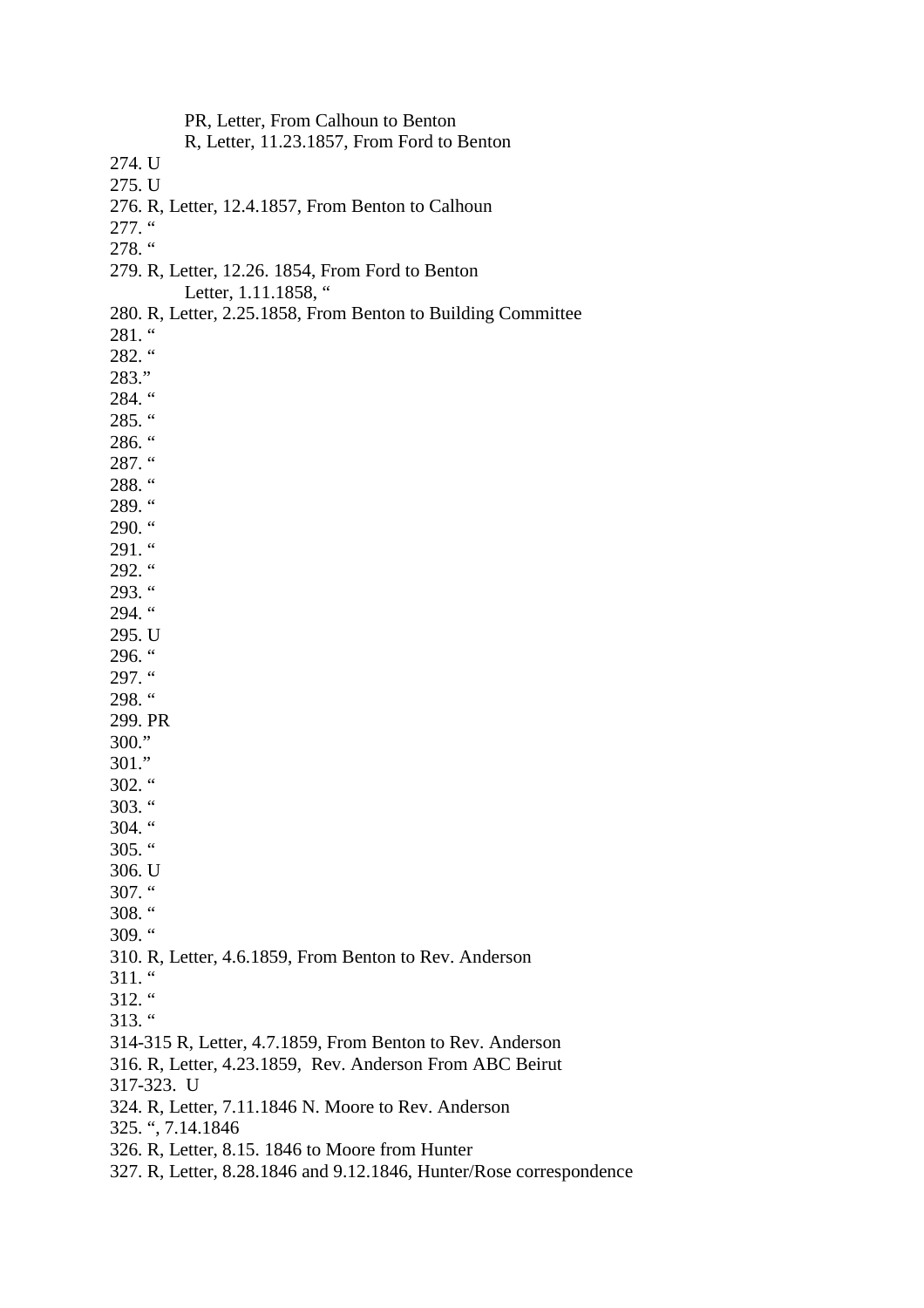- 328.R, Letter, 10.1.1846 and 10.5.1846, Hunter/Rose correspondence
- 329. R, Letter 5.17.1850, from Flagship Independence, Bay of Naples 330. U
- 331-332, R, Letters, 7.6.50 and 7.9.50, to U.S. Frigate Cumberland
- 334-337. R, Letter, 6.3.1859, to Lewis Cass, Secretary of State
- 337-338 R, Letter, 6.30.1858, to Legation of U.S. Constitution
- 339-342 R, Letter, 5.3.1851, Rev. Anderson from ABC Damascus
- 343-349 R, Arabic document
- 351 Document: Lebanon Schools
- 352-354 R, Letter, Edinburgh, 1856 to Reverend Calhoun
- 355-357 R. News Article, 6.23.1856
- 357. R., Letter, 9.28.55, to Rev. Anderson
- 358-359 Letter to Ms. Anderson
- 360-364. R. Journal of John Wortabet, 11.18.1852
- 364-368 R, Journal of Asadish Shedady, 1850
- 368-374. U
- 375-380 R, Letter, 2.1.1847, ABC Abeih to Rev. Anderson
- 380-382. R, Letter, 2.29.1848, ABC Beirut to Rev. Anderson
- 382-384. R, Letter, 7.17.1848, ABC Abeih to "

384-386 U

- 386-390 R, Letter, 10.27.1848 and 6.8.1849 from ABC Aleppo to Rev. Anderson
- 390-395. R, Letter 4.11.1850 and 4.15.50 from ABC Beirut to Rev. Anderson 395-398 U
- 398-402 PR, Letter, ABC Beirut to Rev. Anderson
- 402-408. R, Letter, 4.29.1851, from ABC Beirut
- 402-414 R, Letter, 7.22.1951, ABC Abeih to Rev. Anderson
- 414-419. U
- 419-425. R, Letter, 7.27.1851, Damascus to Rev. Anderson
- 425-429, R, Letter 7.27.1852 and 8.2.1852, Bhamdum to Rev. Anderson 429-435 U
- 435.-436. R, Letter, 11.16.1858, ABC Beirut to Rev. Anderson
- 436-439. R, Letter 4.16.1858, ABC Sidoro to Rev. Anderson
- 439-458 Abeih Station Reports for 1846-1848
- 458-464. U
- 464-476 Abeih Station Report, 1850
- 476-486 Meeting Minutes
- 486-490 U
- 490-515. PR-U Abeih Station Reports 1854-1857
- 515-596 R. Beirut Station Reports 1846-1859
- 596-598 Aleppo Station Report 1854
- 598-603. U
- 603-610 R, Letter, 7.19.1850 and 5.24.1849 Aleppo to Rev. Anderson
- 610-624 U
- 624.-626 PR, Hasbeiyeh Station Report, 1853
- 626-643 PR, Sidon/Hasbeiyeh Station Reports 1855-1858
- 643-669, PR, Bhandun Station Reports 1856-1858
- 669-706, PR, Tripoli Station Reports, 1848-1858
- 706-736 PR-U, Homs Station Reports 1855-1858
- 736-738 R, Shima Station Report 1856-1857
- 398-403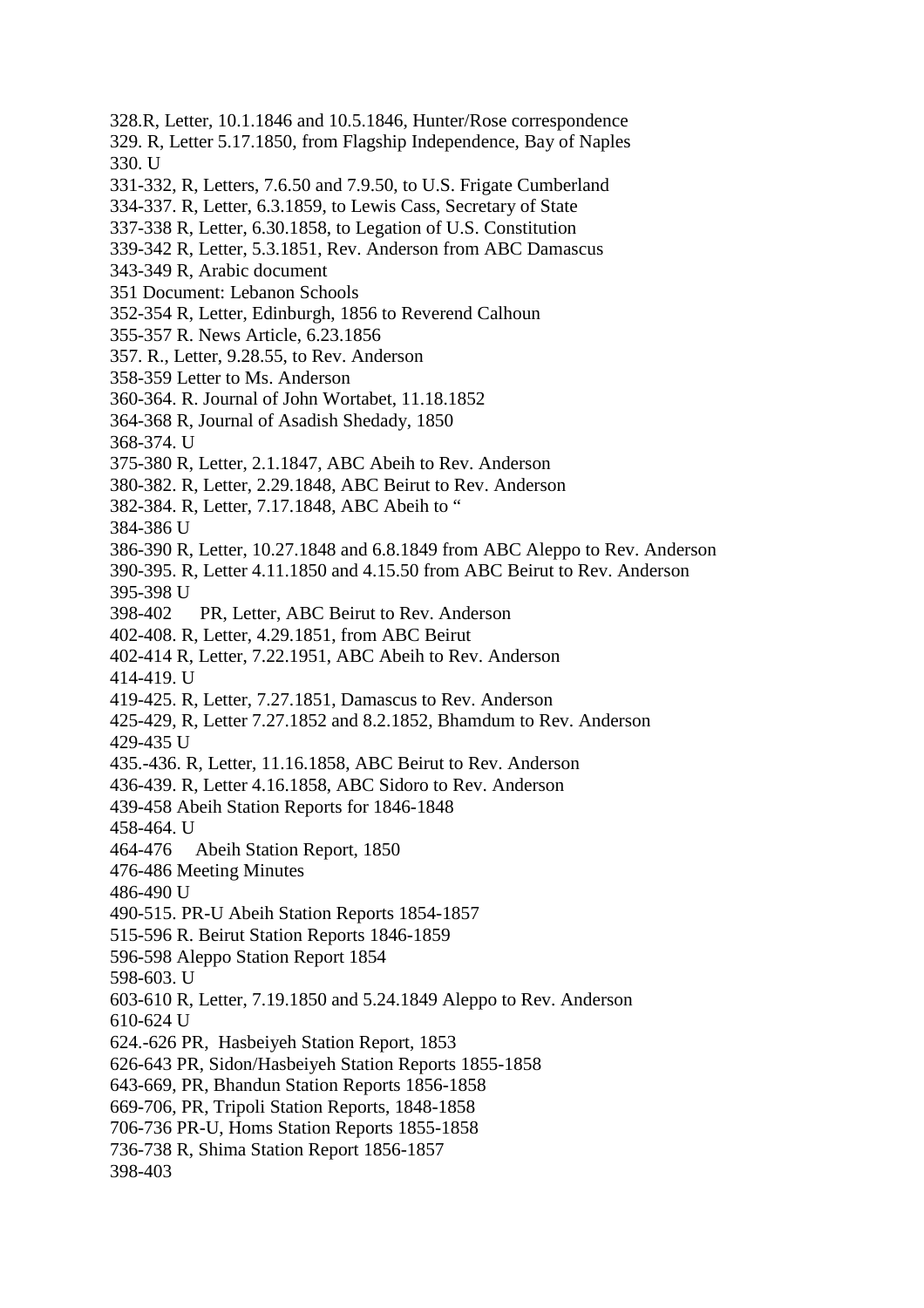| Submitted by                                                                                                                                                                                                                                                                                                                                                                                                                                                                                                                                                                                                                                                                                                                                                                                                                                     | :: Kirsten Voris        |  |
|--------------------------------------------------------------------------------------------------------------------------------------------------------------------------------------------------------------------------------------------------------------------------------------------------------------------------------------------------------------------------------------------------------------------------------------------------------------------------------------------------------------------------------------------------------------------------------------------------------------------------------------------------------------------------------------------------------------------------------------------------------------------------------------------------------------------------------------------------|-------------------------|--|
| Submitted to<br>Project term (month, year)                                                                                                                                                                                                                                                                                                                                                                                                                                                                                                                                                                                                                                                                                                                                                                                                       | : Department of History |  |
| Bibliographical and physical information                                                                                                                                                                                                                                                                                                                                                                                                                                                                                                                                                                                                                                                                                                                                                                                                         |                         |  |
| Document type                                                                                                                                                                                                                                                                                                                                                                                                                                                                                                                                                                                                                                                                                                                                                                                                                                    | : microfilm             |  |
| Reference no.                                                                                                                                                                                                                                                                                                                                                                                                                                                                                                                                                                                                                                                                                                                                                                                                                                    | : Reel 543              |  |
| Degree of readability                                                                                                                                                                                                                                                                                                                                                                                                                                                                                                                                                                                                                                                                                                                                                                                                                            |                         |  |
| (e.g. readable, partially readable, hardly readable, unreadable)                                                                                                                                                                                                                                                                                                                                                                                                                                                                                                                                                                                                                                                                                                                                                                                 |                         |  |
| 1-64, R, Letters to Rev. Anderson from R. William Austin Benton and wife, 1847-1859<br>64-67 U<br>88-96, Readable<br>96-196 PR<br>196-205, R, Letters to Rev. Anderson from Rev. William Bird 1848-1854<br>205-238, U<br>238-252 R<br>252-263, R, Letters to Rev. Anderson from Simeon H. Calhoun 1847-1859<br>263-295, PR<br>295-299 U<br>300-409 PR<br>409-414. PR, Letter to Rev. Anderson from Miss Sarah Cheny, Teacher. 2.12.1853<br>414-431, R, Letters to Rev. Anderson from Henry De Forest and Catherine L. DeForest,<br>1847-1858<br>431-433, PR<br>434 U<br>434-505 PR<br>505-516, R, Letters to Rev. Anderson from Rev. William W. Eddy, 1851-1859<br>516-519 U<br>519-572 R-PR<br>572-591, R, Letters to Rev. Anderson from Rev. Horace Foot, 1848-1857<br>591-595, PR<br>595-604, R<br>604-606, PR<br>$606-622$ , R<br>622-623, U |                         |  |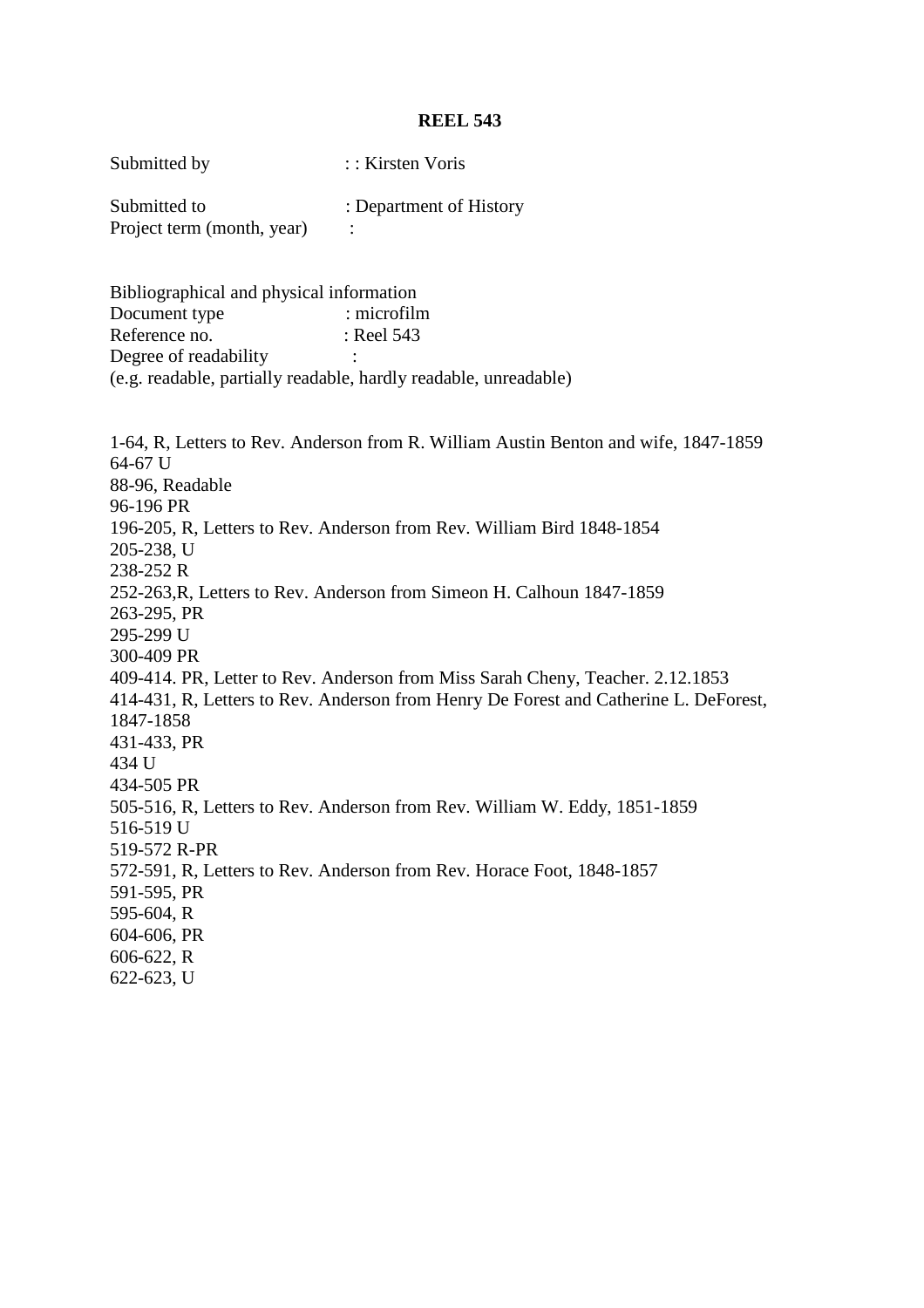Submitted by : Kirsten Voris Submitted to : Department of History Project term (month, year) :

Bibliographical and physical information Document type : microfilm<br>Reference no. : Reel 544 Reference no. Degree of readability : (e.g. readable, partially readable, hardly readable, unreadable)

Letters to Rev. Anderson 3-5 PR, From Union Theological Seminary, 1.25.1847 5-8 R 8-10 R, 8.10.1847 and 11.5.1847, From J.E. Ford 11-13 U 13-15 PR, 4.29.1848, from Ford 15-19, R, 7.19.1848 and 12.21.48, Ford in Aleppo 19-32 R, 12.5.1849, Ford in Mosul 32-43 PR 43-44 U 44-64 R 64-82 R, June 1456, Ford to Rev. Leonard Bacon 82-83 PR 83-90 R 90-105 U-PR 106-108 R 108-113 U 111-157 R, Letters from George Hunter to Rev. Anderson 1847-1859 157-163 R, From Leonard Bacon to Rev. Anderson 6.26.1856. 163-168 PR-U 168-174, R 174-182, R, From Henry Harris Jessup to Rev. Anderson, 1855-1859 182 U 182-194 U 194-198 PR 198-205 PR 205 PR, Telegram 206-212 PR 212-219 R 219-221 PR 221-231 R 231, R, From Miss Jane E. Johnson, to Rev. Anderson and John Laneau, 1847 232-251 U 251-260 PR 260-265 R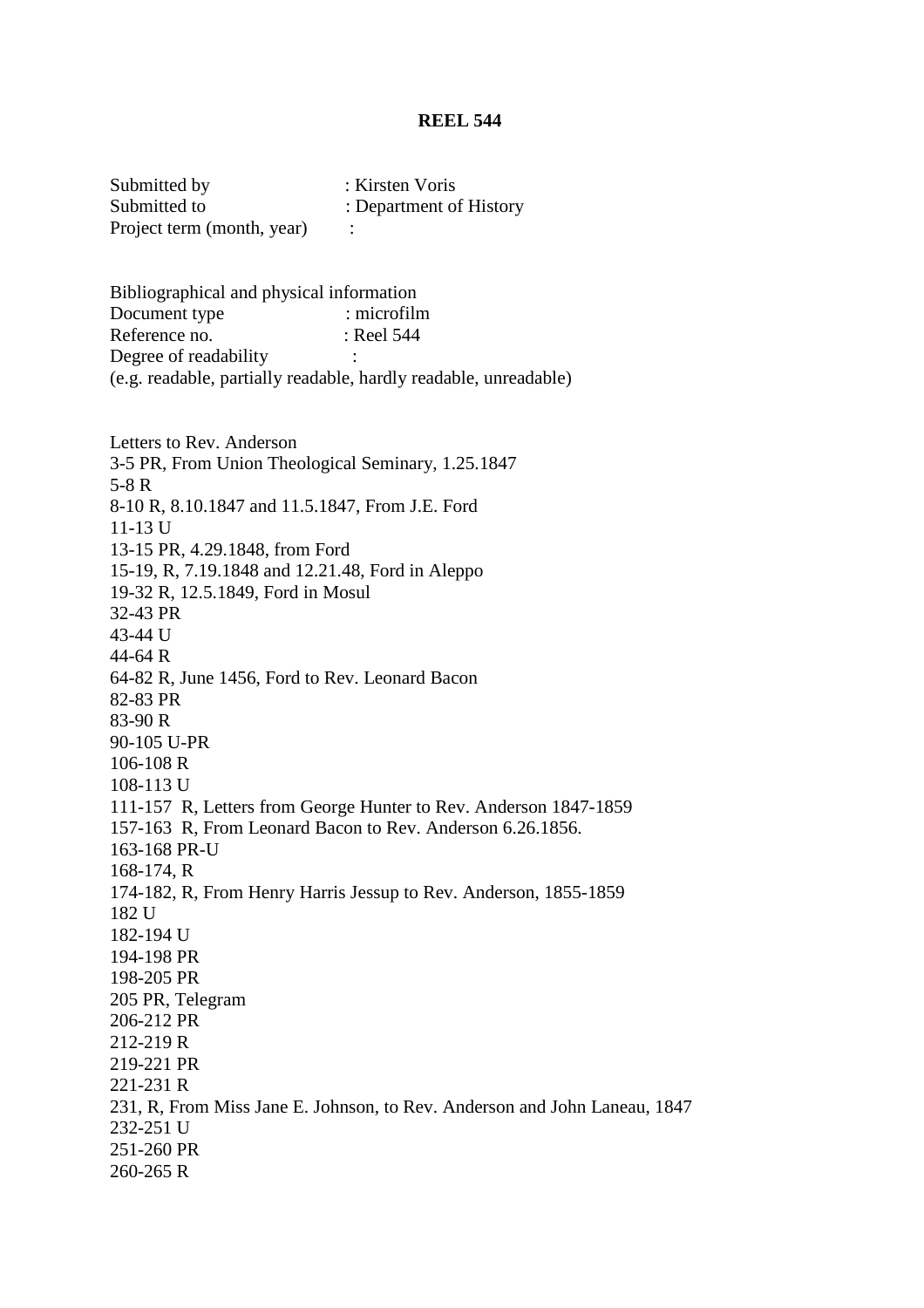265-266 U 266-272 R 272-275 R, Letters from Rev. Thomas Laurie to Rev. Anderson, 1847-1848 273-274 R, to Henry Hill, 1.13.1847 275-277, R, to Rufus, 3.3.1847 278-294, R, to Anderson, from Monticello 294-296, R, Letters from Rev. Jerre Lorenzo Lyons and Miss Adelaide L. Mason, Teacher, 1854-1859 296-298 U 298-300 R 300-302 PR 302 U 303 PR 304-306 PR 306-313 R 314-317 PR 317 U 317-328 U 328-329 PR 329-357 R, Letters from Rev. Eli Smith to Rev Anderson 1846-1856 357-363 PR 363-447 R 447-452PR 452-478 R 478-483 Arabic 483-486 R 486-492 Eli Smith's Obituary 492-498 From Mrs Smith to Rev. Anderson, 5.29.1857 498-501 U-PR 501-503 R 503-570 R, From Mrs Smith to Rev. Anderson 570-581 R, Letters from the Rev. William M. Thompson to Rev. Anderson, 1847-1859 581-588 U 588-605 R 605-607 U 607-635 R 635-638 U 638-690 R 690-699 PR 700-707 R, Letters from Rev. Treat to Rev. Anderson, 12.16.1858-8.25.1859 707-708 U 708-726 R 726-727, R, Letters from Cornelius Van Allen van Dyck, M.D., 1847-1859 727-735 PR 735-740 R 740 Pr 741-747 R 747-757 PR 757-765 PR 765-773 R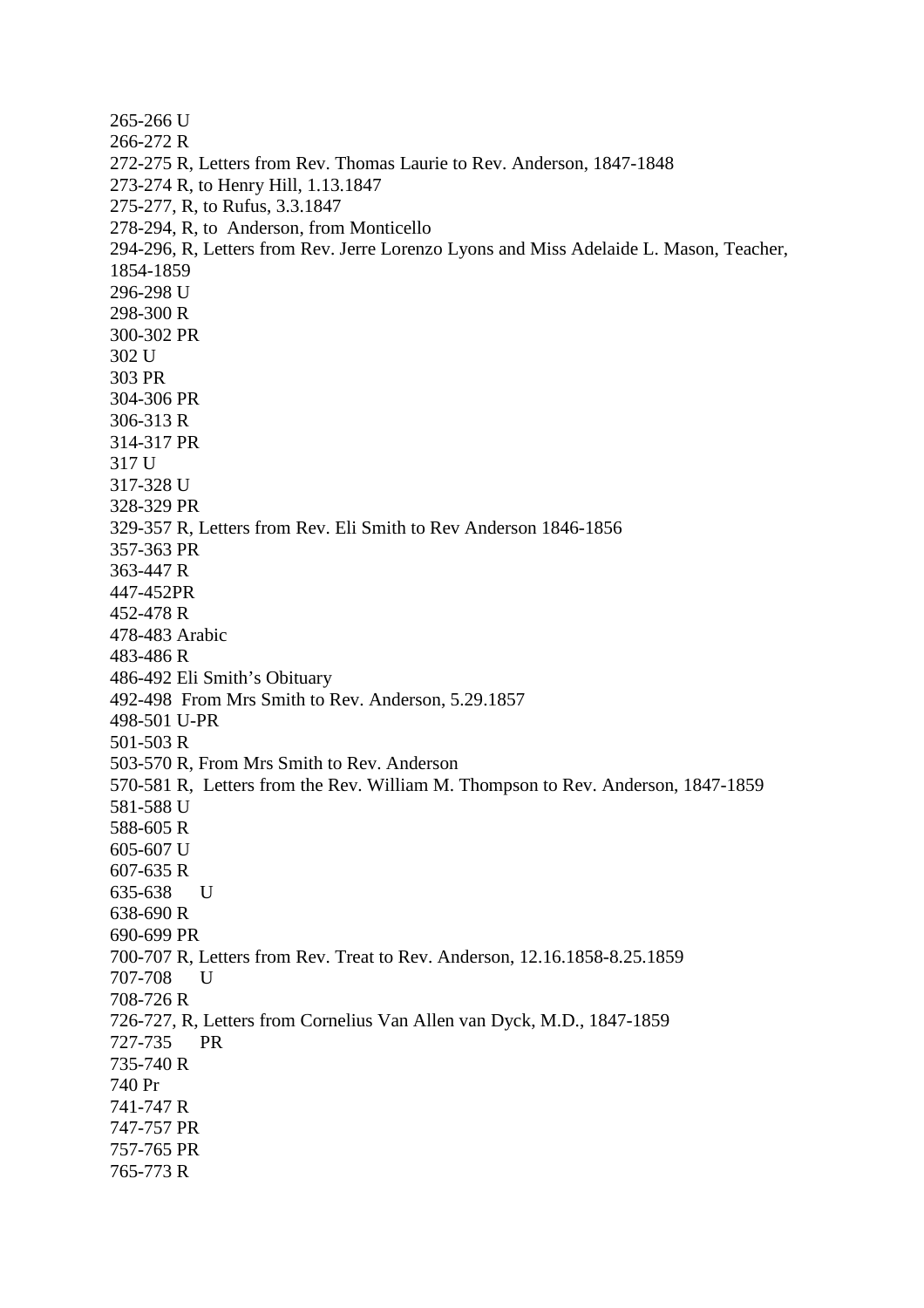| 773-777 U                                                        |
|------------------------------------------------------------------|
| 777-782 R                                                        |
| 782-790 PR                                                       |
| 790-796 U                                                        |
| 796 R                                                            |
| 797-801 U                                                        |
| 801-807 PR                                                       |
| 808-820 R-PR                                                     |
| 820-861 R, Letters from Rev. Whiting to Rev. Anderson, 1847-1855 |
| 861-884 PR                                                       |
| 884-926 R                                                        |
| 926 PR                                                           |
| 927-984 R                                                        |
| 984-998 PR                                                       |
| 998-1005 R                                                       |
| 1005-1007 U                                                      |
| 1007-1009 R                                                      |
| 1009-1019 R                                                      |
| 1019-1020 PR                                                     |
| 1020-1023 R                                                      |
| 1023 Rev Whiting's Obituary                                      |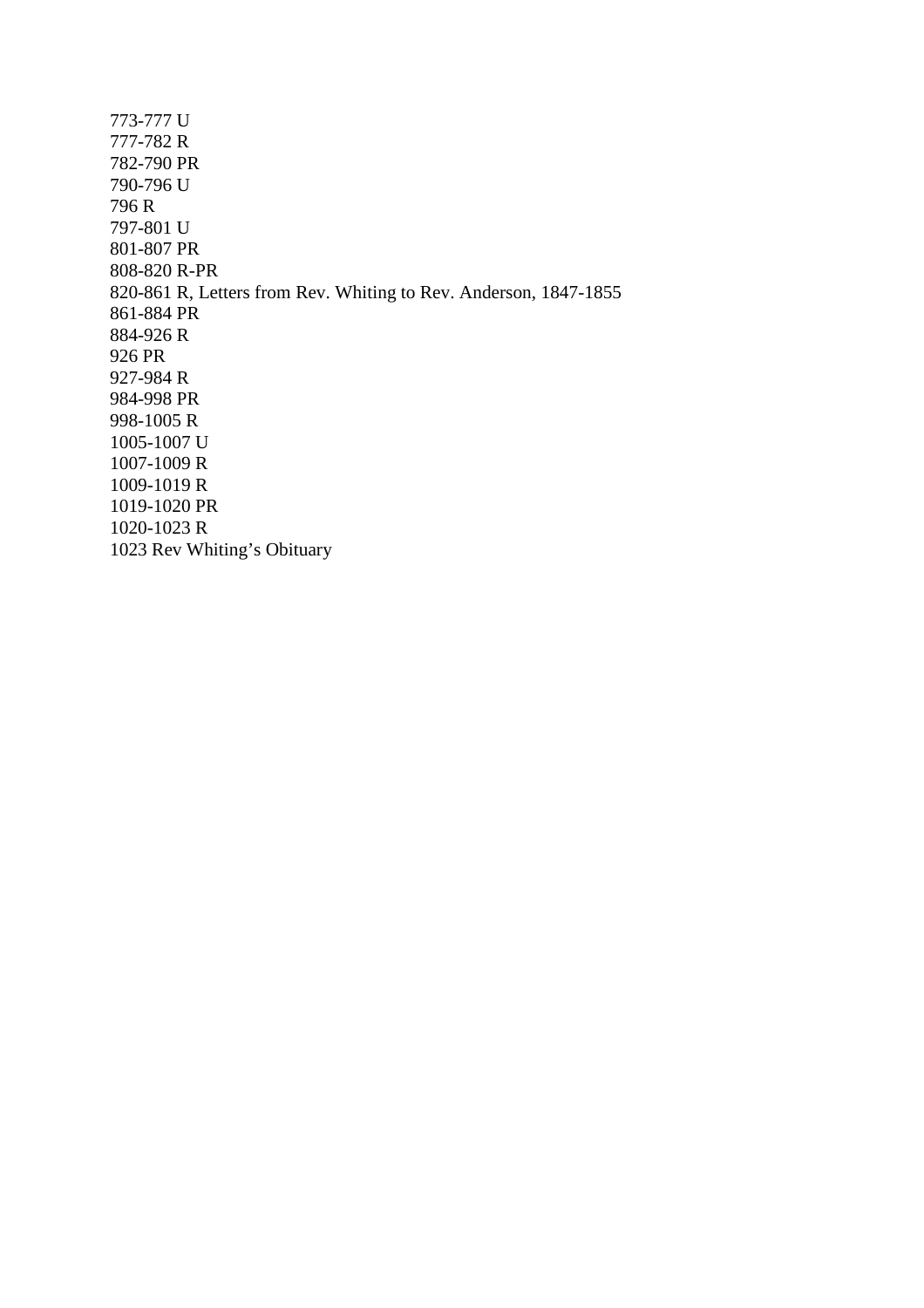| Submitted by               | $\therefore$ Kirsten Voris |
|----------------------------|----------------------------|
| Submitted to               | : Department of History    |
| Project term (month, year) |                            |

Bibliographical and physical information

| Document type         | $:$ microfilm                                                    |
|-----------------------|------------------------------------------------------------------|
| Reference no.         | : Reel 545                                                       |
| Degree of readability |                                                                  |
|                       | (e.g. readable, partially readable, hardly readable, unreadable) |

1-10, ATV

11-17, Estimates, Annual Report, General Letters 18-29 Letters from Mission 30-69, Station Reports 70-98, Letters from Mission 99, Letters from Native Church at Beirut 100-106, Massacres in Syria 103, Ordination of Reverend Van Dyck 107, Translation of Scripture in Arabic 108, Church Construction at Sidon 109, Suleeby Schools 110, Syrian Protestant College 111, Printing Press for Beirut Mission 112, Lebanon Schools and Mr. Ford 113, Native Protestant Female Seminary at Beirut 114, Edition of Scripture Issued 114-117 Mr. Ford's Obituary 118 R, Letter to Mr. Anderson From Scotland Board, Terms of Agreement 120 Mr and Mrs. Benton's Receipt 121 Journal entries from Gurgius Abid 122 Proposal for Mr. Bissell 123 R, Letter, From J. Williams, Ambassador to Sublime Porte 124 R, Letter, From Brutus bistany 125-126 Letter, From Mrs. Smith 127-131 Letter, From H. Hallock 132 Letter From Mr. Sleight 133-134 Letter from Mr. Hobart 135 Letter From Mrs. Stearns 136 Letter, From Antonio Yanni Letters from Individual Missionaries 137-142 E. Aiken, 1860 143-230, W. A. Benton, 1860-1870 231-238, P. Berry, 1863-1865 239-276, W. Bird, 1860-1870

277-324, PR, D. Bliss, 1860-1875

325-408, PR, L. Calhoun, 1860-1870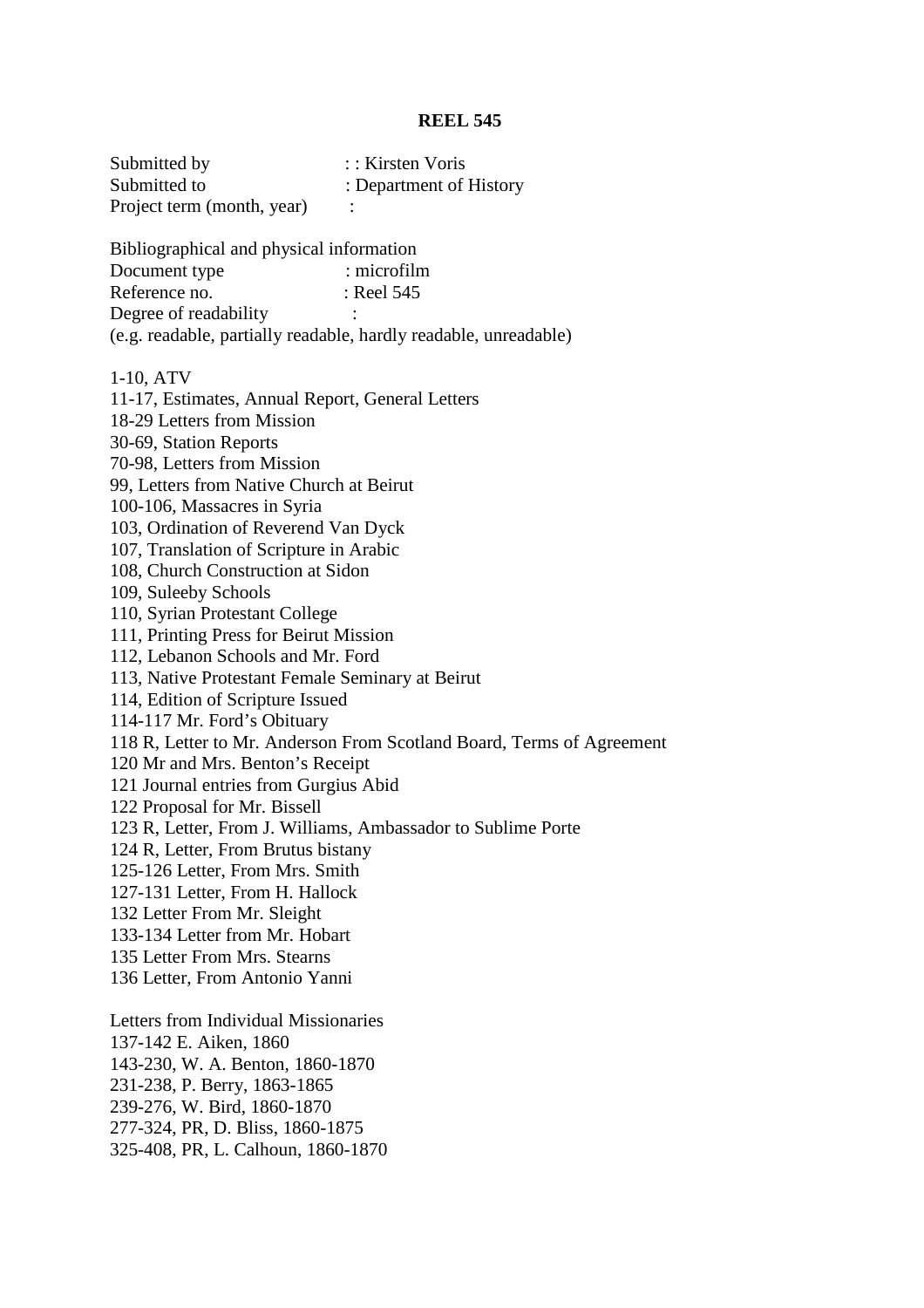SUBMITTED BY: Anil Kayalar

SUBMITTED TO: Department of History

PROJECT TERM: December 2002

# **BIBLIOGRAPHICAL AND PHYSICAL INFORMATION**

DOCUMENT TYPE: Microfilm

REFERENCE: BV 2410.A4 1984 Reel 546

DEGREE OF READIBILITY: Readable (R), Partially Readable (PR), Hardly Readable (HR), Not Readable (NR)

CONTENT: Letters.

I) Letters by W. W. Eddy:

- To Rev. Dr. Anderson, secretary of ABCFM, written in Sidow, Syria in 2.27.1860; HR; pp.2-4
- To Rev. Dr. Anderson, written in Sidow, Syria in 5.23.1860; R; pp. 4-5
- To Rev. Dr. Anderson, written in Sidow, Syria in 6.5.1860; R; pp. 5-7
- To Rev. Dr. Anderson, written in Beirut in 6.21.1860; R; pp. 7-9
- To Rev. Dr. Anderson, written in Oswego, NY in 8.17.1860; R; pp. 10-11
- To Rev. Dr. Anderson, written in Norwich in 11.13.1860; R; pp. 12-14
- To Rev. Dr. Anderson, written in NY City in 1.9.1861; R; pp. 15-17
- To Rev. Dr. Anderson, written in Oswego, NY in 2.23.1861; HR; pp. 18-19
- To Rev. Dr. Anderson, written in Beloit, Wis. in 8.17.1861; R; pp. 20-21
- To Rev. Dr. Anderson, written in Onarga (?) in 9.3.1861; HR; pp. 22-23
- To Rev. Dr. Anderson, written in Onarga in 9.9.1861; R; pp. 24-26
- To Rev. Dr. Anderson, written in Onarga in 9.30.1861; R; p. 26
- To Rev. Dr. Anderson, written in Cleveland, Ohio in 11.8.1861; R; pp. 27-28
- To Rev. Dr. Anderson, written in Water Cure, Cleveland, Ohio in 5.23.1862; R; p. 29
- To Rev. Dr. Anderson, written in  $8.9.1862$ ; R; pp. 30-31
- To Rev. Dr. Anderson, written in Water Cure, Cleveland, Ohio in 8.22.1862; R; pp.32-33
- To Rev. Dr. Anderson, written in Newton Centre in 11.10.1862; R; p. 34
- Written in Saratoga Springs in 1.3.1863; NR; pp. 35-40
- NR; pp.  $40-43$
- To Rev. Dr. S. B. Treat, written in NY City in  $5.9.1863$ ; R; pp. 43-44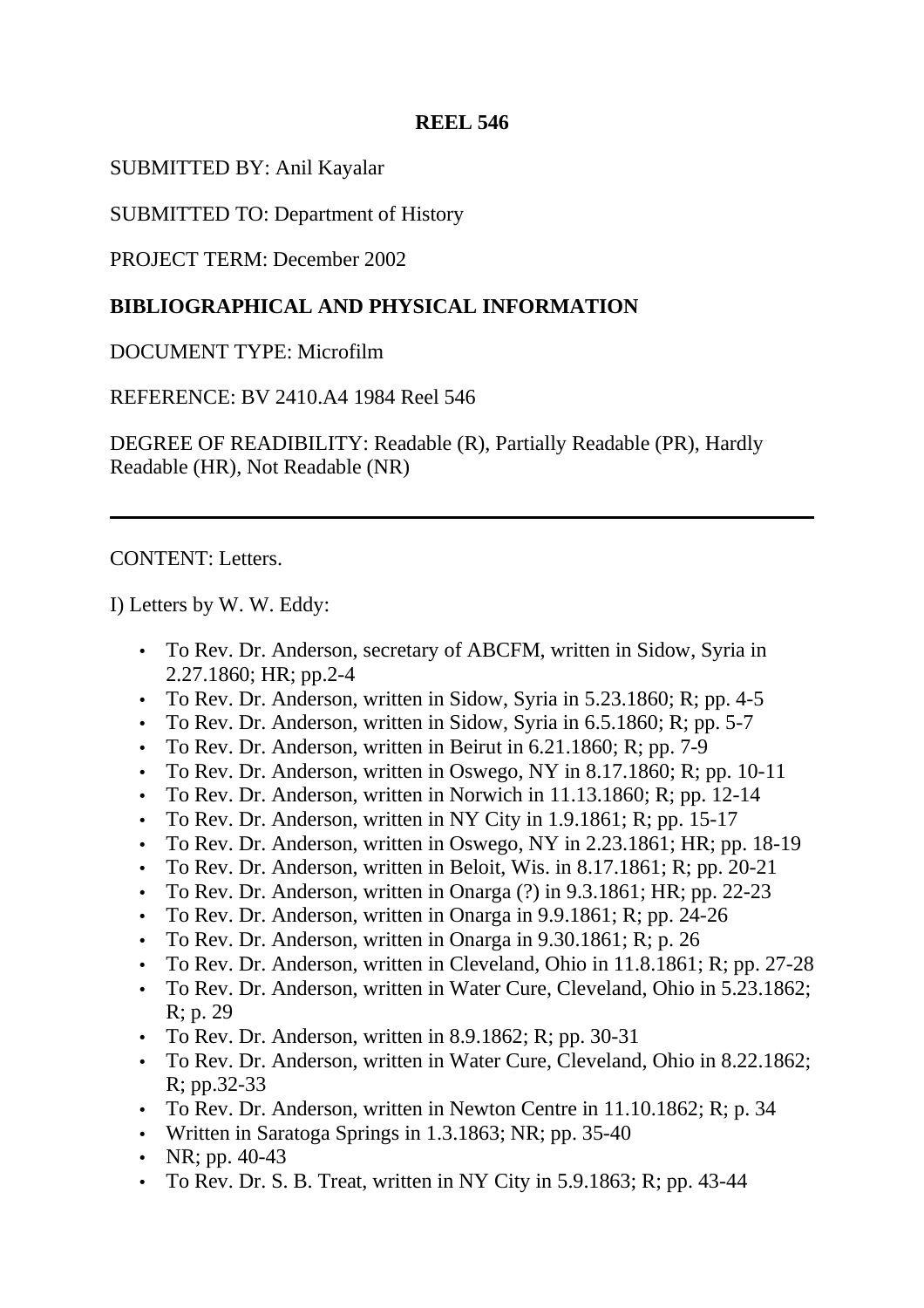- To Rev. Dr. S. B. Treat, written in Oswego, NY in 5.29.1863; HR; p. 44
- To Rev. Dr. S. B. Treat, written in 9.9.1863; HR; p. 45-48
- To Rev. Dr. Anderson, written in Sidow, Syria in 2.20.1864; R; pp. 48-49
- To Rev. Dr. Anderson, written in Sidow, Syria in 5.19.1864; R; p. 50
- To Rev. Dr. Anderson, written in Sidow, Syria in 7.18.1864; R; pp. 51-52
- To Rev. Dr. Anderson, written in Sidow, Syria in 1.20.1865; R; pp. 53-54
- To Rev. Dr. Anderson, written in Jebaa, Syria in 8.23.1865; R; pp. 55-57
- To Rev. Dr. Anderson, written in Mt. Lebanon, Syria in 11.9.1865; HR; pp. 57-58
- To Rev. Dr. Anderson, written in Sidow, Syria in 1.6.1866; HR; pp. 59-60
- To Rev. Dr. Anderson, written in Sidow, Syria in 3.8.1866; R; pp. 61-62
- To N. G. Clark, secretary of ABCFM, written in Sidow, Syria in 5.26.1866; HR; pp. 62-64
- To N. G. Clark, written in Sidow, Syria in 6.11.1866; R; p. 64
- To N. G. Clark, written in Sidow, Syria in  $1.19.1867$ ; R; pp. 65-66
- To N. G. Clark, written in Sidow, Syria in  $5.14.1867$ ; R; pp. 67-68
- To N. G. Clark, written in Sidow, Syria in  $9.7.1867$ ; R; pp. 69-70
- To N. G. Clark, written in Sidow, Syria in 1.31.1868; R; pp. 71-72
- To N. G. Clark, written in Sidow, Syria in 5.8.1868; R; pp. 72-73
- To N. G. Clark, written in Sidow, Syria in 5.23.1868; R; pp. 73-74
- To N. G. Clark, written in Sidow, Syria in  $8.19.1868$ ; R; pp. 75-76
- To N. G. Clark, written in Sidow, Syria in  $11.21.1868$ ; R; pp. 77-78
- To N. G. Clark, written in Sidow, Syria in 1.6.1869; R; p. 78
- To N. G. Clark, written in Sidow, Syria in 1.22.1869; R; p. 79
- To N. G. Clark, written in Sidow, Syria in 5.15.1869; R; pp. 80-83
- To N. G. Clark, written in Sidow, Syria in 11.14.1869; HR; pp. 84-85
- To N. G. Clark, written in Sidow, Syria in 12.14.1869; HR; pp. 85-86
- To N. G. Clark, written in Beirut in 5.12.1869; HR; pp. 86-87
- To N. G. Clark, written in Sidow, Syria in 5.5.1870; HR; pp. 87-88
- To Dr. Treat, written in Abeik, Mt. Lebanon in 8.20.1870; R; p. 88
- To N. G. Clark, written in Abeik, Syria in  $8.24.1870$ ; R; pp.  $89-91$
- To N. G. Clark, written in Sidow, Syria in 11.4.1870; R; pp. 91-93
- To N. G. Clark, written in Beirut, Syria in 5.9.1869; NR; pp. 94-97

II) Letters by Miss E. D. Everett:

- To N. G. Clark, written in Beirut, Syria in 7.17.1869; NR; pp. 97-101
- To N. G. Clark, written in Abeik, Mt. Lebanon in 9.11.1869; HR; pp. 101- 103
- To N. G. Clark, written in Beirut, Syria in 9.29.1869; NR; pp. 103-105
- To N. G. Clark, written in Beirut, Syria in 12.21.1869; NR; p. 105
- To N. G. Clark, written in Beirut, Syria in 9.26.1869; NR; pp. 106-107

III) Letters by J. E. Ford: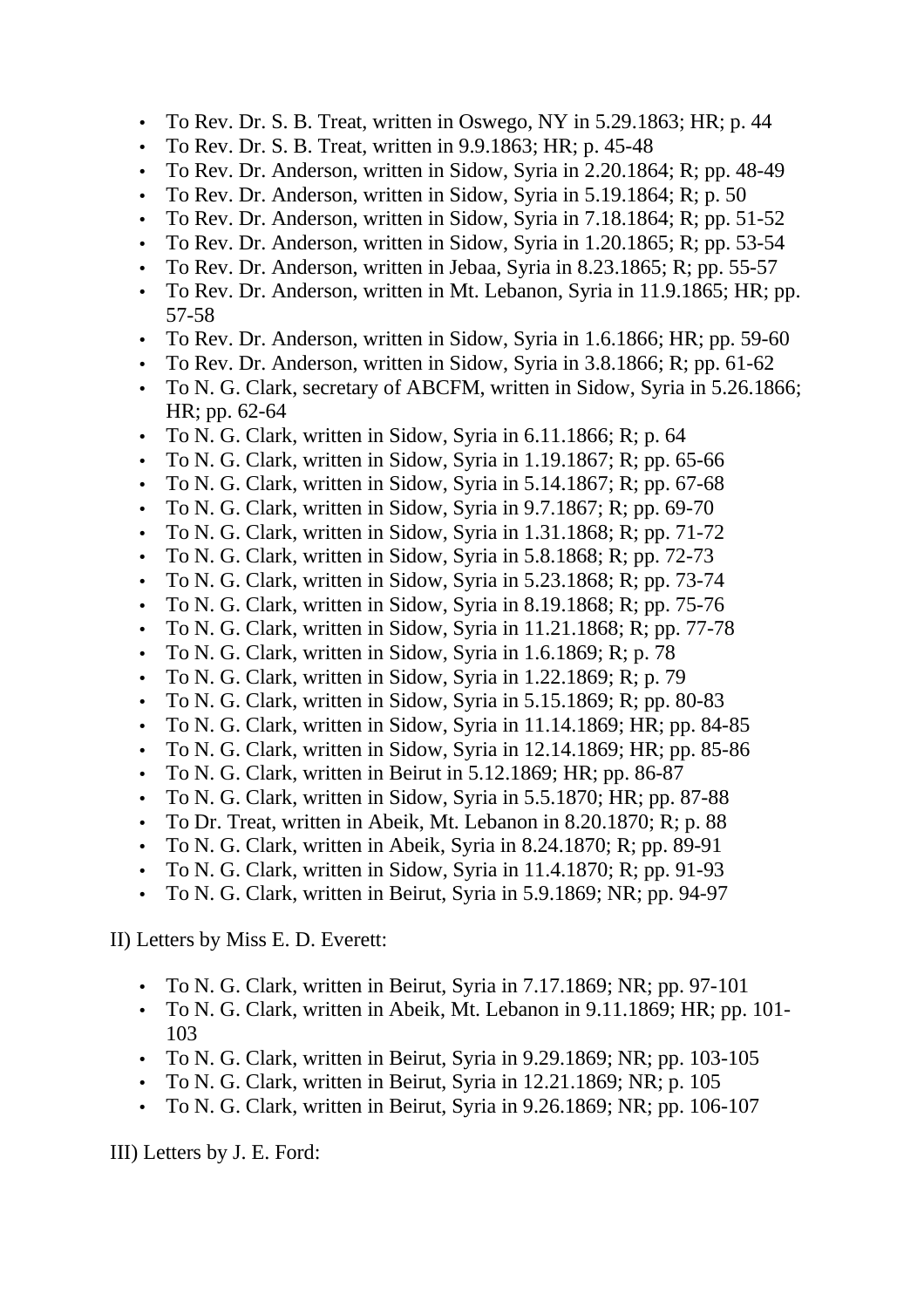- To Rev. Dr. Anderson, written in Sidow, Syria in 1.21.1860; HR; pp. 112- 114
- To Rev. Dr. Anderson, written in Sidow, Syria in 5.9.1860; R; pp. 115-117
- To Rev. Dr. Anderson, written in Sidow, Syria in 7.5.1860; R; pp. 117-119
- To Rev. Dr. Anderson, written in Sidow, Syria in 7.19.1860; R; pp. 119-120
- To Rev. Dr. Anderson, written in Beirut in 7.3.1860; HR; pp. 121-122
- To Rev. Dr. Anderson, written in Beirut in 8.16.1860; R;  $\overline{pp}$ . 123-125
- To Rev. Dr. Anderson, written in Sidow, Syria in 7.7.1860; R; pp. 125-130
- To Rev. Dr. Anderson, written in Sidow, Syria in 10.26.1860; R; pp. 131- 133
- To Rev. Dr. Anderson, written in Sidow, Syria in 5.16.1861; R; pp. 133-134
- To Rev. Dr. Anderson, written in Sidow, Syria in 6.28.1861; R; pp. 135-138
- To Rev. Dr. Anderson, written in 10.30.1861; HR; pp. 138-141
- To Rev. Dr. Anderson, written at sea, off Malta in 12.28.1861; R; pp. 142- 145
- To Rev. Dr. Anderson, written in Bath, England in 1.17.1862; R; pp. 146-147
- To Rev. Dr. Anderson, written in London in 2.19.1862; R; pp. 148-151
- To Rev. Dr. Anderson, written in Dublin in 3.8.1862; R; pp. 152-154
- To Rev. Dr. Anderson, written in Dublin in  $3.12.1862$ ; R; p. 154
- To Rev. Dr. Anderson, "Minute of Conference between the Lebanon School Committee and the Rev. J. E. Ford, American missionary in Syria"; R; pp. 155-157
- To Rev. Dr. Anderson, written in London in 5.10.1862; HR; pp. 157-159
- To Rev. Dr. Anderson, written in London in 5.26.1862; R; pp. 159-160
- To Rev. Dr. Anderson, written in 7.22.1862; HR/NR; pp. 161-162
- To Rev. Dr. Anderson, written in 12.3.1862; R; pp. 163-164
- To Rev. Dr. Anderson, written in Beirut, 6.13.1863; R; p. 165
- To Rev. Dr. Anderson, written in Deir Mimas (?) in 6.1.1864; HR; pp. 166- 169
- "A church restored amid the ruins"; HR; pp. 171-172
- To Rev. Dr. Anderson, written in Mimas in 3.8.1865; HR; pp. 173-175
- To Rev. Dr. Anderson, written in Sidow in 6.16.1865; HR; pp. 175-177
- To Rev. Dr. Anderson, written in Williamstown in 8.3.1865; HR; pp. 177- 179
- To Rev. Dr. Anderson, written in North Adams in 9.9.1865; HR; pp. 179- 181
- To Rev. Dr. Anderson, written in Williamstown in 9.1.1865; HR; pp. 181- 182
- To Rev. Dr. Anderson, written in Boston in 10.27.1865; R; pp. 183-184
- To Rev. Dr. Anderson, written in 2.5.1866; HR; pp. 185-186
- To Rev. Dr. Anderson, written in 2.23.1866 in; NR; pp. 187-188
- To Clark, written in 3.2.1866; HR; pp. 189-190
- To Treat, written in 3.6.1866; NR; pp. 191-194
- To Clark; NR; pp. 195-197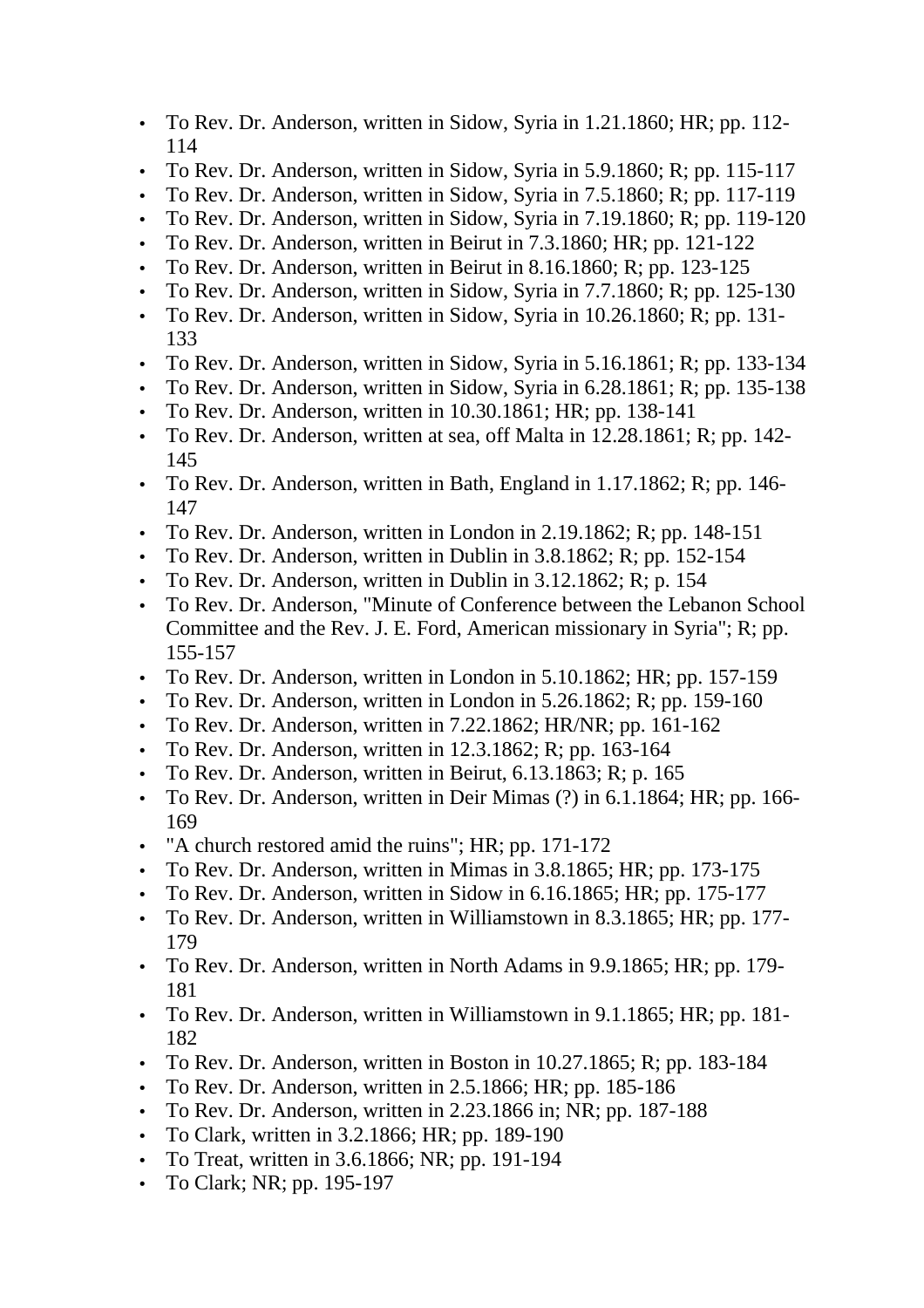IV) Letters by Miss Mary P. Ford:

- To Clark, written in 7.9.1867; NR; pp. 197-198
- To Clark, written in 2.19.1868; HR; pp. 199-201
- To Clark, written in 5.18.1868; HR; pp. 201-203
- NR; pp. 204-205
- To Clark, written in 9.?.1870; NR; pp. 206-207
- NR; p. 208
- To Clark, written in 3.31.1873; HR; pp. 209-211

V) Letters by Mr. Nathan Ford:

- To Treat, written in 5.10.1866; HR; pp. 211-213
- To Clark, written in 5.25.1866; HR; pp. 213-215

VI) Letters by George C. Hunter:

- To Anderson, written in Beirut in 6.2.1860; R; pp. 216-217
- To Aiken, written in Beirut in 6.18.1860; R; pp. 217-219
- To Anderson, written in Beirut in 6.16.1860; HR; pp. 220-221
- To Aiken, written in Beirut in  $7.16.1860$ ; R; pp. 222-225
- Circular for Aiken by S. Robson; NR; pp. 226-229
- To Aiken, written in Beirut in  $8.4.1860$ ; R; pp. 230-231
- To Aiken, written in Beirut in 8.13.1860; HR; pp. 231-232
- To Aiken, written in 8.17.1860; HR; pp. 233-234
- To Aiken, written in Beirut in 8.6.1860; R; pp. 235-237
- To Aiken, written in Beirut in  $9.15,19,20,21,22;$  R; pp. 237-238
- NR:  $239-240$
- Written in Beirut in 10.13.1860; R; p. 240
- To Aiken, written in Beirut in  $10.13.1860$ ; R; pp. 241-244
- To Aiken, written in Beirut in 10.22, 23.1860; HR; pp. 245-247
- To Anderson, written in Beirut in 10.26.1860; R; pp. 247-248
- To Aiken, written in Beirut in  $10.26.1860$ ; R; pp. 249-251
- To Aiken, written in Beirut in  $11.5.1860$ ; R; pp. 251-252
- To Aiken, written in Beirut in  $11.15.1860$ ; R; pp. 253-254
- To Aiken, written in Beirut in  $11.24.1860$ ; R; pp. 255-256
- To Aiken, written in Beirut in  $12.3.1860$ ; R; pp. 257-258
- To Aiken, written in Beirut in  $12.8.1860$ ; R; pp. 259-261
- To Aiken, written in Beirut in  $12.17.1860$ ; R; pp. 261-262
- To Aiken, written in Beirut in  $12.24.1860$ ; R; pp. 263-264
- Written in Beirut in  $1.2.1861$ ; HR; p. 265
- To Anderson, written in Beirut in  $1.23.1861$ ; R; pp. 266-268
- To Aiken, written in Beirut in  $1.19.1861$ ; R; pp. 268-269
- To Aiken, written in Beirut in  $2.27.1861$ ; R; pp. 270-271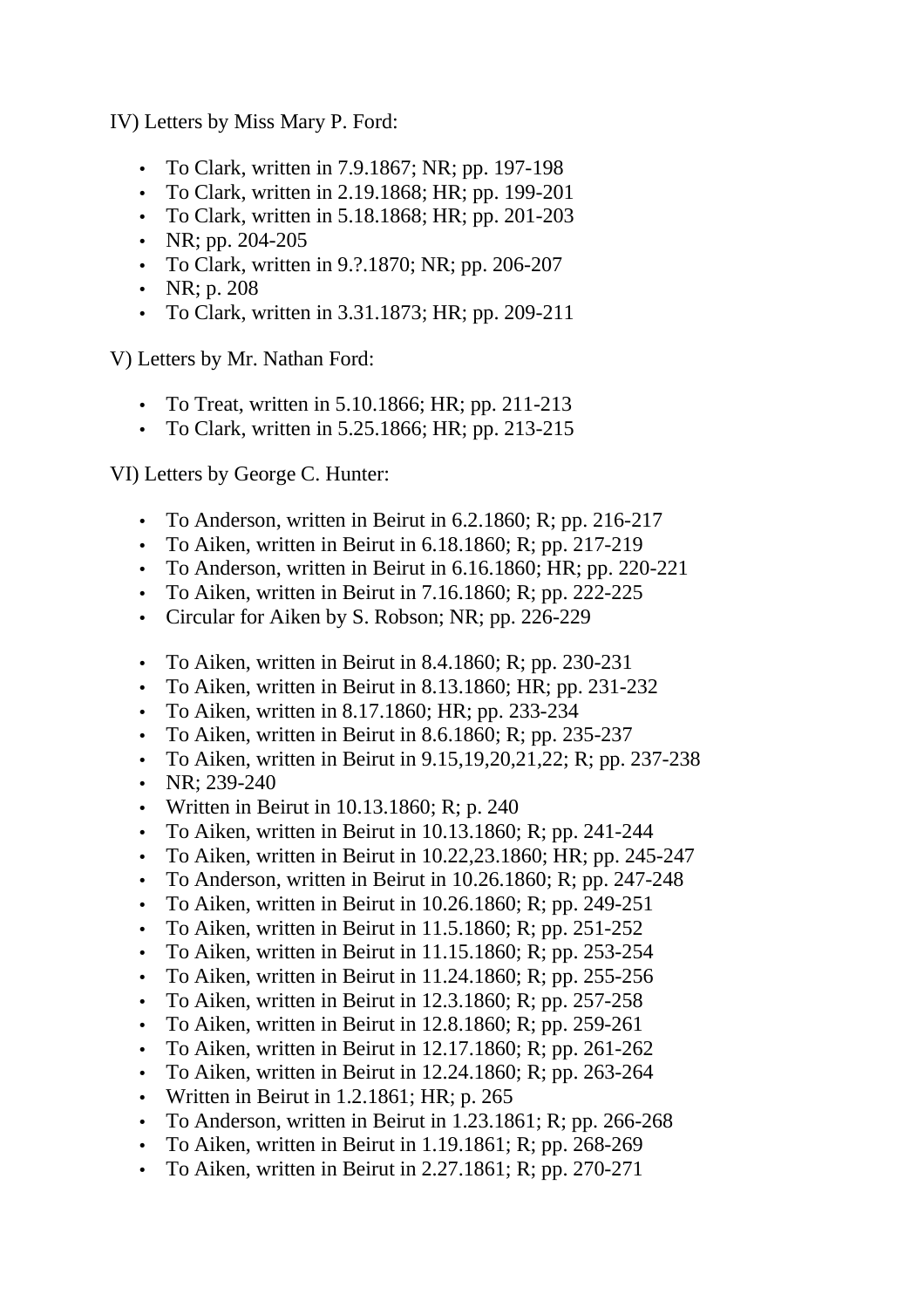- To Aiken, written in Beirut in  $3.4.1861$ ; R; pp. 271-272
- To Aiken, written in Beirut in  $3.14.1861$ ; R; pp. 273-274
- To Aiken, written in Beirut in  $3.23.1861$ ; R; pp. 275-276
- To Anderson, written in Beirut in 5.17.1861; R; pp. 277-278
- To Aiken, written in Beirut in 5.31.1861; R; pp. 279-280
- To Anderson, written in Beirut in 6.28.1861; HR; p. 281
- To Aiken, written in Beirut in  $7.13.1861$ ; R; pp. 282-283
- To Anderson, written in Beirut in 9.7.1861; HR; p. 284
- To Anderson, written in Beirut in 10.1.1861; R; p. 285
- To Anderson, written in Chelsea in 12.14.1861; R; pp. 286-287
- Written in Boston in  $3.6.1862$ ; R; p. 288
- To Anderson, written in Boston in 5.12.1862; R; pp. 289-290
- To Anderson, written in NY in  $7.25.1862$ ; R; pp. 292-293
- To Anderson, written in Beirut in 9.10.1862; R; p. 294
- To H. Hallock, written in Beirut in  $9.22.1862$ ; R; pp. 295-296
- To Anderson, written in Beirut in 10.27.1862; R; p. 297
- To Anderson, written in Beirut in  $11.29.1862$ ; R; p. 299
- To Gordon, written in Beirut in 6.30.1863; R; p. 300
- Copy of a letter addressed to the Rev. Edwards A. Park, D. D. Andover; written in Beirut in 5.23.1863; p. 302
- To Anderson, written in Beirut in 7.9.1863; R; p. 303
- To Treat, written in Beirut in 8.11.1863; R; p. 304
- To Treat, written in Beirut in 8.27.1863; R; p. 305
- To Anderson, written in Beirut in  $12.13.1863$ ; R; p. 306
- To Anderson, written in Beirut in 5.4.1864; R; p. 307
- To Anderson, written in Beirut in 5.31.1864; R; p. 308
- To Anderson, written in Boston in 8.16.1864; R; p. 309

VI) Letters by Miss E. Jackson:

- NR; pp.  $312 315$
- To Clark, written in NY in 10.12.1870; NR; p. 316

VII) Letters by H. H. Jessup:

- To Anderson, written in Beirut in 5.16.1860; R; pp. 317-319
- To Anderson, written in  $6.2.1860$ ; NR; pp. 319-323
- To Anderson, written in Beirut in 7.13.1860; R; pp. 323-325
- To Anderson, written in Beirut in 8.8.1860; R; pp. 325-327
- To Anderson, written in Beirut in 8.29.1860; HR; pp. 327-330
- To Anderson, written in Beirut in 9.22.1860; HR; pp. 330-331
- To Anderson, written in Beirut in 11.7.1860; HR; pp. 332-333
- To Anderson, written in Beirut in 9.20.1861; R; pp. 334-336
- "An appeal to the church", written in Beirut in 6.6.1861; pp. 336-338
- To Anderson, written in Beirut in 6.7.1861; R; pp. 338-339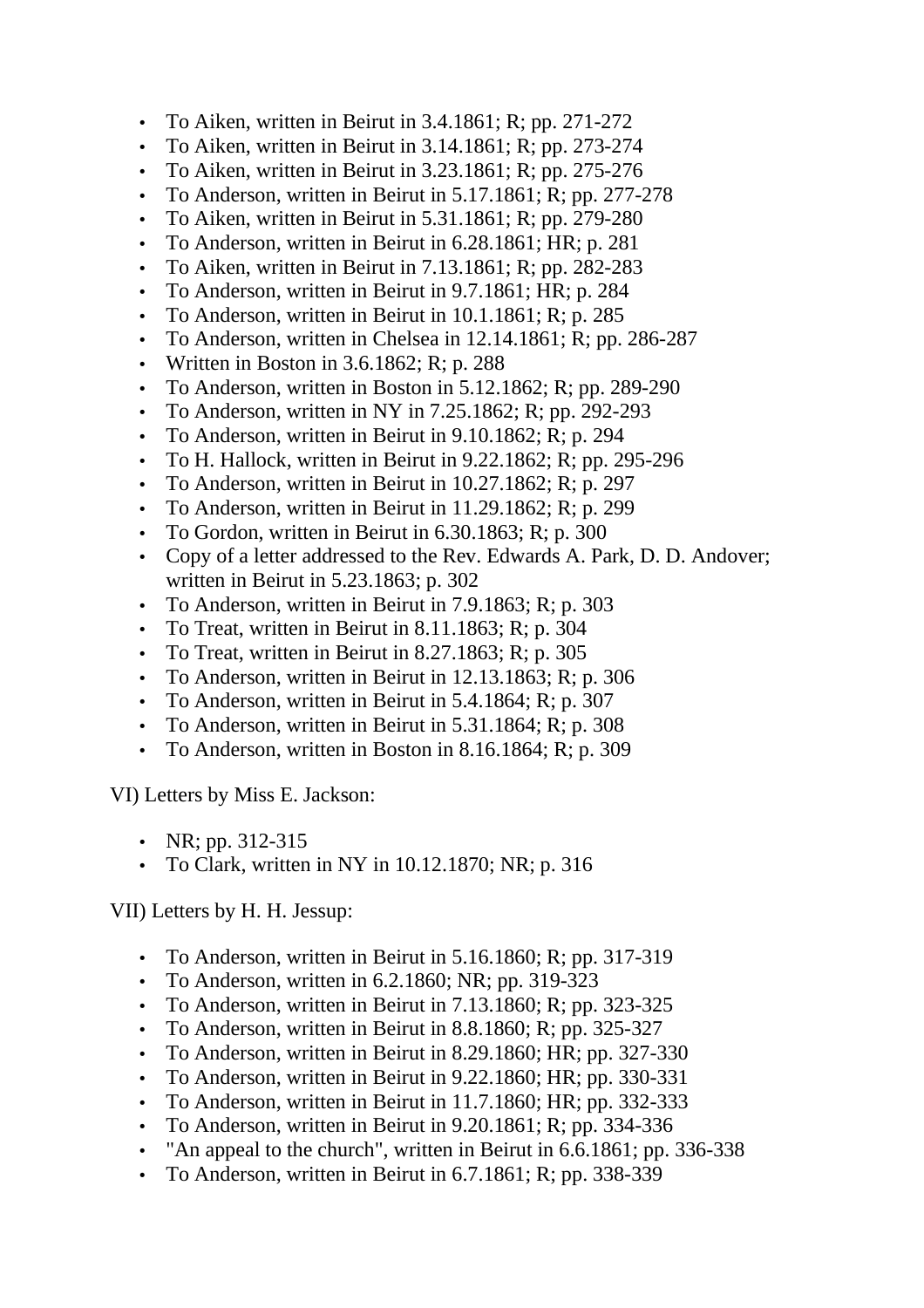- To Anderson, written in Suk el Ghurb, Mt. Lebanon in 8.9.1861; R; pp. 339- 340
- To Anderson, written in Beirut in 10.18.1861; R; pp. 340-342
- Written in Beirut in 11.12.1861; R; pp. 342-344
- To Anderson, written in Beirut in 11.15.1861; HR; pp. 344-346
- Written in 12.14.1861; R; p. 346
- To Anderson, written in Beirut in 1.11.1862; HR; pp. 347-348
- Written in Beirut in  $1.25.1862$ ; R; p. 349
- To Anderson, written in Beirut in 9.4.1862; R; p. 350
- To Anderson, written in  $2.8.1862$ ; R; p. 351
- To Anderson, written in Beirut in 5.13.1862; PR; pp. 352-355
- To Anderson, written in Beirut in  $2.21.1862$ ; R; pp. 356-358
- To Anderson, written in Beirut in 5.5.1862; HR; pp. 358-360
- To Anderson, written in Beirut in 10.1862; R; pp. 360-362
- To Anderson, written in Suk el Ghurb in 10.2.1862; R; pp. 362-363
- To Anderson, written in Beirut in 11.15.1862; HR; pp. 363-366
- To Anderson, written in Beirut in 12.26.1862; HR; p. 366
- To Gordon, written in Beirut in 12.18.1862; R; p. 367
- Written in 12.20.1862; R; p. 368
- To Anderson, written in Beirut in 2.7.1863; HR; p. 369
- To Treat, written in Beirut in  $3.10.1863$ ; R; pp. 370-374
- To Treat, written in Beirut in 5.7.1863; NR; pp. 375-380
- To Treat, written in Suk el Ghurb in 6.26.1863; HR; pp. 381-382
- To Treat, written in Suk el Ghurb in 8.6.1863; R; p. 382
- To Treat, written in Beirut in 8.8.1863; R; pp. 383-384
- Written in Beirut in  $11.28.1863$ ; R; p. 385
- To Anderson, written in Beirut in 11.26.1863; HR/NR; pp. 386-387
- To Anderson, written in Beirut in 12.18.1863; R; p. 388
- To Anderson, written in Beirut in 1.27.1864; HR; pp. 389-393
- To Anderson, written in Beirut in 5.10.1864; R; pp. 394-397
- To Anderson, written in Beirut in 5.31.1864; R; p. 398
- To Anderson, written in Beirut in 6.15.1864; R; pp. 399-400
- To Anderson; PR; p.  $401$
- A newspaper article; R; pp.  $402-403$
- To Anderson, written in Montrose, PA in 8.15.1864; HR; pp. 404-405
- To Gordon, written in Montrose, PA in  $9.5.1864$ ; R; pp.  $407-408$
- To Anderson, written in Montrose, PA; R; pp. 409-410
- To Treat, written in Montrose, PA in 9.20.1864; R; p. 410
- To Anderson, written in Bible House,  $NY(?)$  in 10.14.1864; R; p. 411
- To Anderson, written in Montrose, PA in 11.2.1864; R; pp. 412-413
- To Anderson, written in Montrose, PA in 11.12.1864; PR; p. 413
- To Anderson, written in London in 12.12.1864; R; pp. 415-416
- To Anderson, written in Beirut in  $1.27.1865$ ; R; pp.  $417-421$
- To Anderson, written in Beirut in 2.13.1865; R; pp. 421-422
- To Anderson, written in Beirut in  $3.14.1865$ ; R; pp. 423-426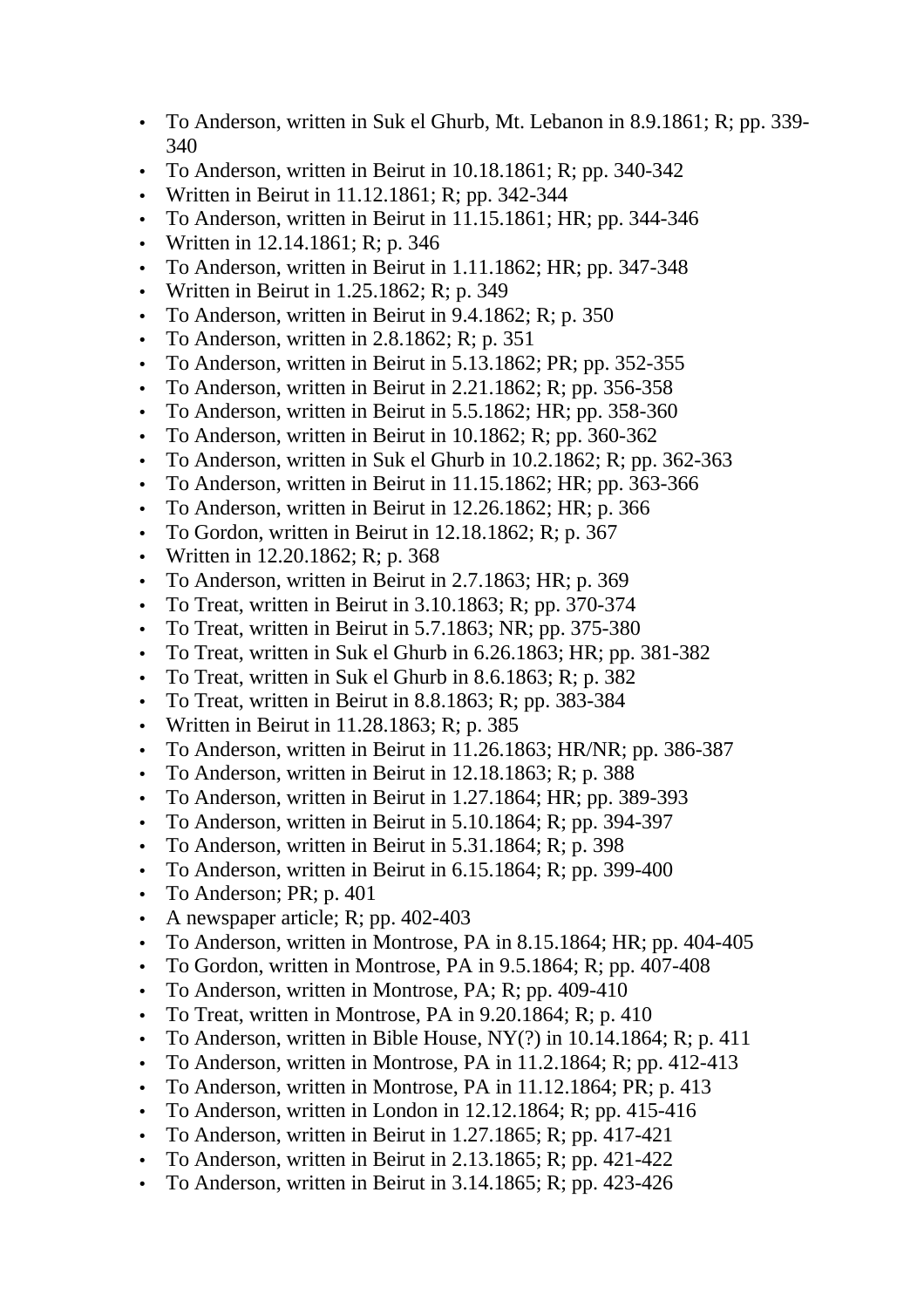- To Anderson, written in Beirut in 5.25.1865; HR; pp. 427-431
- To Anderson, written in Beirut in  $6.13.1865$ ; R; pp. 432-433
- To Anderson, written in Beirut in 7.8.1865; R; pp. 434-435
- To Anderson, written in Abeik in  $8.12.1865$ ; R; pp. 436-438
- To Anderson, written in Beirut in 12.25.1865; R; pp. 439-441
- To Anderson, written in Beirut in 1.2.1866; HR; pp. 441-442
- To Anderson, written in Beirut in 1.6.1866; HR; pp. 442-443
- To Anderson, written in Beirut in 1.9.1866; HR; pp. 443-444
- To Anderson, written in Beirut in  $1.19.1866$ ; R; pp. 444-446
- To Anderson, written in Beirut in 2.7.1866; R; pp. 446-448
- To Anderson, written in Beirut in 3.8.1866; R; pp. 448-449
- To Anderson, written in Beirut in  $4.13.1866$ ; R; pp. 449-450
- To Anderson, written in Beirut in 5.2.1866; R; pp. 450-452
- To Clark, written in Beirut in 5.12.1866; R; pp. 453-454
- To Anderson, written in Mt. Lebanon in 8.15.1866; R; pp. 455-461
- To Anderson, written in Mt. Lebanon in 9.3.1866; R; pp. 463-466
- To Anderson, written in Mt. Lebanon in 10.12.1866; HR; pp. 467-469
- To Anderson, written in Mt. Lebanon in 11.9.1866; HR; pp. 469-472
- To Anderson, written in Mt. Lebanon in 11.15.1866; R; pp. 472-476
- To Clark, written in Beirut in 12.3.1866; PR; p. 477
- To Clark, written in Beirut in  $12.12.1866$ ; R; pp. 478-486
- To Clark, written in Beirut in 1.28.1867; HR; pp. 487-496
- To Clark, written in Beirut in 4.3.1867; HR/R; pp. 496-499
- To Mr. Arnold, written in Beirut in  $4.17.1867$ ; R; pp. 499-501
- To Clark, written in Beirut in 6.7.1867; HR/R; pp. 501-503
- Letter to the Moderation of the Rochester Assembly by H. H. Jessup; in "The Evangelist: Thursday, September 12, 1867"
- To Clark, written in Abeik, Mt. Lebanon in 7.19.1867; R; pp. 507-510
- To Clark, written in Beirut in 7.23.1867; HR; pp. 510-511
- To Clark, written in Beirut in  $8.27.1867$ ; R; pp. 511-513
- To Clark, written in Beirut in  $9.28.1867$ ; R; pp. 513
- To Treat, written in Montrose, PA in 11.25.1867; R; pp. 514-516
- To Clark, a telegram, dated  $11.27.1867$ ; R; p. 517
- To Treat, written in Montrose, PA in 12.2.1867; R; pp. 518-519
- To Clark, written in Boston in  $12.13.1867$ ; R; pp. 519-522
- To Clark, written in Boston in 12.25.1867; R; pp. 523-524
- To Clark, written in Montrose, PA in 12.31.1867; R; p. 525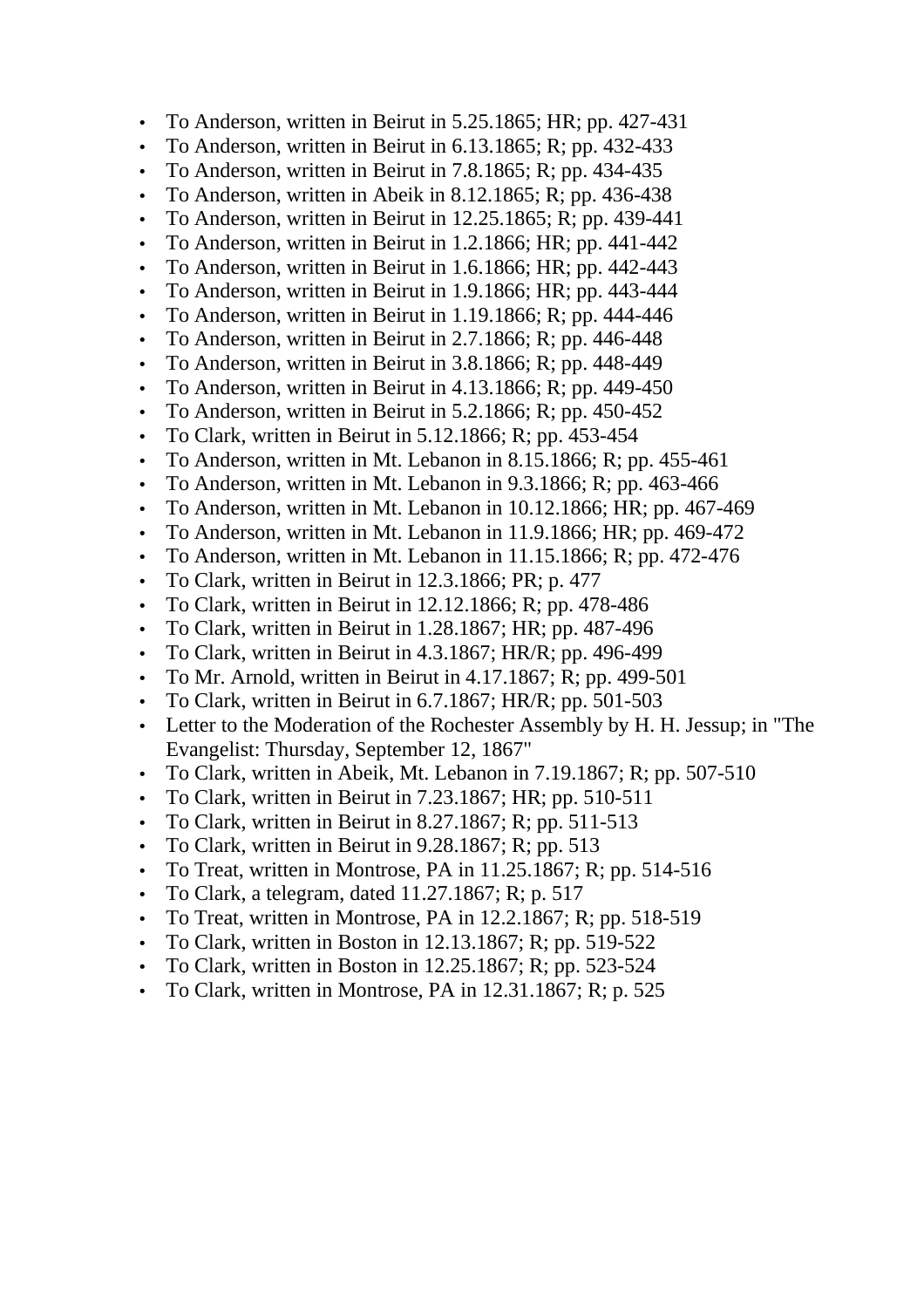SUBMITTED BY: Anıl Kayalar

SUBMITTED TO: Department of History

PROJECT TERM: January 2003

# **BIBLIOGRAPHICAL AND PHYSICAL INFORMATION**

DOCUMENT TYPE: Microfilm

REFERENCE: BV 2410.A4 1984 Reel 547

DEGREE OF READIBILITY: Readable (R), Partially Readable (PR), Hardly Readable (HR), Not Readable (NR)

CONTENT: ABC 16: The Near East 1817-1919 UNIT 5 REEL 547 16.8.1: Syrian Mission VOL. 7 Part 2.

Letters by H. H. Jessup, S. Jessup, J. N. Lowry, l. Lyons, Miss A. L. Mason, S. S. Mitchell, Mrs. L. M. Mitchell, G. E. Post, Miss A. G. Temple, W. M. Thomson, G. Van Dyck and D. M. Wilson, addressed to ABCFM secretaries Anderson, Clark and Treat mostly, and written in between 1860 and 1870, generally.

- I) Letters by H. H. Jessup:
	- Written in 1868; NR; p.  $1^{\text{1}}$
	- To Clark, written in Montrose, PA in 1.11.1868; R; pp. 2-4.
	- To Snill, written in Montrose, PA in 1.11.1868; PR; pp. 4-5.
	- · To Clark, written in 2.1.1868; R; pp. 6-8.
	- · To Clark, written in Montrose, PA in 2.14.1868; HR; pp. 8-9.
	- · To Clark, written in Montrose, PA in 2.19.1868; R; pp. 10-11.
	- · To Clark, written in Rochester, NY in 3.2.1868; R; pp. 12-14.
	- · To Treat, written in Bible House, NY in 3.11.1868; R; pp. 15-16.
	- · To Treat, written in Scranton, PA in 3.16.1868; R; p. 16.
	- · To Clark, written in Montrose, PA in 3.19.1868; R; pp. 17-19.
	- · To Clark, written in Cleveland, Ohio in 2.24.1868; PR; pp. 19-20.
	- · To Clark, written in New York in 5.2.1868; PR; pp. 20-21.
	- · To Clark, written in Bible House, NY in 5.6.1868; R; pp. 22-25.
	- · To Clark, written in Bible House, NY in 5.16.1868; HR; pp. 25-26.
	- · To Treat, written in 5.27.1868; R; p. 27.
	- NR; pp. 28-29.
	- · To Clark, written in Montrose, PA in 8.14.1868; HR; pp. 29-30.
	- · To Clark, written in Montrose, PA in 8.20.1868; R; pp. 30-33.
	- · To Clark, written in Montrose, PA in 9.18.1868; HR; pp. 33-42.
	- · To Clark, written in New York in 9.25.1868; R; pp. 43-44.
	- · To Clark, written in Beirut, Syria in 11.27.1868; R; pp. 45-47.
	- · To Clark, written in Beirut in 12.17.1868; HR; pp. 47-50.
	- · To Clark, written in Beirut, Syria in 1.19.1869; R; pp. 50-51.
	- · To Clark, written in Beirut, Syria in 1.22.1869; R; pp. 52-54.
	- · To Clark, written in Beirut, Syria in 2.12.1869; R; pp. 54-62.
	- · To Clark, written in Beirut, Syria in 3.18.1869; PR; pp. 63-64.
	- · To Clark, written in Beirut, Syria in 4.13.1869; HR; pp. 64-66.
	- · To H. Hallock, written in Beirut, Syria in 4.13.1868; R; pp. 66-67.
	- · To Clark, written in Abeik, Mt. Lebanon in 5.17.1869; HR; pp. 67-72.
	- · To Clark, written in Abeik, Mt. Lebanon in 6.7.1869; R; pp. 72-73.
	- · To Clark, written in Abeik, Mt. Lebanon in 7.10.1869; R; pp. 73-76.
	- · To Clark, written in Abeik, Mt. Lebanon in 8.14.1869; R; pp. 76-79.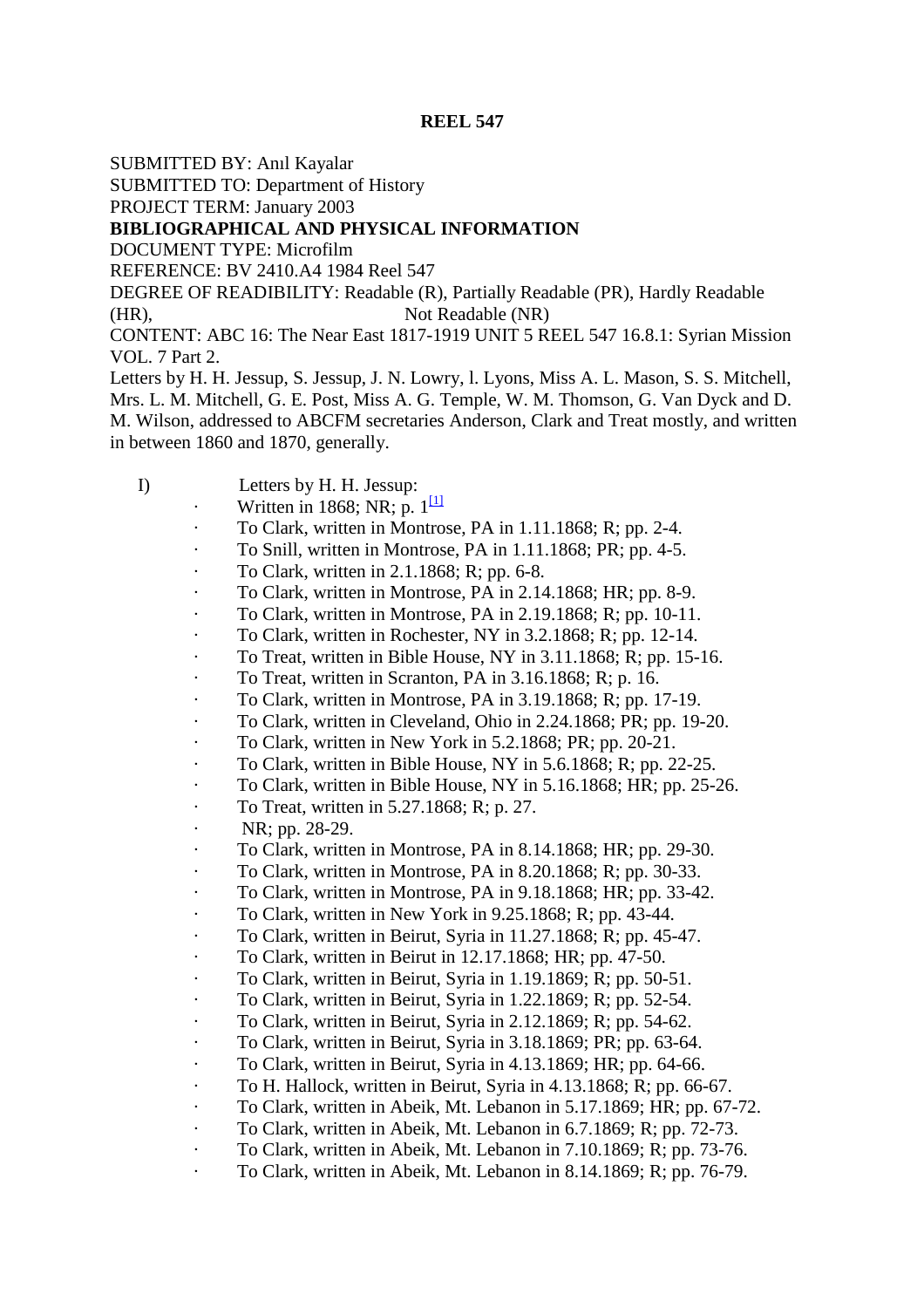- · To Clark, written in Abeik, Mt. Lebanon in 8.28.1869; R; pp. 80-82.
- · To Clark, written in Abeik, Mt. Lebanon in 9.9.1869; R; pp. 82-84.
- · To Clark, written in Abeik, Mt. Lebanon in 10.9.1869; HR; pp. 85-86.
- $\cdot$  To Clark, written in Beirut in 11.27.1869; R; pp. 86-90.
- To Clark, written in Beirut in 1.12.1870; HR; p. 90.
- · To Clark, written in Beirut in 4.20.1870; R; pp. 91-94.
- To Clark, written in Beirut in 4.27.1870; HR; p. 94.
- To Wood, written in Abeik in 6.16.1870; R; pp. 95-96.
- · To Clark, written in Abeik in 7.11.1870; R; p. 97.
- · To Clark, written in Abeik in 7.30.1870; R; pp. 98-99.
- · To Clark, written in Abeik in 8.3.1870; R; pp. 100-101.
- · To Clark, written in Abeik in 8.20.1870; R; pp. 102-104.
- · To Clark, written in Abeik in 9.27.1870; R; pp. 105-107.
- · To Clark, written in Beirut in 11.21.1870; R; pp. 107-108.
- · To Clark, written in Beirut in 1.31.1871; R; p. 108.
- II) Letters by S. Jessup:
	- An Article: "Union Christian Association of the Sixth Regiment Pennsylvania Reserve Volunteer Corps"; R; p. 111.
	- · To Anderson, written in 12.23.1861; NR; pp. 112-114.
	- · To Andreson, written in Langley in 2.27.1862; R; pp. 114-116.
	- $\cdot$  NR; pp. 116-117.
	- · To Anderson, written in Harrisons Landing in 7.18.1862; R; pp. 118-119.
	- · To Anderson, written in Montrose in 8.13.1862; R; pp. 120-121.
	- · To Anderson, written in Scranton in 10.17.1862; R; pp. 121-122.
	- · To Anderson, written in Montrose in 10.20.1862; R; pp. 123-125.
	- · To Anderson, written in Scranton in 11.10.1862; R; pp. 125-126.
	- · To Anderson, written in Montrose in 11.17.1862; R; pp. 127-128.
	- · To Anderson, written in Montrose in 11.20.1862; R; pp. 129-130.
	- · To Anderson, written in Montrose in 11.21.1862; NR/HR; p. 131.
	- To Anderson, written in Boston; R; p. 132.
	- · To Anderson, written in Washington Hotel, Liverpool in 12.19.1862; R; pp. 134-135.
	- To Anderson, written in Beirut in 1.24.1863; HR; p. 136.
	- To Treat, written in Sidon in March 1863; R; pp. 137-140.
	- · To Anderson, written in Tripoli, Syria in 11.23.1863; R; pp. 140-144.
	- · To Anderson, written in Tripoli, Syria in 5.20.1864; R; pp. 144-147.
	- · To Anderson, written in Beirut in 6.25.1864; R; p. 148.
	- · To Anderson, written in Tripoli, Syria in 2.14.1865; R; pp. 149-150.
	- · To Anderson, written in Tripoli, Syria in 6.20.1865; R; pp. 150-153.
	- To Anderson, written in Duma in  $7.24.1865$ ; R; p. 153.
	- · To Anderson, written in Duma, Mt. Lebanon in 8.7.1865; R; pp. 154-157.
	- · To Anderson, written in Abeik in 10.24.1865; R; pp. 157-158.
	- · To Anderson, written in Tripoli, Syria in 2.26.1866; R; pp. 158-160.
	- · To Anderson, written in Tripoli, Syria in 3.31.1866; R; pp. 160-161.
	- · To Clark, written in Hums in 4.17.1866; R; pp. 161-165.
	- · To Clark, written in Tripoli, Syria in 5.22.1866; R; pp. 166-170.
	- · To Clark, written in Shemelan(?) in 9.1.1866; R; pp. 170-173.
	- · To Clark, written in Sidon, Syria in 8.26.1867; R; pp. 174-177.
	- · To Clark, written in Sidon in 6.18.1867; R; pp. 178-180.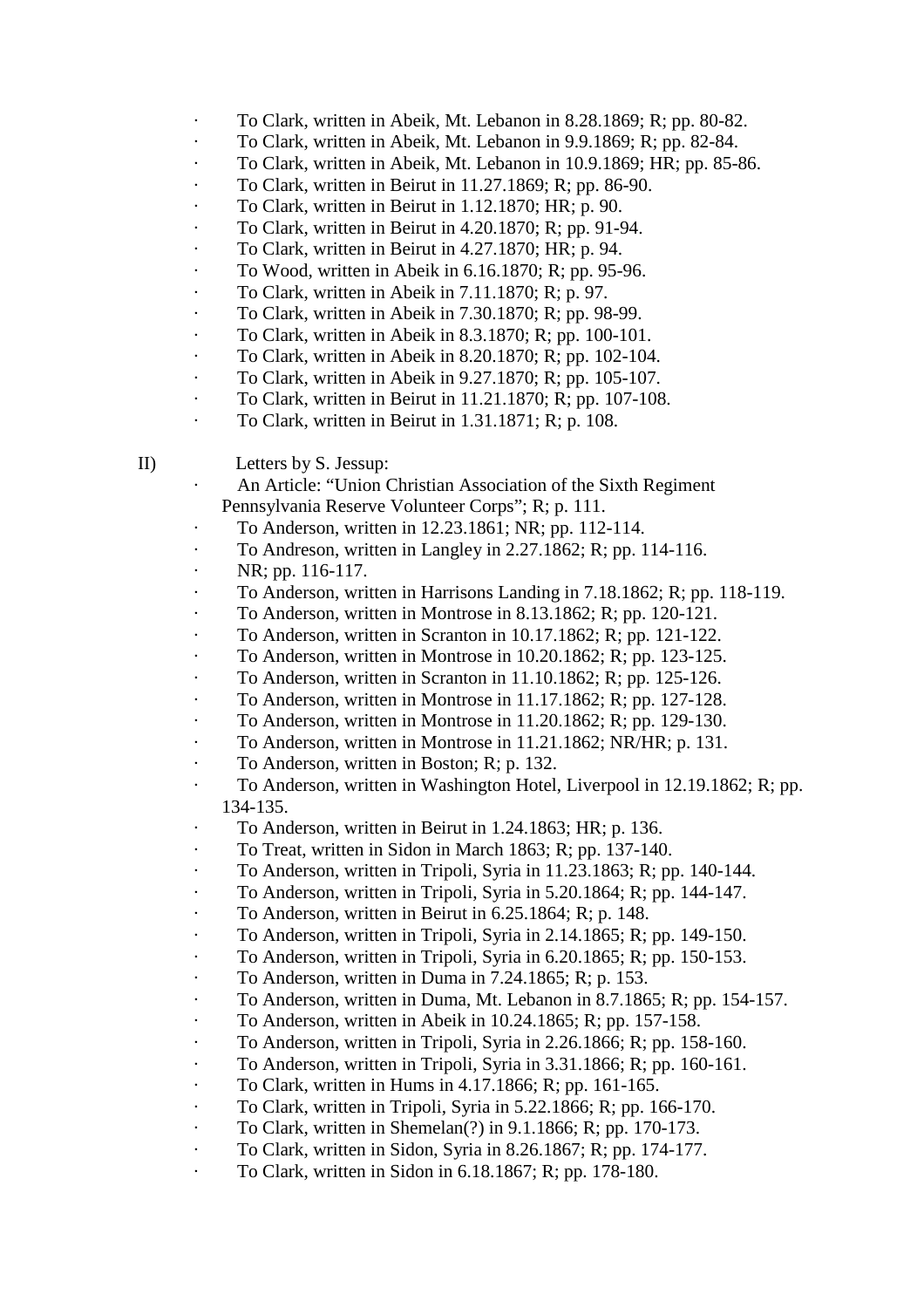- · To Clark, written in Sidon in 8.24.1867; HR; pp. 180-181.
- · To Clark, written in 8.28.1867; HR; pp. 182-184.
- $\cdot$  To Clark, written in Sidon in 10.26.1867; HR; pp. 184-185.
- · To Clark, written in 12.28.1867; NR; pp. 187-190.
- · To Clark, written in Jebaa in 8.19.1868; R; pp. 191-193.
- · To Clark, written in Beirut in 5.2.1869; R; pp. 194-195.
- · To Clark, written in Beirut in 5.8.1869; HR; pp. 196-198.
- · To Clark, written in Beirut in 6.2.1869; HR; pp. 198-200.
- · To Clark, written in Hums in 8.7.1869; R; pp. 201-203.
- · To Clark, written in Tripoli, Syria in 8.19.1869; HR; pp. 203-206.
- $\cdot$  To Clark, written in Abeik in 8.27.1869; R; pp. 206-207.
- · To Clark, written in Abeik in 9.12.1869; HR; pp. 207-210.
- · To Clark, written in Tripoli, Syria in 2.25. 1870; R; pp. 210-214.
- · To Clark, written in Tripoli, Syria in 3.11.1870; R; pp. 214-219.
- · To Hood, written in Tripoli, Syria in 5.11.1870; HR; pp. 219-222.
- · To Hood, written in Hums in 7.9.1870; R; pp. 222-225.
- · To Clark, written in Tripoli in 8.20.1870; HR; pp. 225-227.

III) Letters by J. N. Lowry:

- · To Clark, written in Rochester, NY in 5.22.1867; HR; pp. 228-229.
- · To Clark, written in Lima, NY in 6.20.1867; HR; pp. 230-232.
- · To Clark, written in Lima, NY in 6.27.1867; HR; pp. 232-233.
- · To Clark, written in Lima, NY in 7.6.1867; HR; pp. 233-235.
- · To Clark, written in Lima, NY in 7.11.1867; HR; pp. 235-236.
- $\cdot$  To Clark; NR; p. 236.
- · To Clark, written in Lima, NY in 7.13.1867; HR; pp. 237-238.
- · To Clark, written in Lima, NY in 7.20.1867; HR; pp. 239-240.
- · To Clark, written in Lima, NY in 9.18.1867; HR; pp. 241-242.
- · To Clark, written in Lima, NY in 10.2.1867; HR; pp. 242-243.
- · To Clark, written in London in 10.30.1867; HR; pp. 243-245.
- · To Clark, written in Beirut in 11.23.1867; NR; pp. 246-247.
- · To Clark, written in Abeik in 6.26.1868; NR; pp. 247-251.
- · To Clark, written in Abeik in 7.24.1868; NR; pp. 251-252.
- · To Clark, written in Abeik in 8.13.1868; NR; pp. 252-253.
- · To Clark, written in Tripoli, Syria in 1.28.1869; HR; pp. 253-254.
- · To Clark, written in Beirut in 3.9.1869; HR; pp. 254-255.
- · To Clark, written in Abeik in 8.14.1869; HR; pp. 255-257.
- · To Clark, written in Tripoli, Syria in 1869; HR; pp. 257-258.
- · To Clark, written in Abeik in 8.28.1869; HR; pp. 258-260.
- · To Clark, written in Beirut in 10.23.1869; HR; pp. 260-261.
- · To Clark, written in Beirut in 4.22.1870; R; pp. 261-266.
- · To Clark, written in Lima, NY in 7.25.1870; R; pp. 267-268.
- · NR; pp. 268-271.

IV) Letters by J. L. Lyons:

- · To Anderson, written in Tripoli, Syria in 10.31.1860; HR/NR; pp. 272-282.
- · To Anderson, written in Tripoli, Syria in 4.18.1861; HR; pp. 282-286.
- · To Anderson, written in Sidon in 11.6.1861; R; pp. 286-289.
- · To Anderson, written in Sidon in 1.28.1861; HR; pp. 290-291.
- · To Anderson, written in Sidon in 2.4.1862; HR; pp. 292-296.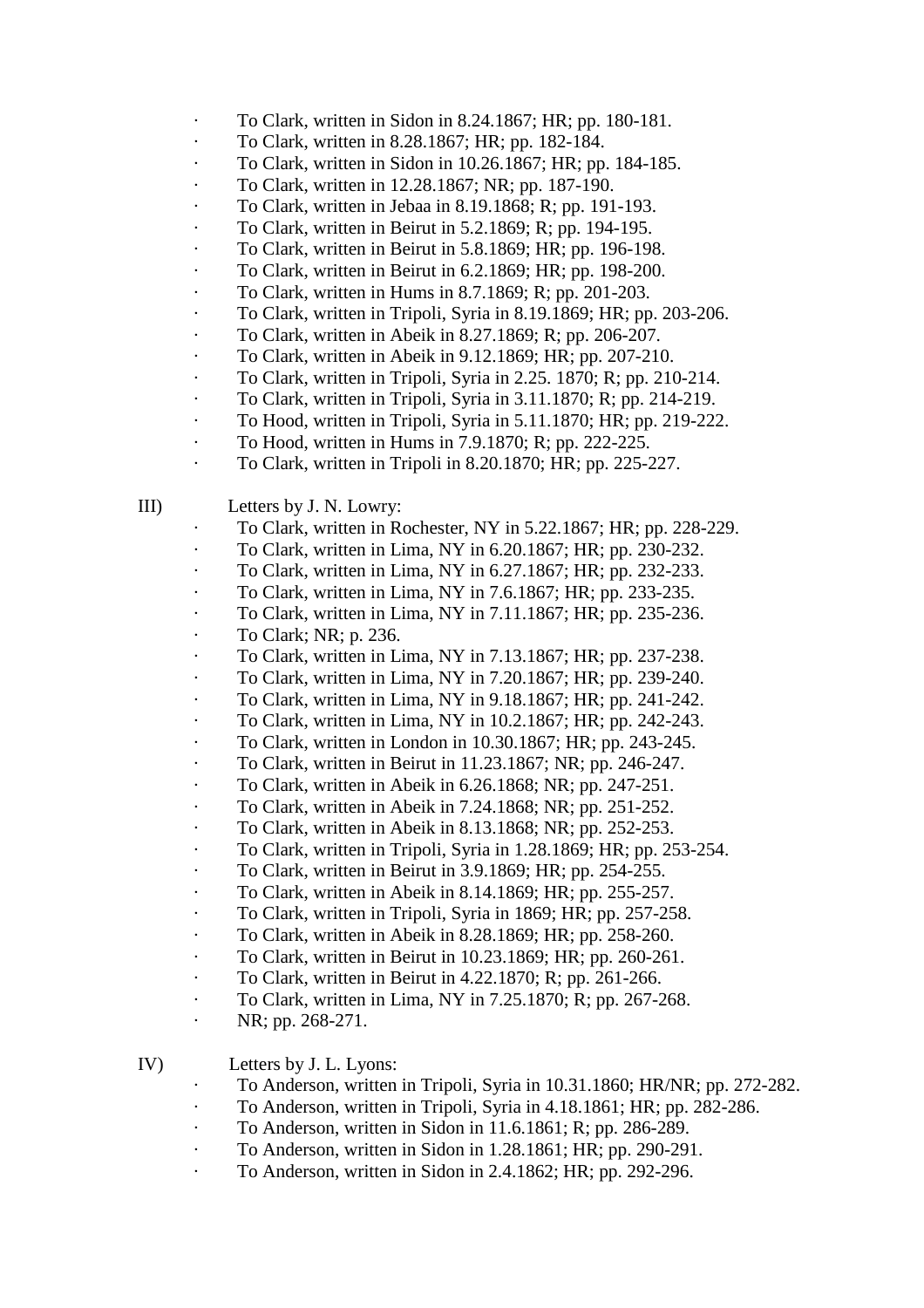- · To Anderson, written in Sidon in 9.25.1862; NR; pp. 296-299.
- · To Anderson, written in Beirut in 2.6.1863; R; p. 301.
- $\cdot$  NR; p. 302.
- · To Treat, written in 4.25.1864; HR; pp. 305-306.
- To Anderson, written in Montrose, PA in 5.21.1864; R; pp. 307. (A telegram)
- · To Anderson, written in Montrose, PA in 5.23.1864; R; pp. 308-310.
- To secretaries and presidential committee of the A. B. C. F. M., written in Boston in 10.7.1871; R; pp. 310-312.
- V) Letter by Miss A. L. Mason:
	- · To Anderson, written in Sidon in 2.8.1865; R; pp. 314-317.
- VI) Letters by S. S. Mitchell:
	- · To Treat, written in 1.19.1866; HR; pp. 318-319.
	- · To Clark, written in 3.22.1867; HR; pp. 320.
	- · To Clark, written in New York in 4.20.1867; R; p. 321.
	- · To Clark, written in Abeik in 7.30.1867; R; p. 321.
	- · To Clark, written in Tripoli, Syria in 10.28.1867; R; pp. 323-325.
	- · To Clark, written in Tripoli, Syria in 2.1.1868; R; pp. 325-326.
	- · To Clark, written in Beirut in 4.23.1868; R; pp. 327-328.
	- · To Clark, written in Sidon in 5.15.1868; R; pp. 329-331.
	- · To Clark, written in New York in 9.4.1868; R; pp. 331-332.
	- · To Clark, written in New York in 10.26.1868; R; pp. 333-334.
	- · To Clark, written in New York in 2.16.1869; HR; pp. 335-336.
		- · To Clark, written in New York in 2.20.1869; HR; pp. 337-338.
- VII) Letter by Mrs. L. M. Mitchell:
	- · To Clark; HR; pp. 340-342.

# VIII) Letters by G. E. Post:

- · To Treat, written in Baltimore in 4.23.1863; HR; pp. 343-344.
- · To Anderson, written in Tripoli, Syria in 2.1.1864; R; pp. 345-348.
- · To Anderson, written in Abeik in 4.20.1864; R; pp. 348-350.
	- · To Anderson, written in Tripoli, Syria in 4.29.1865; HR; pp. 350-352.
	- · To Anderson, written in Tripoli, Syria in 5.8.1865; HR; pp. 352-354.
- · To Anderson, written in Abeik in 11.12.1865; HR; pp. 354-357.
- · To Anderson, written in Tripoli, Syria in 11.28.1865; HR; pp. 357-360.
- · To Anderson, written in Tripoli, Syria in 1.14.1866; HR; pp. 361-363.
- · To Clark, written in Abeik in 5.27.1866; HR/NR; pp. 363-365.
- · To Clark, written in Abeik in 8.9.1866; R; pp. 366-373.
- · To Clark, written in Beirut in 4.23.1867; HR; pp. 373-376.
- · To Clark, written in Abeik in 5.20.1867; HR; pp. 376-379.
- · To Clark, written in Beirut in 5.8.1867; HR; pp. 379-381.
- · To Clark, written in Abeik in 7.9.1867; HR; pp. 382-384.
- · To Clark, written in Abeik in 9.3.1867; HR; pp. 384-387.
- · To Clark, written in Abeik in 9.15.1867; R; pp. 387-390.
- · To Clark, written in Georgetown in 11.26.1867; R; pp. 390-391.
- · To Clark, written in Georgetown in 12.3.1867; HR; pp. 391-393.
- · To Clark, written in New York in 12.13.1867; HR; pp. 393-394.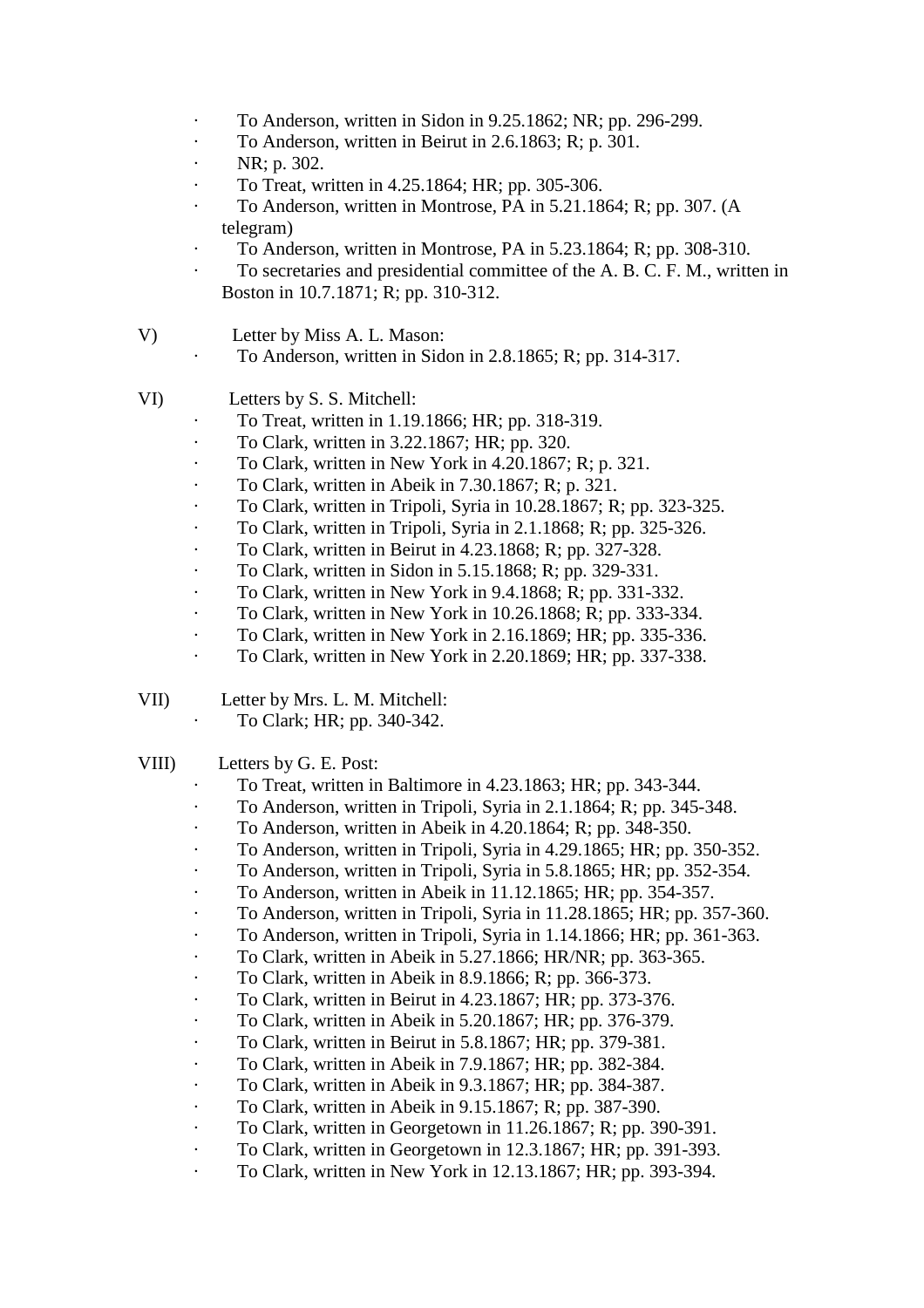- · To Clark, written in New York in 1.7.1868; R; pp. 395-397.
- · To Clark, written in Georgetown in 1.17.1868; R; p. 398-400.
- · To Clark, written in New York in 4.16.1868; HR; p. 402.
- · To Clark, written in New York in 4.22.1868; HR; p. 403.
- To Clark, written in New York in 5.22.1868; HR; p. 404.
- · To Clark, written in New York in 6.3.1868; HR; pp. 405-408.
- · To Clark, written in New York in 9.21.1868; R; p. 409.
- · To Clark, written in Beirut in 9.21.1868; HR; pp. 410-414.
- · To Clark, written in Beirut in 12.6.1868; HR; pp. 414-422.

# IX) Letter by Temple:

· To Clark, written in Rochester in 5.21.1862; R; p. 423.

# X) Letters by W. M. Thomson:

- · To Anderson, written in Beirut in 4.13.1860; R; pp. 424-428.
- · To Anderson, written in Beirut in 5.23.1860; HR; pp. 428-430.
- To Anderson, written in Beirut in 6.2.1860; HR; pp. 430-432.
- To Anderson, written in Beirut in 6.6.1860; HR; pp. 433-434.
- To Anderson, written in Beirut in 7.5.1860; HR; pp. 434-436.
- · To Anderson, written in Beirut in 7.28.1860; HR; pp. 436-439.
- · To Anderson, written in Beirut in 8.29.1860; HR; pp. 439-441.
- · To Anderson, written in Beirut in 1.26.1861; HR; pp. 441-443.
- · To Anderson, written in Beirut in 5.15.1861; HR; pp. 443-447.
- · To Anderson, written in Beirut in 7.22.1861; R; pp. 447-449.
- · To Anderson, written in Beirut in 3.12.1862; R; pp. 449-451.
- · To Anderson, written in Beirut in 6.14.1862; R; pp. 451-453.
- · To Anderson, written in Beirut in 10.29.1862; R; pp. 453-455.
- · To Anderson, written in Beirut in 2.3.1862; HR; pp. 456-457.
- To Anderson, written in Beirut in 1.8.1863; R; pp. 458-459.
- · To Treat, written in Beirut in 2.9.1863; R; pp. 460-461.
- · To Treat, written in Beirut in 4.14.1863; R; pp. 461-463.
- · To Treat, written in Beirut in 5.16.1863; R; pp. 464-466.
- · To Treat, written in Beirut in 7.21.1863; R; pp. 466-467.
- · To Treat, written in SukelGharb in 8.7.1863; HR; pp. 468-470.
- · To Anderson, written in Beirut in 11.18.1863; HR; pp. 470-471.
- · To Anderson, written in Beirut in 6.11.1864; R; pp. 472-473.
- $\cdot$  To Anderson, written in Beirut in 6.29.1864; R; pp. 474-475.
- · To Bliss; R; pp. 476-479.
- · To Anderson, written in Beirut in 8.29.1864; R; pp. 480-482.
- · To Anderson, written in Beirut in 11.23.1864; HR/NR; pp. 482-483.
- · To Anderson, written in Beirut in 2.24.1865; HR/NR; pp. 484-485.
- · To Anderson, written in Beirut in 5.27.1865; HR; pp. 486-487.
- · To Anderson, written in Beirut in 7.3.1865; HR; pp. 488-493.
- To Anderson, written in London in  $2.1.1866$ ; R; pp. 494-496.
- To Anderson, written in Beirut in  $4.10.1866$ ; R; pp. 496-497.
- · To Anderson, written in Beirut in 10.17.1866; R; pp. 498-499.
- · To Clark, written in Lebanon in 8.6.1867; R; pp. 500-504.
- · To Clark, written in Beirut in 12.2.1867; HR; pp. 504-505.
- · To Clark, written in Beirut in 1.24.1868; HR; pp. 506-507.
- · To Clark, written in Beirut in 2.20.1868; HR; pp. 507-510.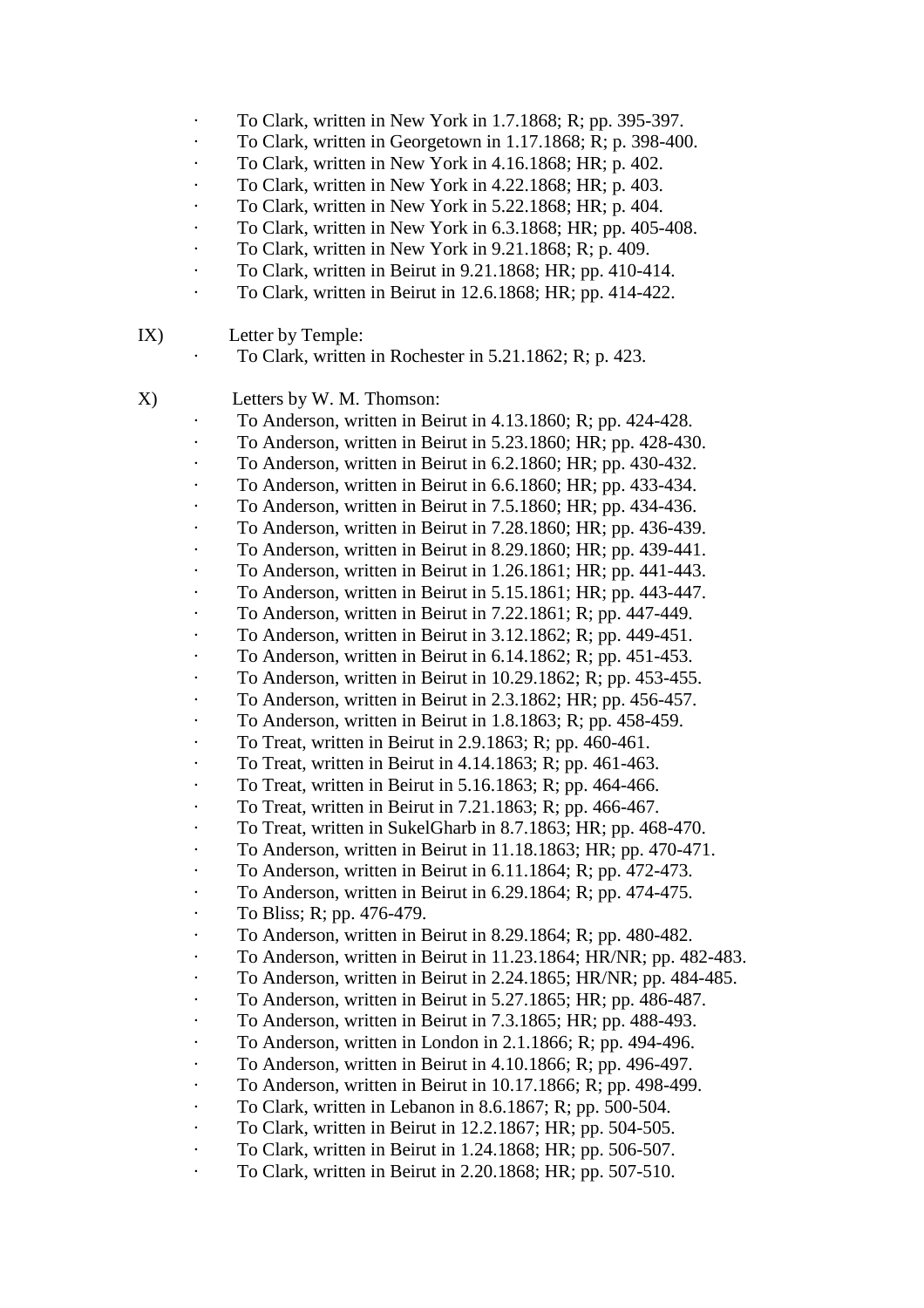- · To Clark, written in Beirut in 3.19.1868; HR; pp. 510-512.
- · To Clark, written in Beirut in 4.13.1868; R; pp. 513-515.
- · To Clark, written in Beirut in 5.22.1868; R; pp. 515-516.
- · To Clark, written in Beirut in 5.28.1868; HR; pp. 517-518.
- · To Clark, written in Beirut in 7.2.1868; HR; pp. 518-520.
- · To Clark, written in Beirut in 1.27.1869; HR; pp. 520-521.
- · To Clark, written in Beirut in 6.8.1869; R; pp. 522-524.
- · To Clark, written in Lebanon in 8.31.1869; R; pp. 524-534.
- · To Clark, written in Beirut in 5.16.1870; R; pp. 534-536.
- · To Treat, written in Shemelan Mt. in 8.19.1870; R; pp. 537-538.
- · To Treat, written in Shemelan Mt. in 8.19.1870; HR; pp. 539-540.
- · To Treat, written in Beirut in 12.6.1870; HR; pp. 541-542.
- · To Treat, written in Beirut in 1.25.1872; R; pp. 543-544.

XI) Letters by G. Van Dyck:

- · To Anderson, written in Beirut in 4.12.1860; HR; pp. 546-549.
- · To Anderson, written in Beirut in 4.30.1860; HR; pp. 550-551.
- · To Anderson, written in Beirut in 7.24.1861; HR; pp. 552-554.
- Extract from Van Dyck's letter dated Beirut, 12.13.1861; p. 554
- · To Anderson, written in Beirut in 5.15.1862; R; pp. 555-559.
- · To Anderson, written in Beirut in 6.14.1862; R; pp. 560-563.
- · To Anderson, written in Beirut in 8.5.1863; R; pp. 564-567.
- · To Treat, written in Beirut in 5.20.1863; R; pp. 568-569.
- · To Anderson, written in Beirut in 8.30.1864; R; pp. 570-572.
- To Anderson, written in Beirut in  $11.26.1864$ ; R; p. 572.
- · To Anderson, written in Beirut in 5.30.1865; R; pp. 575-576.
- · To Anderson, written in New York in 8.4.1865; HR; pp. 577-578.
- · To Anderson, written in New York in 9.8.1865; HR; pp. 579-580.
- · To Anderson, written in New York in 10.3.1865; HR; pp. 581-582.
- · To Anderson, written in New York in 11.14.1865; HR; pp. 583-584.
- Written in New York in 1.12.1866; HR; pp. 585-586.
- · To Anderson, written in New York in 2.1.1866; HR; pp. 587-588.
- · To Clark, written in New York in 12.8.1866; R; pp. 589-590.
- · To Clark, written in New York in 2.7.1867; R; pp. 591-593.
- · To Clark, written in New York in 2.13.1867; R; pp. 593-594.
- · To Clark, written in New York in 3.8.1867; R; pp. 595-597.
- $\cdot$  To Clark, written in New York in 4.17.1867; R; pp. 598-600.
- · To Clark, written in Beirut in 1.25.1868; R; pp. 601-604.
- · To Clark, written in Beirut in 4.29.1868; R; pp. 605-608.
- · To Clark, written in Beirut in 8.18.1868; R; pp. 609-610.
- · To Clark, written in Beirut in 2.24.1868; R; pp. 611-612.
- · To Clark, written in Beirut in 8.31.1870; R; pp. 613-615.
- XII) Letters by D. M. Wilson:
	- · To Anderson, written near Tripoli in 7.21.1860; R; pp. 616-617.
	- · To Anderson, written in New York in 7.11.1861; R; pp. 618-619.
	- · To Anderson, written in Malta in 7.3.1861; R; pp. 619-620.
	- · To Anderson, written in Ohio in 7.22.1861; R; pp. 620-622.
	- To Anderson, written in Ohio in  $8.16.1861$ ; R; p. 622.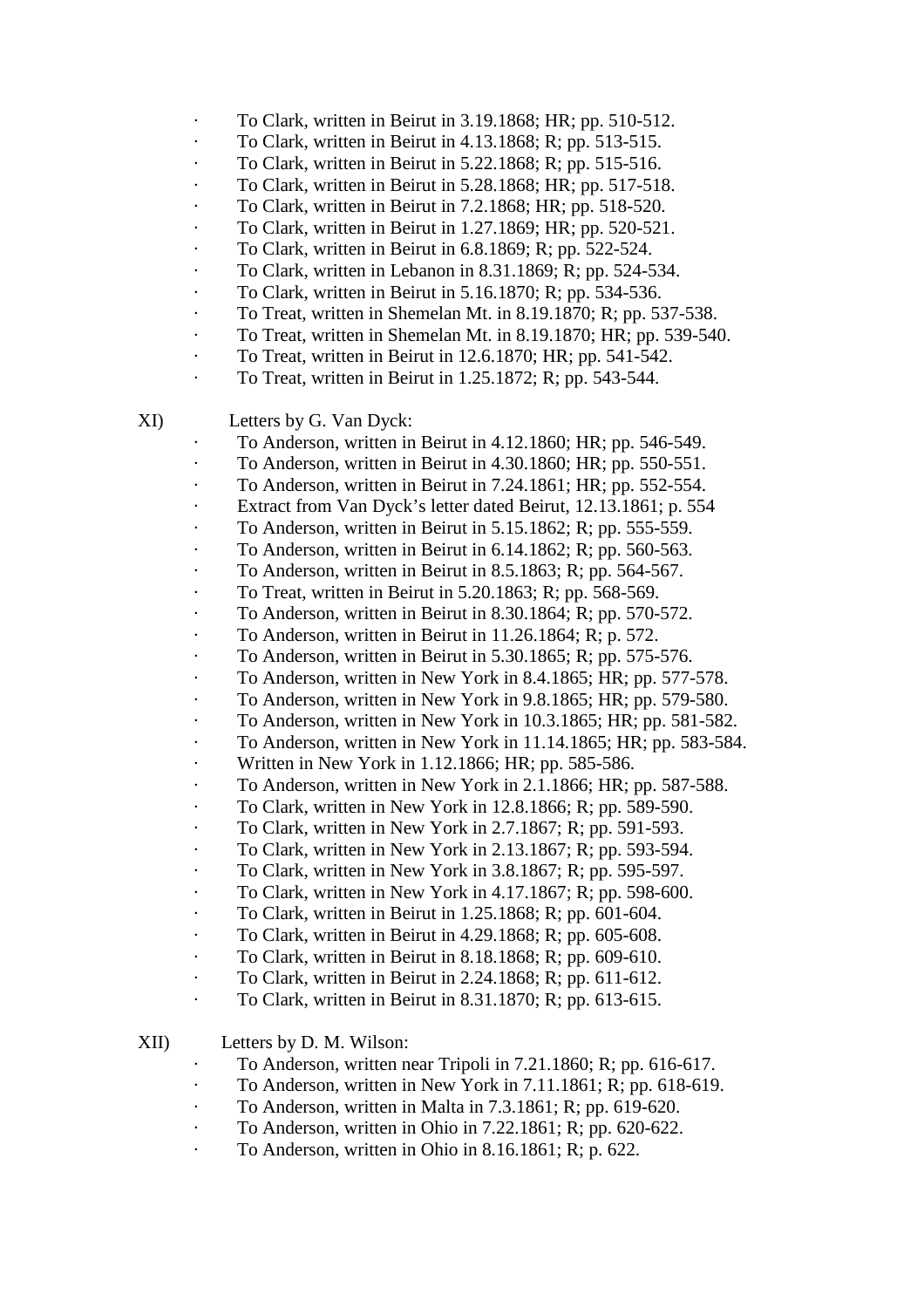XII) A letter by H. Hallock addressed to Van Dyck, dated 4.22.1865; HR; p. 574.

[1] Microfilm pages.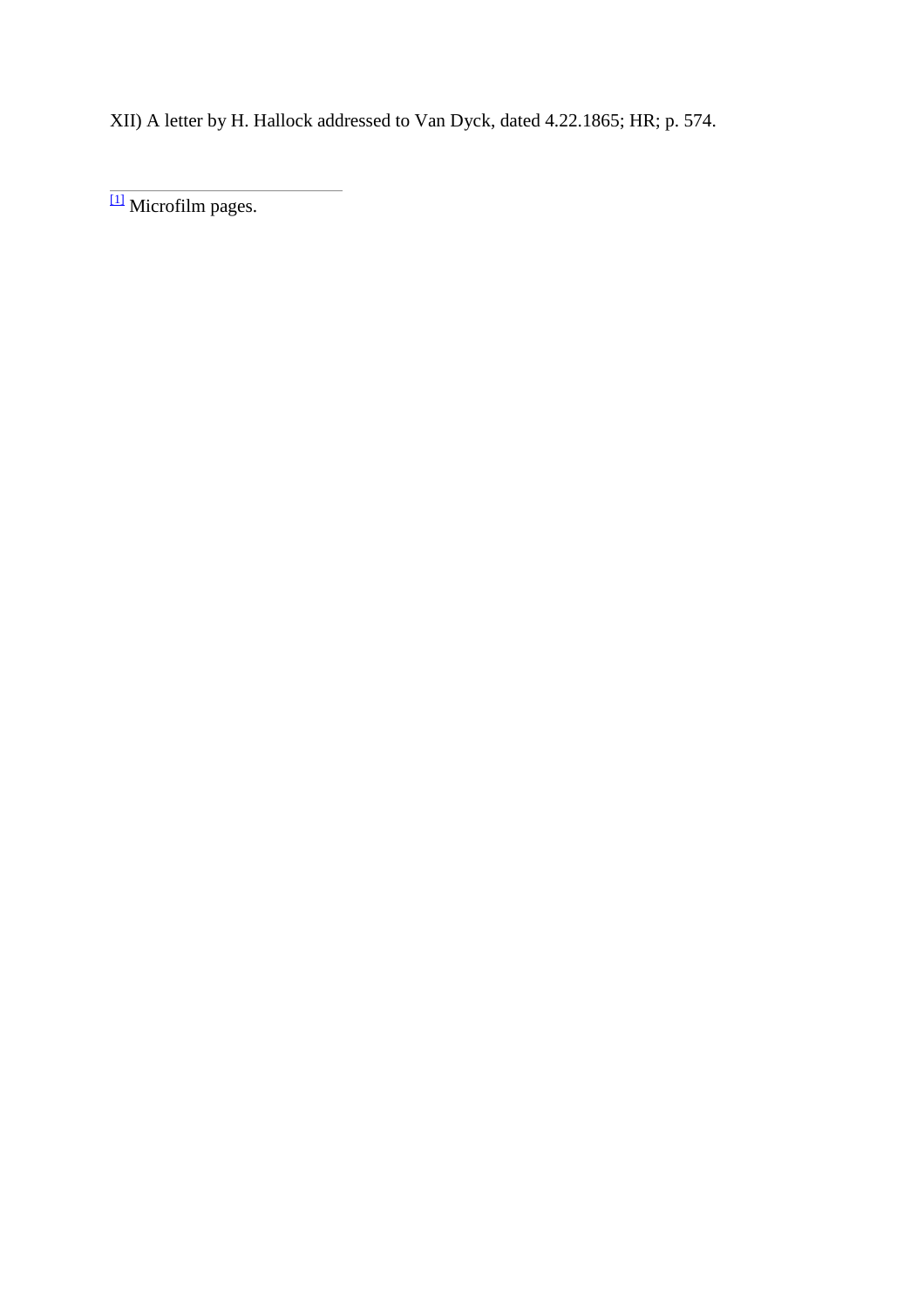Submitted by: Mariya Kiprovska Submitted to: Department of History Project term (month, year): October 31, 2002

Bibliographical and physical information Document type: microfilm Reference no. **BV2410.A4 1984**, Reel **548** Degree of readability: R; HR (e.g. readable, partially readable, hardly readable, unreadable)

#### Vol. 8

#### Syrian Mission

Supplementary Papers

1823 – 1870

Documents

Records

Minutes

1836 – 1870

Boxes  $1 - 4$ 

[0002] Supplementary Papers (352 Pieces)

\* Given by the United Presbyterian Church in the USA Commission on Ecumenical Missions and Relations, New York, New York.

\*\* After 1870 most Syria Mission work continued under the auspices of the Presbyterian Church. For work carried on by the ABCFM after that date, see Turkey Missions.

\*\*\* This collection contains Seminary (Abeih) Records to 1878.

**Box 1.** Documents No. Pieces

- 1. Records, v. 1, 1836 January 1853 1
- 2. Records, v. 2, March 1853 1870 1
- 3. Records Index, v. 1-5 1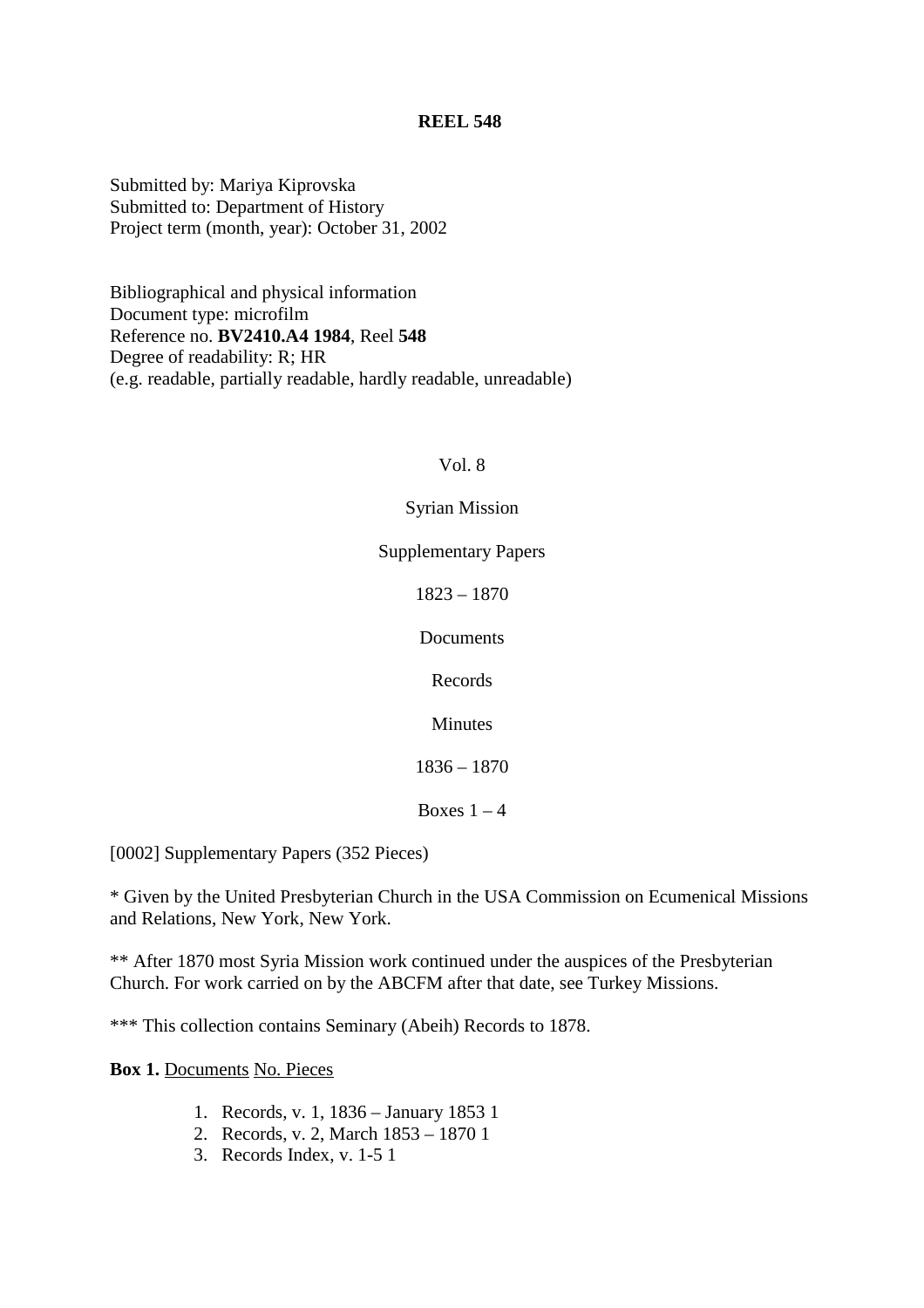(vol. 3-5 not in this collection)

- [0003] Records of the Syrian Mission
- [0004-0012] Records from April 1836
- [0013-0021] Records for April 1837
- [0022-0032] Records for 1838
- [0033(61)-0035] Records for 1839
- [0036-0043(80)] Records for 1840
- [0043(81)-0049(93)] Records for 1841
- [0050(94)-0056(106)] Records for 1842
- [0056(107)-0060] Records for 1843
- [0061-0065] Records for 1844
- [0066-0075(144)] Records for 1845
- [0075-(145)-0082] Records for 1846
- 0083-0089 Records for 1847
- 0090-0098 Records for 1848
- 0098(191)-0105(204): Records for 1849
- 0105(205)-0109: Records for 1850
- 0110-0115: Records for 1851
- 0116-0126(244): Records for 1852
- 0126(244): Records for 1853
- 0127: Records of the Mission to Syria and the Holy Land
- 0128-0134: Minutes of the Eighteenth Annual Meeting of the Syrian Mission, being the
- Thirty First year in the history of the Mission (1853)
- 0135-0143: Minutes of the Nineteenth Annual Meeting of the Syrian Mission, 1854.
- Thirty Second year in the history of the Mission.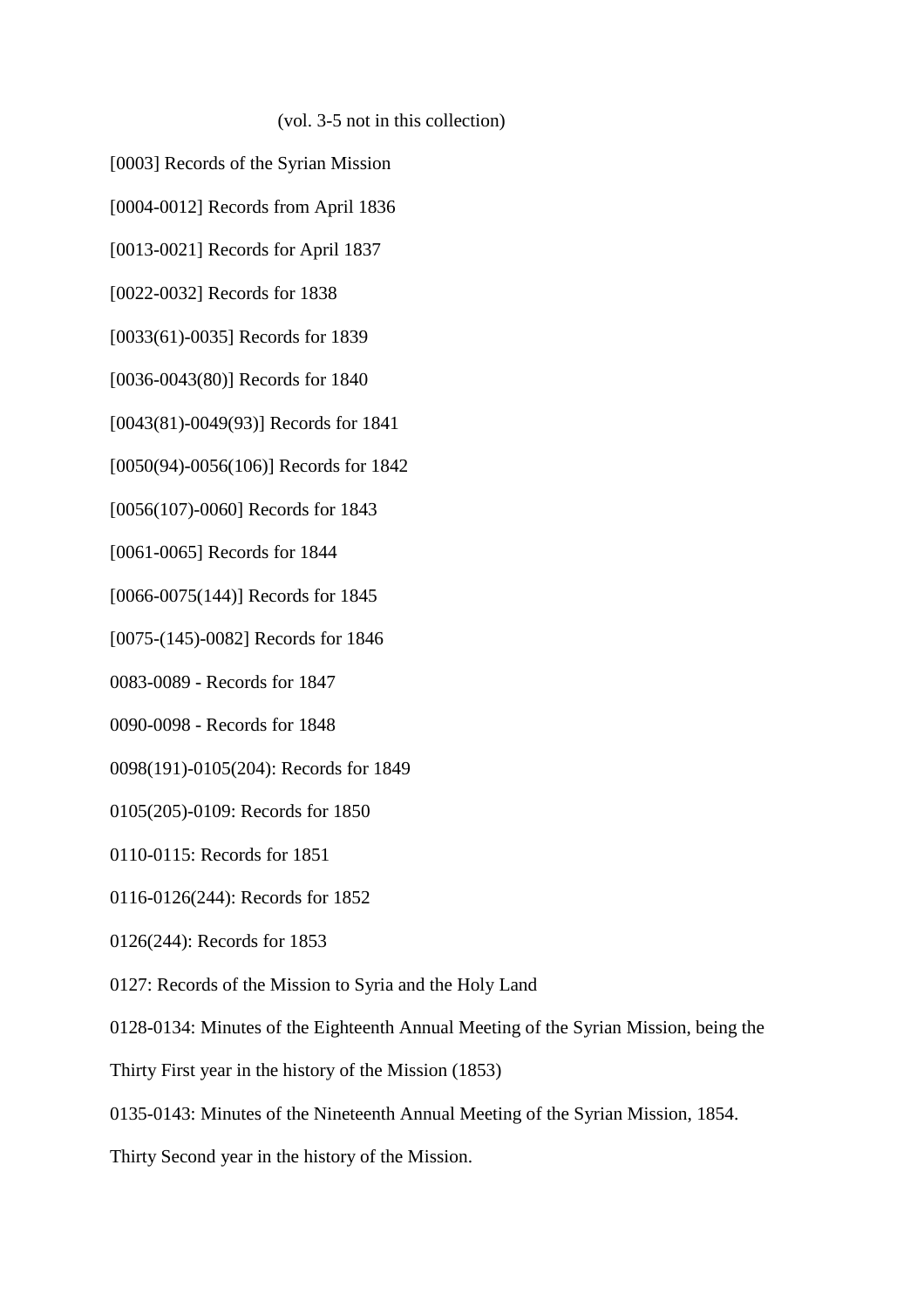0144-0149: Minutes of the Twentieth Annual Meeting of the Syrian Mission, 1855.

0150-0153: Minutes of the Special Meeting of the Syrian Mission held at Abeih from Sept.  $24^{\text{th}}$  to October 1<sup>st</sup>, 1855

0154-0161: Minutes of the Twenty-First Annual Meeting of the Syrian Mission, 1856

0162-0163: Minutes of the Special Meeting of the Syrian Mission, held in Abeih,

October  $1^{\text{st}}$  and  $2^{\text{nd}}$  1856.

0164-0171: Minutes of the Twenty-Second Annual Meeting of the Syrian Mission, 1857.

0171(83)-0173: Proceedings of the Special Meeting, September 1857.

0174-0176: Minutes of the Twenty-Third Annual Meeting of the Syrian Mission, 1858

0177(95)-0178: Minutes of the Special Meeting, October 1858

0179-0180: Minutes of the Special Meeting of February 1859.

0181-0183(106): Minutes of the Twenty-fourth Meeting of the Syrian Mission, 1859

0183(107)-0184: Minutes of the Special Meeting, August 1859 (HR)

0185-0189(118): Minutes of the Twenty-fifth Annual Meeting of the Syria Mission, 1860

0189(119)-0191(122): Votes passed by Stations, 1860

0191(123)-0194(128): Minutes of the Twenty-sixth Annual Meeting of the Syria

Mission, 1861

0194(128)-0195(130): Special votes after the Annual Meeting, 1861

0195(131)-0196(132): Special Meeting of the Syria Mission, September  $18<sup>th</sup>$ , 1861

0196(133)-0200: Minutes of the Twenty-seventh Annual Meeting of the Syria Mission,

1862.

0201-0202(144): A Special Meeting of the Syria Mission, June  $10^{th}$ , 1862.

0202(145)-0208: Minutes of the Twenty-eight Annual Meeting of the Syria Mission,

1863 (HR)

0209-0212: Minutes of the Twenty-ninth Annual Meeting of the Syria Mission being the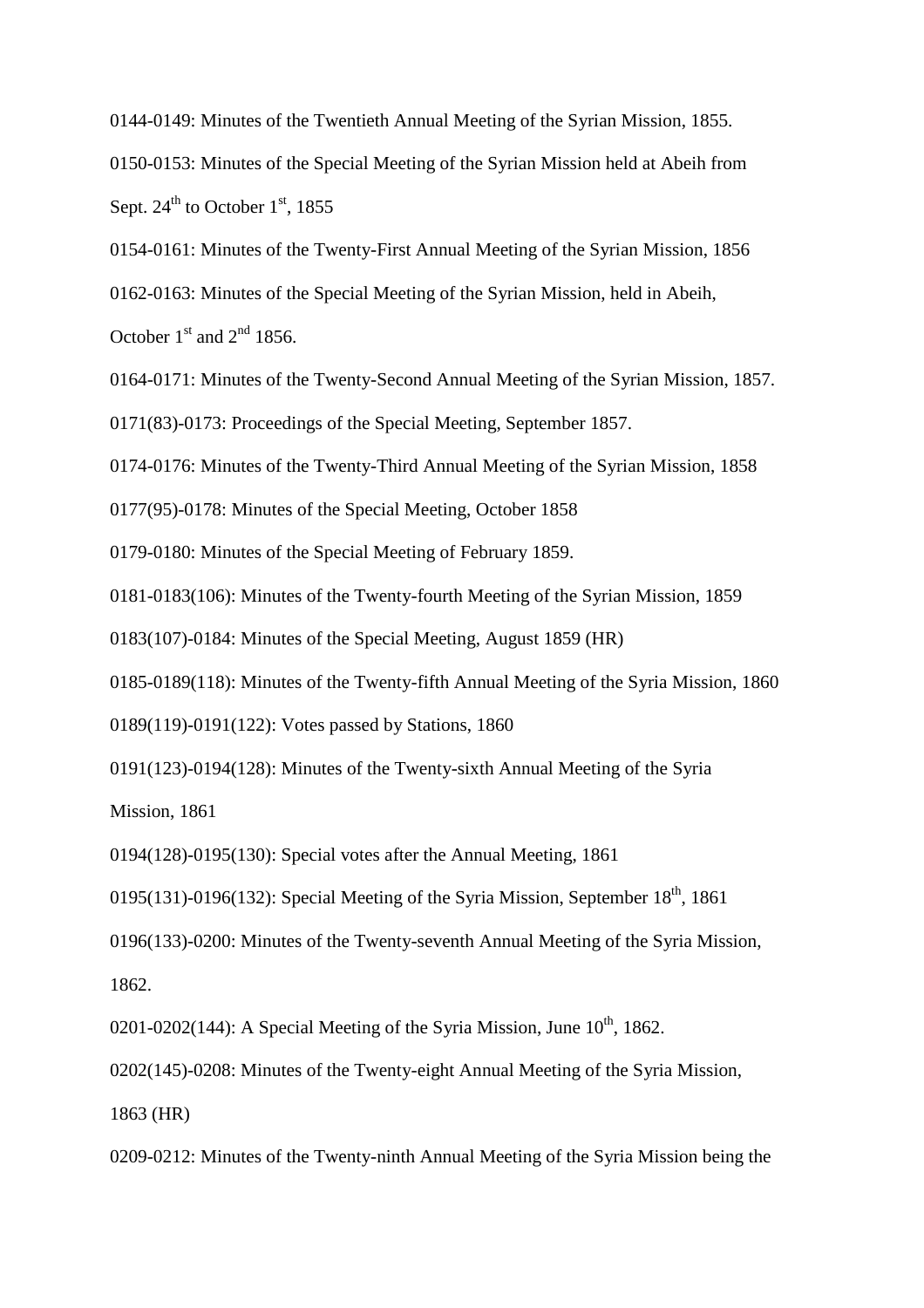Forty-second year of the Mission, 1864 (HR)

0213: Special Meeting (HR)

0214-0220(176): Minutes of the Thirtieth Annual Meeting of the Syria Mission, 1865 (R)

0220-0222: Minutes of the Thirty-first Annual Meeting of the Syria Mission, 1866 (HR)

0223-0224(184): Special Meeting, August 1866 (HR)

0224(185)-0226(188): Minutes of the Thirty-second Annual Meeting of the Syrian

Mission in the Forty-fifth year in its History, 1867 (HR)

0226(189)-0227(190): Special Meeting, August 1867 (HR)

0227(191)-0230(196): Minutes of the Thirty-third Annual Meeting of the Syria Mission

being the Forty-sixth year of its history (HR)

0230(1976)-0231: Special Meeting, August 1868 (HR)

0232-0235: Minutes of the Thirty-fourth Annual Meeting of the Syria Mission being the

Forty-seventh year of its History, 1869 (HR)

0236-0238: Special Meeting, August 1869 (R)

0239-0240: Minutes of the Thirty-fifth Annual Meeting of the Syria Mission being the

Forty-eighth year of its history, 1870 (R)

0241-0243: Special Meeting, 1870 (R)

0244-0298: Records Index, v. 1-5

ABCFM

Syria Mission (1823-1870)

0299-0327: Quarterly Finance Reports v. 114

0328:

**Box 2.** Documents: No. Pieces

Stations

Beirut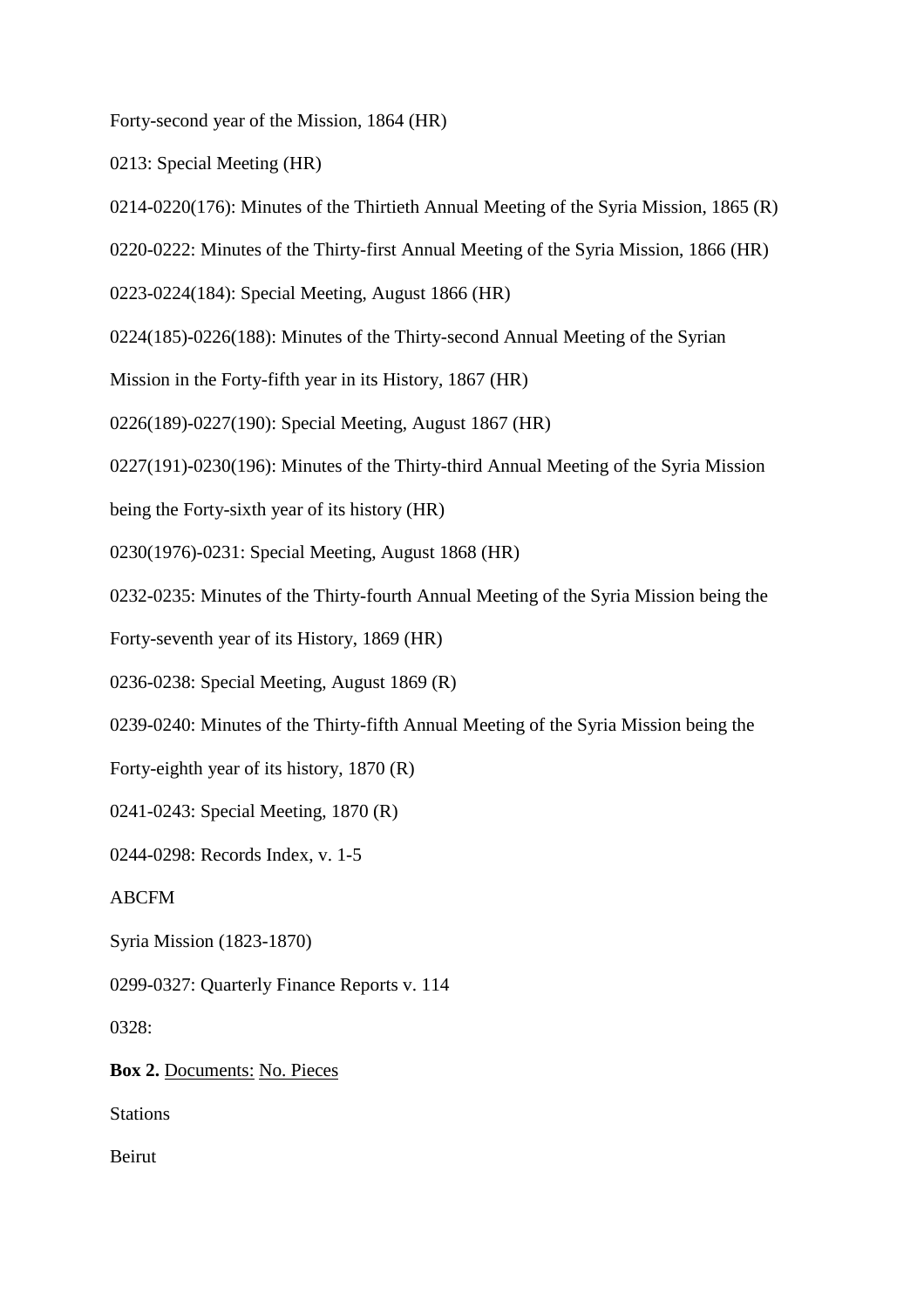1. Minutes, 1835-1861 1

**Institutions** 

Mission Church, Beirut

2. Records, 1823-1834, with Jerusalem Branch

Records 1835-1841 1

3. Records, 1823-January 1848. 1

0329-0377: Records of the Missionary Station at Beirut, 1835-1861 (HR)

0381:

1. Records of the Mission Church in Beirut 1823-1834 (HR)

[0382]: Marriages

[0383]: Names of those who belong to the Mission Church in Beirut

[0388-0390]: The Arabic Confession of Faith and Covenant (first used at Beirut) and its translation

[0393]: Missionaries

[0394-0396]: Records of Baptisms

0397-0415:

2. Records of the Jerusalem Branch of the Church, 1836-1841 (HR)

0416-0434: Records of the Missionary Church at Beirut: marriages, names of those who

belong to the Mission Church at Beirut, the Arabic Confession of Faith and

Covenant and its translation (HR)

0435-0439: Records of Baptisms in the American Mission Church in Beirut

 $(1824-1847) - (R)$ 

0440:

**Box 3.** Documents: No. Pieces

Institutions (continued)

Mission Church, Beirut (continued) 1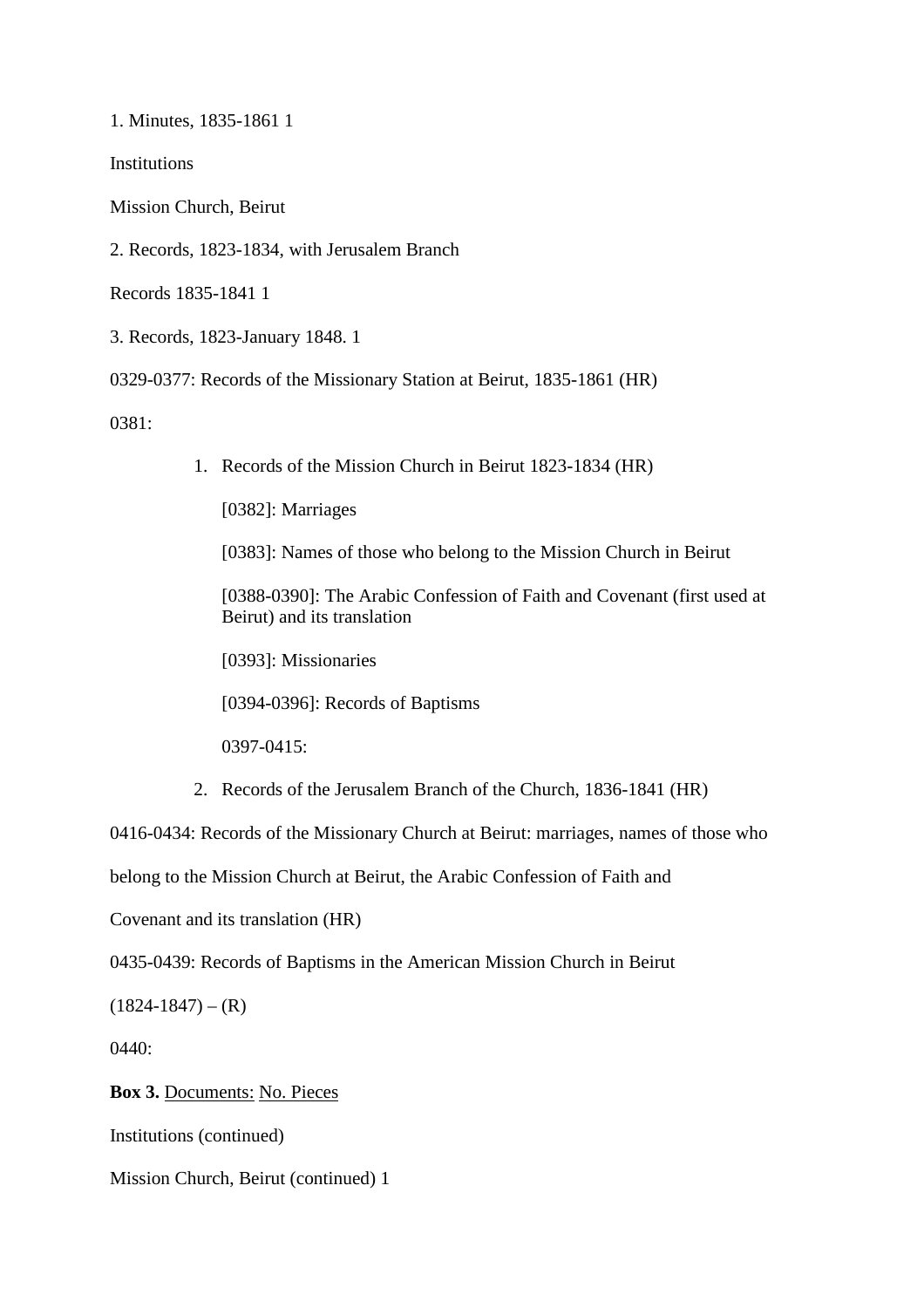#### 0462-0490:

1. Records of the Mission Church in Syria, vol. II: Baptisms, marriages, burials (HR) Seminary, Abeih

#### 0491-0514:

2. Records, April 1848-1878 (HR) 1 [0515-0522]: Books in the Seminary Library (R)

Special Papers and Reports:

0523-0527:

3. Rules and Regulations of the Syria Mission, n.d. (R) 1

0528-0629:

4. Re. Schools and Seminaries (HR) 31

0630:

**Box 4.** Letters to Missionaries from ABCFM Secretaries (R. Anderson, N. G. Clark,

David Greene, S. L. Pomeroy, S. B. Treat, B. B. Wisner, L. R. Worcester)

0632-0634: To Eli Smith from R. Anderson, June 22, 1827. (R)

0635-0637: to Eli Smith from R. Anderson, Jan. 25, 1828 (R)

0638-0639: to Eli Smith from R. Anderson, June 20, 1828 (R)

0640: to Eli Smith from R. Anderson, July 25, 1828 (R)

0641: to Eli Smith from R. Anderson, Jan. 19, 1830 (R)

0648: to Eli Smith from R. Anderson, March 31, 1830 (R)

0651: to William M. Thompson from R. Anderson, Feb. 17, 1831 (R)

0654: to William M. Thompson from R. Anderson, March 15, 1837 (R)

0656: to William M. Thompson from R. Anderson, July 12, 1831 (R)

0659: to William M. Thompson from R. Anderson, Aug. 2, 1831 (R)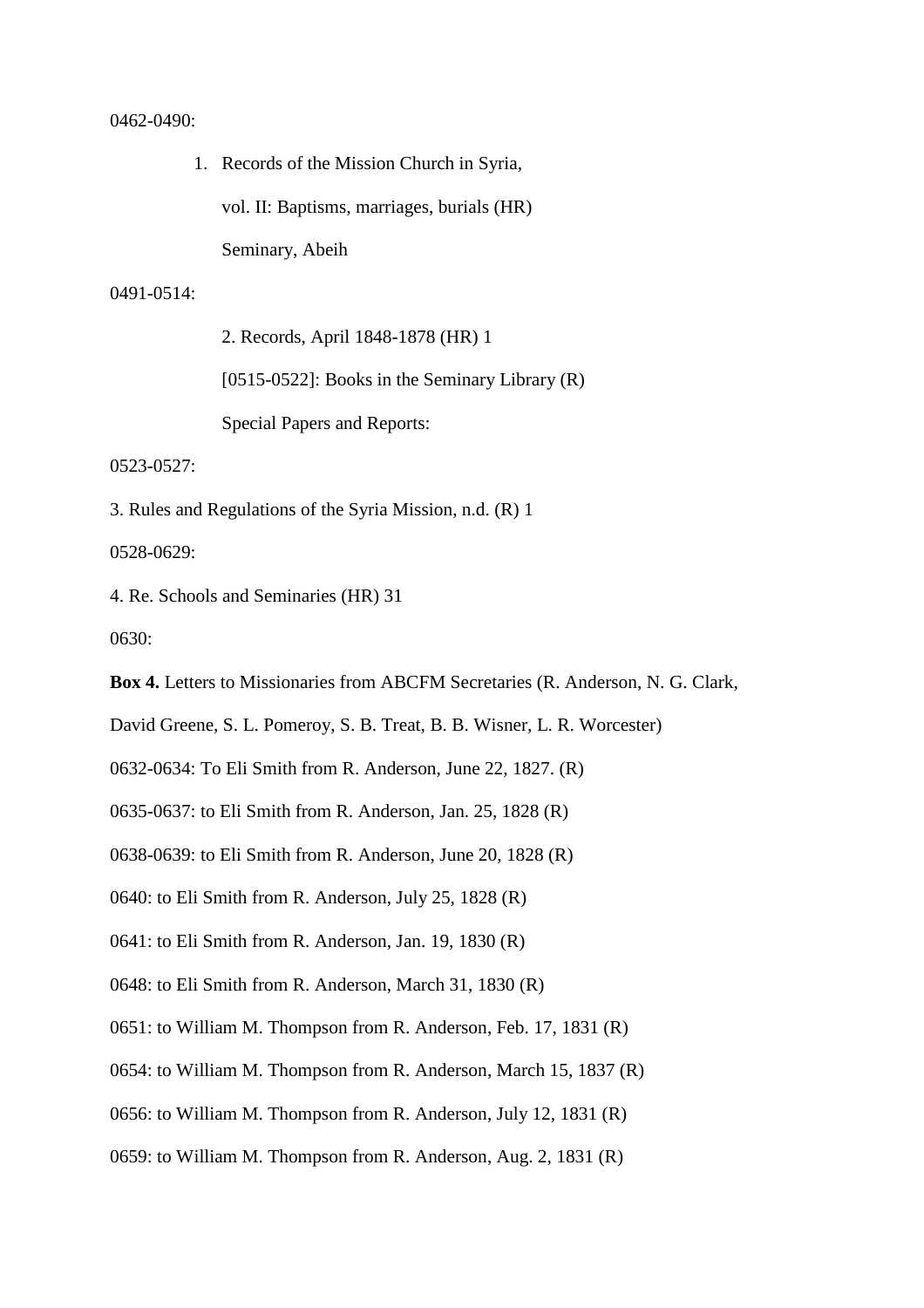- 0662: to William M. Thompson from R. Anderson, Aug. 11, 1831 (R)
- 0665: to William M. Thompson from R. Anderson, Aug. 22, 1831 (R)
- 0668: to William M. Thompson from R. Anderson, Aug. 25, 1831 (R)
- 0671: to William M. Thompson from R. Anderson, Oct. 1, 1831 (R)
- 0675: to Eli Smith from R. Anderson, Feb. 22, 1832 (R)
- 0678: to William M. Thompson from R. Anderson, March 2, 1832 (R)
- 0681: to William M. Thompson from R. Anderson, July 9, 1832 (R)
- 0687: to Eli Smith from B. B. Wisner, April 20, 1833 (R)
- 0689: to Eli Smith from R. Anderson, May 20, 1833 (R)
- 0692: to the Brothers of the Syria Mission from R. Anderson, March 20, 1834 (R)
- 0695: to the Brothers Smith, Bird, Whiting from R. Anderson, July 30, 1834 (R)
- 0699: to the Brothers of the Mission to Syria and the Holy Land from R. Anderson,
- May 1, 1835 (R)
- 0702: to the Brothers of the Mission to Syria and the Holy Land from R. Anderson,
- Feb. 23, 1835 (R)
- 0707: to Eli Smith from D. Greene, May 1, 1835 (R)
- 0710: to the Brothers of the Mission to Syria and the Holy Land from R. Anderson, June 6, 1835 (R)
- 0713: to the Brothers of the Syria Mission from R. Anderson, June 19, 1935 (R)
- 0716: to the Mission of Syria from R. Anderson, Sept. 30, 1835 (R)
- 0723: to the Mission of Syria from R. Anderson, Dec. 2, 1835 (R)
- 0728: to Eli Smith from R. Anderson, Dec. 2, 1835 (R)
- 0732: to Eli Smith from R. Anderson, Jan. 21, 1836 (R)
- 0740: to Eli Smith from R. Anderson, April 18, 1836 (R)
- 0743: to the American Mission at Beirut from D. Greene, May 13, 1836 (R)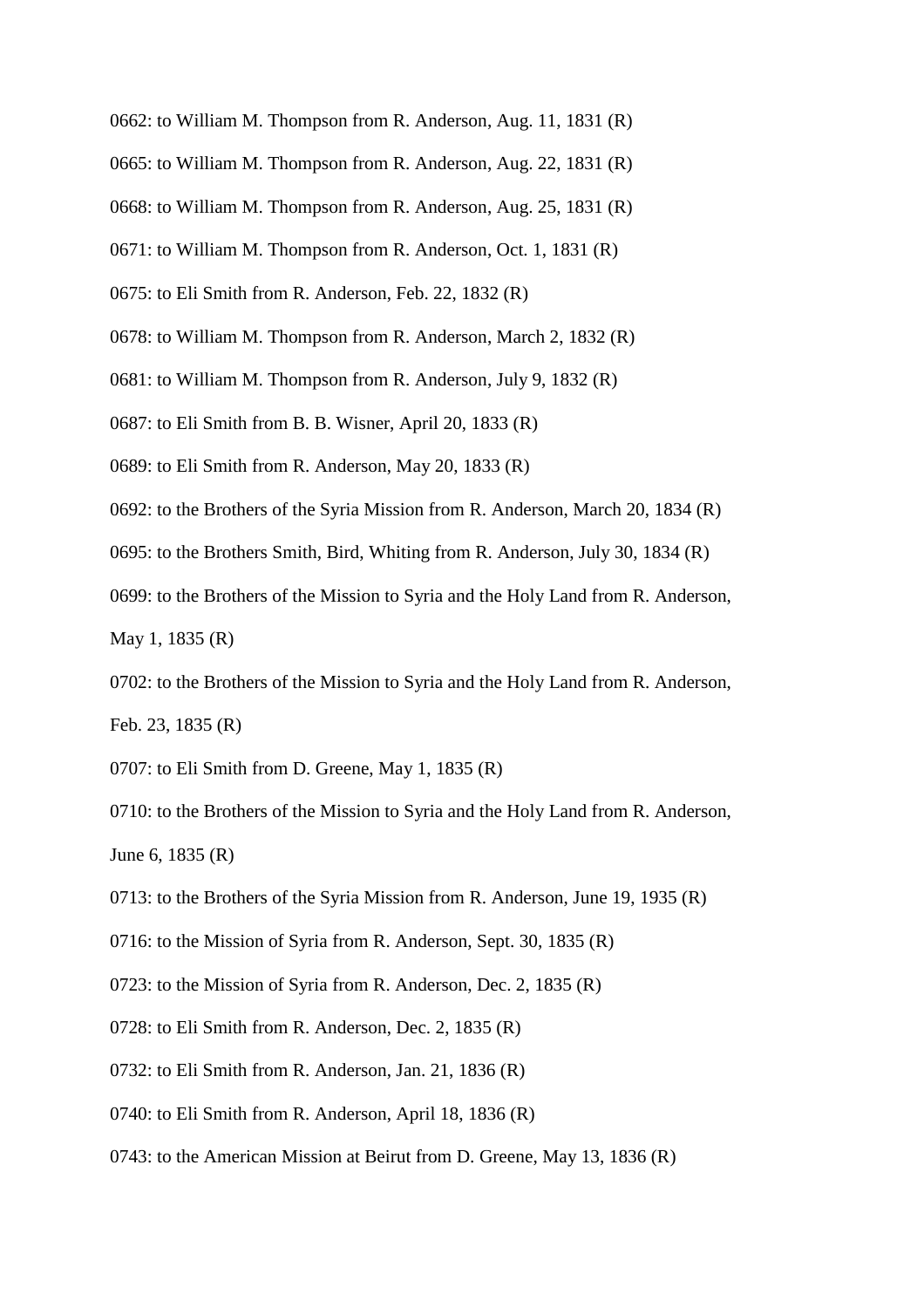0745: to the Brothers of the Syria Mission from R. Anderson, July 14, 1936 (R) 0751: to the Brothers of the Syria Mission from R. Anderson, Oct. 31, 1936 (R) 0755: to Eli Smith from R. Anderson, Nov. 5, 1836 (R) 0758: to the Brothers of the Syria Mission from R. Anderson, Nov. 12, 1936 (R) 0760: to Eli Smith from R. Anderson, Dec. 23, 1836 (R) 0763: to the Brothers of the Syria Mission from R. Anderson, Dec. 26, 1936 (R) 0769: to the Syria Mission from R. Anderson, June 13, 1837 (HR)

0776: to the Syria Mission from R. Anderson, David Greene, W. J. Armstrong, June 23, 1837. (R)

0779: to the Syria Mission from R. Anderson, David Greene, W. J. Armstrong, July 3, 1837. (R)

0782: to the Brothers of the Syria Mission from R. Anderson, Oct. 10, 1837 (R) 0787: to the Brothers of the Syria Mission from R. Anderson, Oct. 20, 1837 (R) 0790: to the Brothers of the Syria Mission from R. Anderson, Jan. 27, 1838 (R) 0794: to George Whiting from R. Anderson, Jan. 31, 1838 (R)

0797: to the Brothers of the Syria Mission from R. Anderson, Apr. 29, 1838 (R) 0800: to the Brothers of the Syria Mission from R. Anderson, July 18, 1838 (R) 0805: to the Brothers of the Syria Mission from R. Anderson, Dec. 21, 1838 (R) 0809: to the Brothers of the Syria Mission from R. Anderson, Jan. 3, 1839 (R) 0815: to the Brothers of the Syria Mission from R. Anderson, May 11, 1839 (R) 0818: to the Brothers of the Syria Mission from R. Anderson, July 12, 1839 (R) 0820: to the Brothers of the Syria Mission from R. Anderson, Aug. 9, 1839 (HR) 0823: to the Syria Mission from R. Anderson, Jan. 11, 1840 (R) 0829: to the Brothers of the Syria Mission from R. Anderson, Jan. 20, 1840 (R)

0832: to the Brothers of the Syria Mission from George E. Head, Feb. 18, 1840 (R)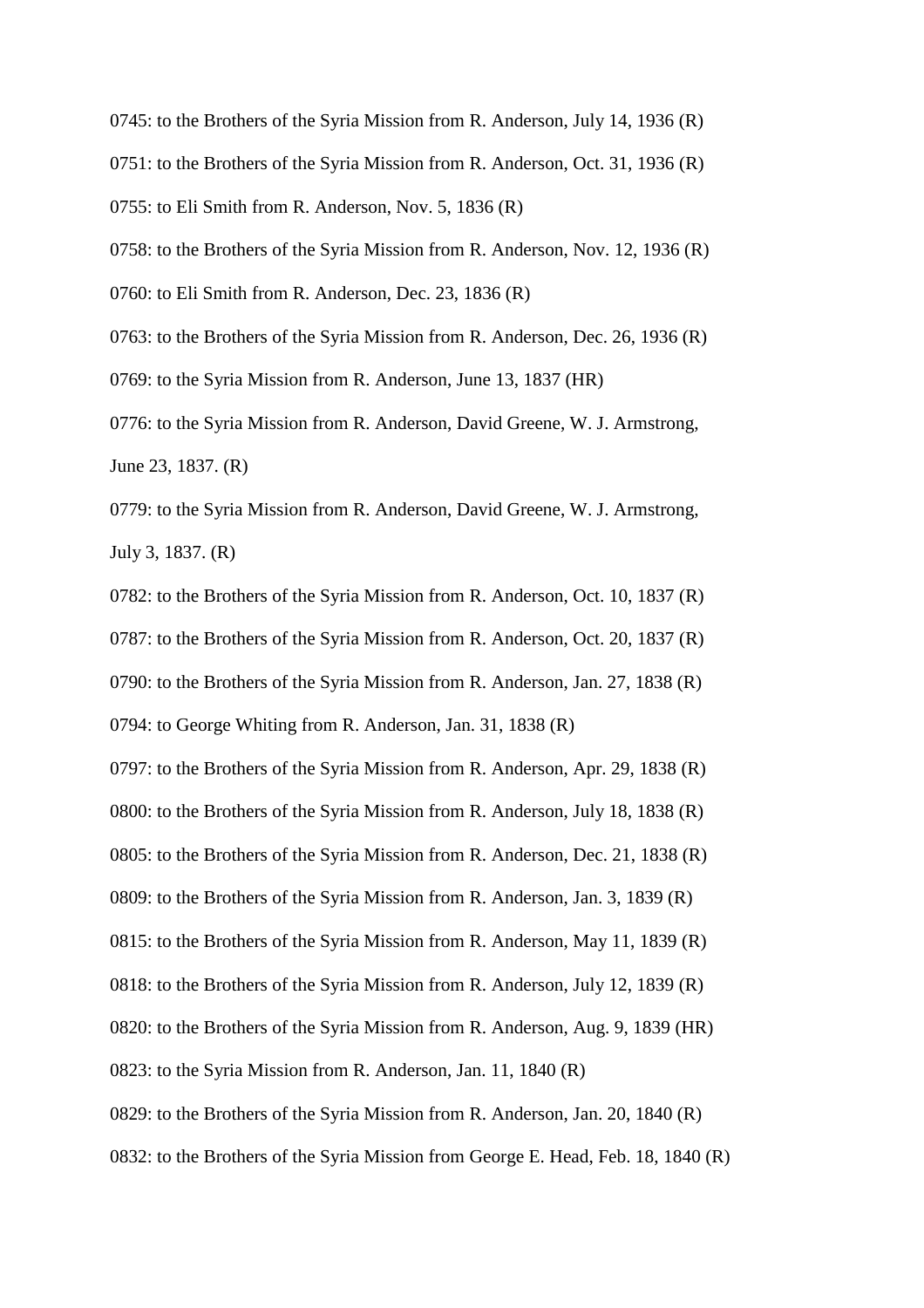0835: to the Syria Mission from R. Anderson, July 14, 1840 (HR) 0844: to the Syria Mission from R. Anderson, Aug. 22, 1840 (R) 0847: to the Syria Mission from R. Anderson, Oct. 29, 1840 (HR) 0850: to Thompson from George Head, Nov. 30, 1840 (R) 0854: to the Mission of Syria from the secretaries Armstrong, Greene & Anderson, March 4, 1841 (R)

0857: to the Mission of Syria from R. Anderson, July 2, 1841 (HR)

0862: to the Syria Mission from R. Anderson, Oct. 20, 1841 (HR)

0867: to the Syria Mission from G. Head, Dec. 10, 1841 (R)

0869: to the Syria Mission from R. Anderson, Dec. 24, 1841 (R)

0872: to the Syria Mission from R. Anderson, Jan. 5, 1842 (R)

0875: to the Syria Mission from G. Head, Jan. 28, 1842 (R)

0878: to the Syria Mission from R. Anderson, Feb. 14, 1842 (R)

0881: to the Syria Mission from R. Anderson, April 1, 1842 (HR)

0884: to the Several Missions under the direction of the American Board of

Commissioners for Foreign Missions from Anderson, Armstrong, Greene, May

10, 1842 (R)

0887: to the Syria Mission from R. Anderson, Aug. 9, 1842 (R)

0895: to the Syria Mission from R. Anderson, Oct. 22, 1842 (R)

0906: to the Syria Mission from R. Anderson, Oct. 29, 1842 (R)

0916: to Eli Smith from Anderson, March 9, 1843 (R)

0922: to the Syria Mission from R. Anderson, April 28, 1843 (HR)

0927: to the Syria Mission from R. Anderson, June 13, 1843 (HR)

0936: to the Syria Mission from R. Anderson, Sep. 29, 1843 (HR)

0942: to Eli Smith from R. Anderson, Dec. 18, 1843 (HR)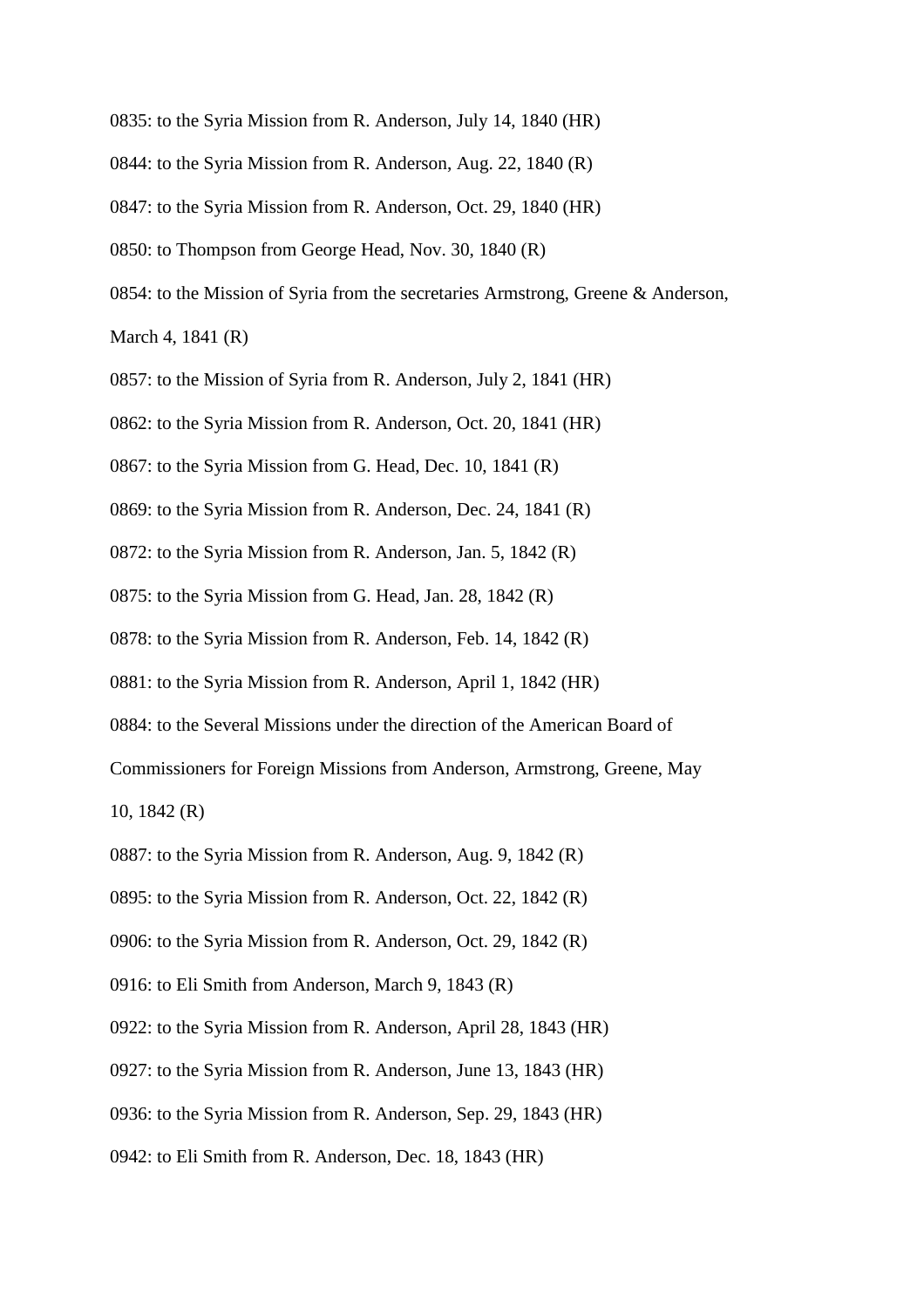- 0945: to the Syria Mission from R. Anderson, Dec. 16, 1843 (HR)
- 0948: to the Syria Mission from R. Anderson, Jan. 24, 1844 (HR)
- 0950: to the Syria Mission from R. Anderson, Jan. 27, 1844 (HR)
- 0952: to the Syria Mission from R. Anderson, April 28, 1844 (R)
- 0964: to Eli Smith from Anderson, May 11, 1844 (R)
- 0967: to the Brothers of the Syria Mission from Anderson, July 16, 1844 (HR)
- 0971: to the Syria Mission from R. Anderson, Aug. 23, 1844 (HR)
- 0977: to the Brothers in Syria from Anderson, Sep. 16, 1844 (HR)
- 0979: to the Syria Mission from R. Anderson, Nov. 29, 1844 (HR)
- 0985: to the Syria Mission from R. Anderson, Dec. 16, 1844 (R)
- 0989: to the Brothers of the Syria Mission from Anderson, Jan. 4, 1845 (R)
- 0991: to the Syria Mission from R. Anderson, Jan. 4, 1845 (R)
- 0993: to the Syria Mission from R. Anderson, Feb. 22, 1845 (R)
- 0998: to the Syria Mission from R. Anderson, May 14, 1845 (R)
- 1004: to the Brothers of the Mission from Anderson, Nov. 15, 1845 (HR)
- 1016: to the Brothers of the Mission from Anderson, Jan. 31, 1846 (HR)
- 1022: to Whiting from Anderson, April 30, 1846 (HR)
- 1028: Circular letter from Anderson, July 30, 1846 (R)
- 1033: to the Syria Mission from Anderson, July 11, 1846 (R)
- 1038: to the Syria Mission from Anderson, Aug. 10, 1846 (R)
- 1045: to Eli Smith from Anderson, Oct. 31, 1846 (HR)
- 1051: to the Brothers of the Mission from Anderson, April 29, 1847 (R)
- 1053: to the Brothers of the Mission from Anderson, June 21, 1847 (HR)
- 1057: Circular letter from Anderson, Armstrong and Greene, Oct. 12, 1847 (R)
- 1062: to the Syria Mission from Anderson, Armstrong and Greene, Jan. 13, 1848 (R)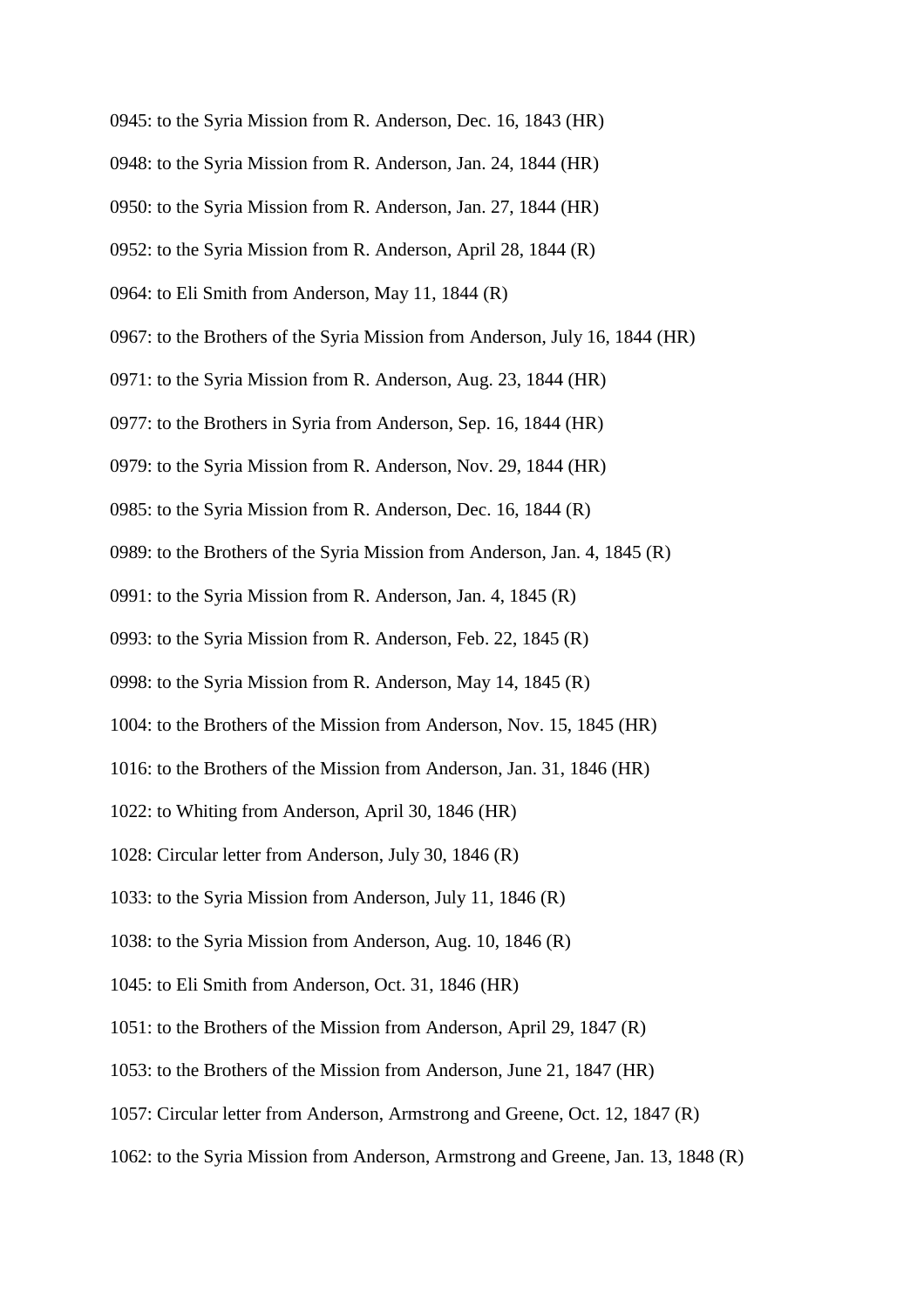1067: to the Syria Mission from Anderson, Armstrong and Greene, with no date (R) 1068: to the Syria Mission from Anderson, June 21, 1848 (R) 1073: to the Brothers of the Syria Mission from Anderson, Sep. 1, 1848 (HR) 1074: to the Brothers of the Syria Mission from Anderson, Oct. 30, 1848 (R) 1076: to the Brothers of the Syria Mission from the Mission House, Boston, Nov. 13, 1848 (R)

Papers of the American Board of Commissioners

for Foreign Missions

ABC 16: the Near East

1817-1919

Unit 5, reel 548

16.8.1: Syrian Mission

Vol. 8; Part 1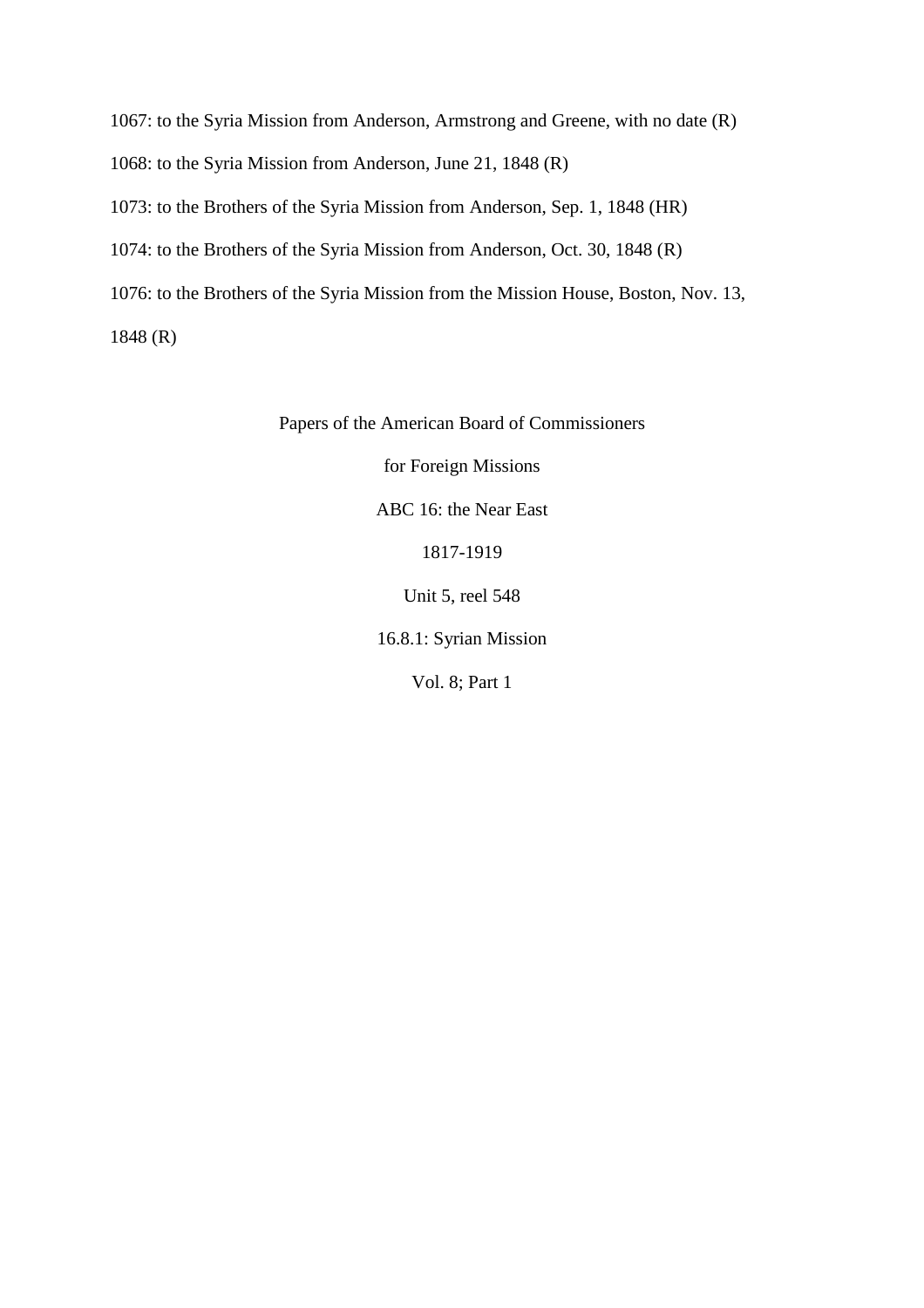Submitted by : Metin Bezikoglu

Submitted to : Department of History

Project term ( month, year) : February 2001

# **Bibliographical and physical information**

Document type : microfilm

Reference no. : BV2410.A4 1984 Reel 549

- R : Readable
- HR : Hardly Readable
- UR : Unreadable
- PR : Partially Readable

# *SYRIA MISSION*

- 1- Letter from Rufus Anderson to ........../ Jan. 15, 1849/ PR
- 2- UR
- 3- UR
- 4- UR
- 5- Letter from Rufus Anderson to the brethren of the Syrian Mission/ Dec. 6, 1849/ PR
- 6- Letter from S. L. Pomrey to Dr. M. D. ..../ Dec. 6, 1849/ R
- 7- UR
- 8- Letter from Rufus Anderson to the brethren of the Syrian Mission/ June 27, 1850/ R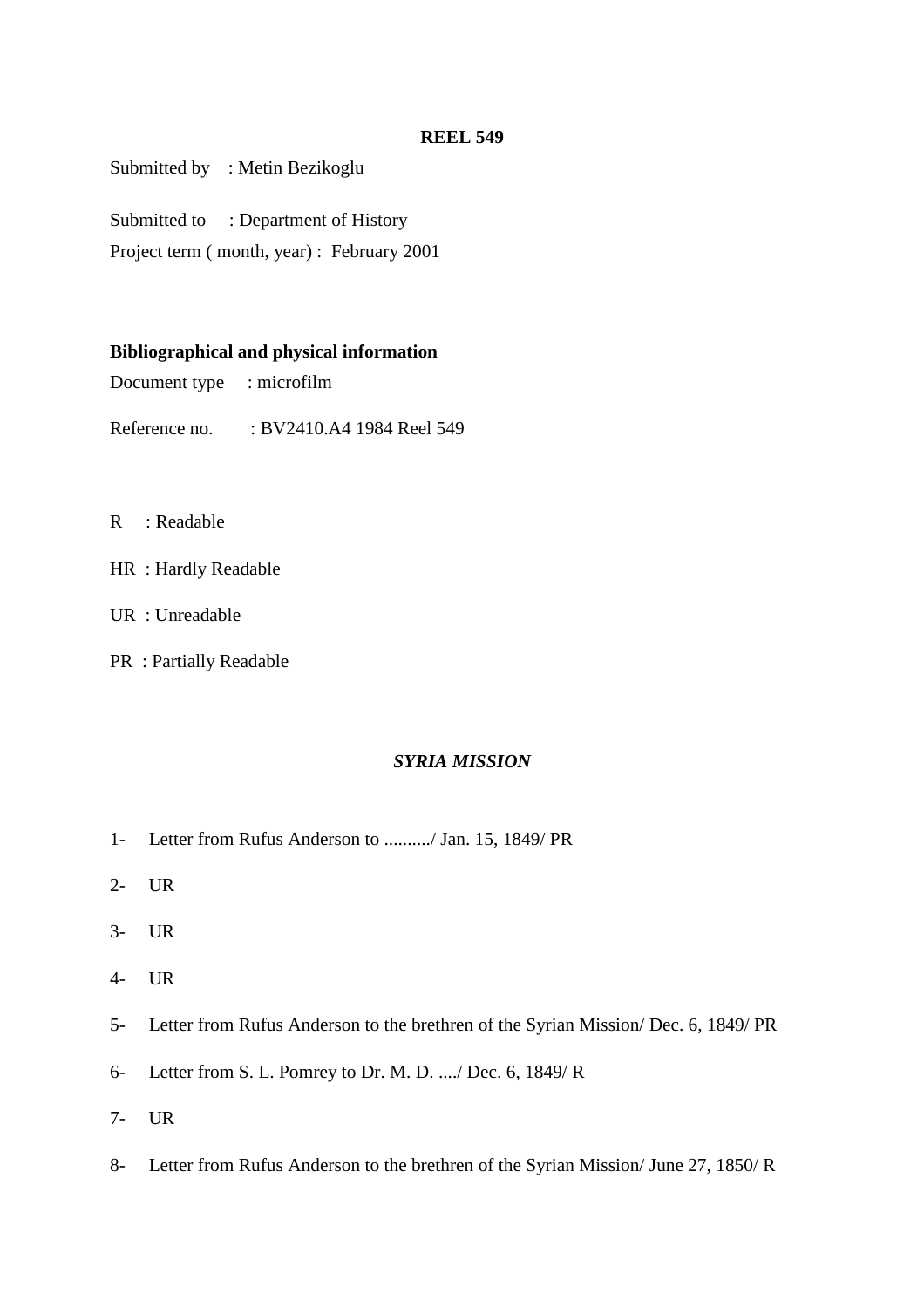9- Letter from Jakob J. to ....../ Sept. 30, 1850/ PR

10- UR

11- Letter from Rufus Anderson to the brethren of the Syrian Mission/ Dec. 9, 1850/ PR

12- Letter from Rufus Anderson to the brethren of the Syrian Mission/ Dec. 23, 1850/ PR

Letters to Missionaries from ABCFM Secretaries/ February 11, 1851- December 27, 1852.

#### ABCFM

#### Syria Mission

#### 1823-1870

Appeal of the Prudential Committee/ Feb. 11, 1851/ R

Sec of the ABCFM: Rufus Anderson, S. B. Treat, S. L. Pomrov/ March 3, 1851/R

Letters to Missionaries from ABCFM Secretaries/ R

January 27, 1853- August 27, 1854/ R

Report of Beirut Station for 1851/ R

Annual tabular view for 1851/ R

Report of Seminary for 1851/ R

Estimates for 1853/ R

General Letter/ April 5, 1852/ R

Letter from M. Smith to R. Anderson/ July 27, 1852/ R

Letter from Dr. Smith to R. Anderson/ July 27, 1852/ R

Letter from Dr. Smith to R. Anderson/ Nov. 2, 1852/ R

Letter from M. Whilling to R. Anderson/ Apr. 5, Apr. 14, June 10, July 26, Sept. 22, Nov. 23, 1852/ PR

Letter from Mr. Thompson to R. Anderson/ June 21- Dec. 26, 1852/ PR

Letter from Galhoun to R. Anderson/ Apr. 12, 1852/ R

Letter from Galhoun to R. Anderson/ Feb 26, 1852/ R